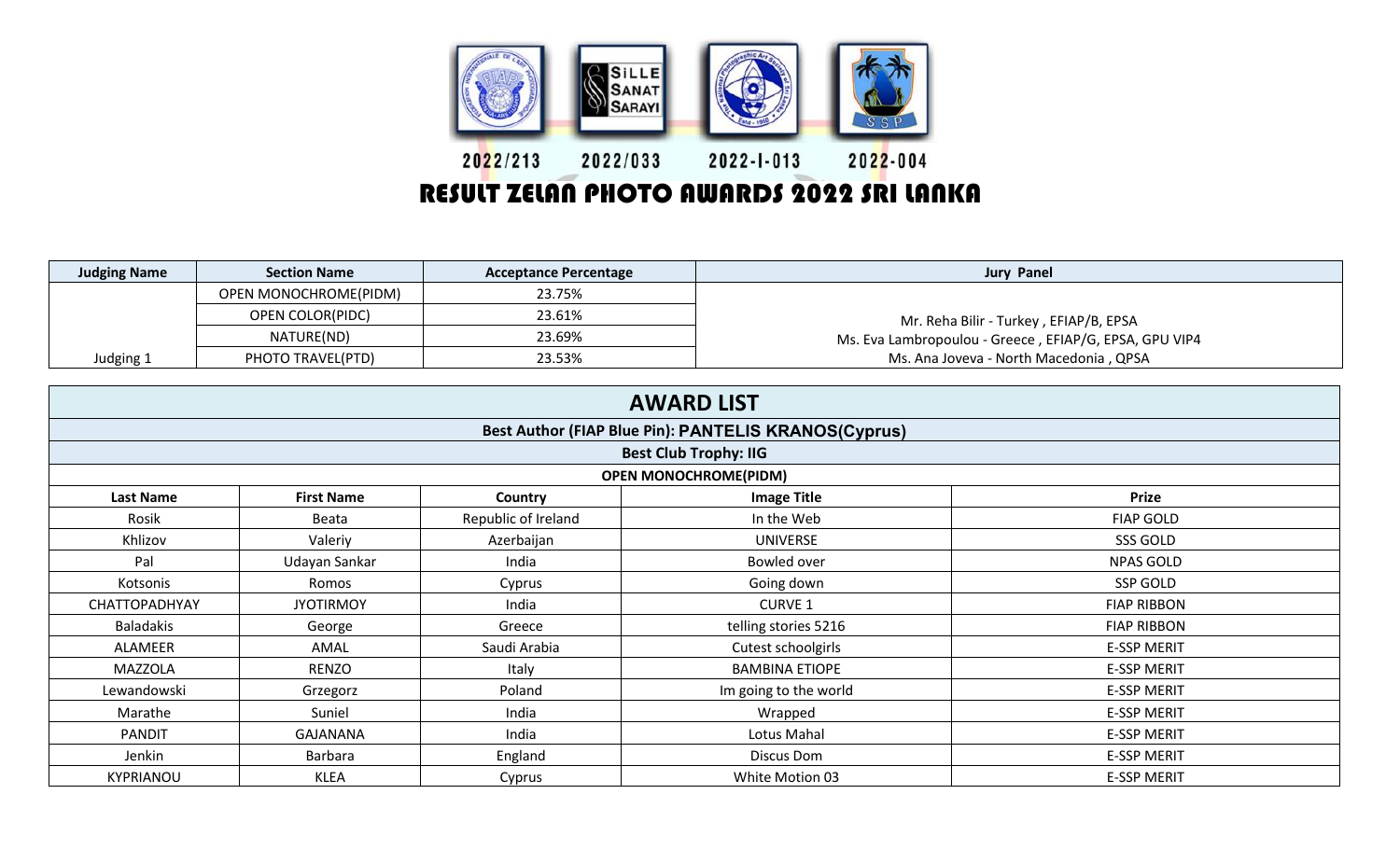| Alqahtani            | Amani             | Saudi Arabia                | Hummer women                | <b>E-SSP MERIT</b>       |
|----------------------|-------------------|-----------------------------|-----------------------------|--------------------------|
| <b>KRANOS</b>        | <b>PANTELIS</b>   |                             | Sleep and rest for eternity | <b>E-SSP MERIT</b>       |
| ALLOUGHANI           | <b>FAISAL</b>     | Kuwait                      | swimmer 17                  | <b>E-SSP MERIT</b>       |
| Bao Ngoc             | Vu                | Vietnam                     | Pottery village children    | <b>E-SSP MERIT</b>       |
| Bose                 | Avijit            | India                       | The Silent Clown            | <b>E-SSP MERIT</b>       |
| <b>RIMON</b>         | MOHAMMED          | England                     | RECITE THE HOLY QURAN       | <b>E-SSP MERIT</b>       |
| LYBAERT              | Daniel            | Netherlands                 | Mono Contpiep               | <b>E-SSP MERIT</b>       |
| Halder               | Pratyush          | India                       | The youth of nature         | <b>E-SSP MERIT</b>       |
| <b>SCHRITTWIESER</b> | <b>JOHANN</b>     | Austria                     | at the end of the day       | E-SSP DIPLOMA            |
| Friedmann            | Andreas           | Austria                     | <b>Ballettakt 5</b>         | E-SSP DIPLOMA            |
| <b>VURAL</b>         | ABDULLAH          | Turkey                      | comlek                      | E-SSP DIPLOMA            |
| Malek                | Nasser            | <b>United Arab Emirates</b> | Blind 2                     | E-SSP DIPLOMA            |
| cardonati            | luciano           | Italy                       | I uomo uzbeko               | <b>E-SSP DIPLOMA</b>     |
| Bugli                | Pietro            | Italy                       | December 19 at Ardenza      | <b>E-SSP DIPLOMA</b>     |
| Cham                 | Juat Eng          | Malaysia                    | You jump i jump             | <b>E-SSP DIPLOMA</b>     |
| Salerno              | Biagio            | Italy                       | Spirals                     | E-SSP DIPLOMA            |
| <b>HUILGOL</b>       | AJIT              | India                       | Sloth bear with cubs        | <b>E-SSP DIPLOMA</b>     |
| <b>Burrows</b>       | Paul              | England                     | London Flypast              | <b>E-SSP DIPLOMA</b>     |
| Tomassi              | Antonella         | Italy                       | Descenting with the hat     | <b>E-SSP DIPLOMA</b>     |
| <b>CHAN</b>          | <b>DIANA</b>      | Hong Kong                   | Encounter 1                 | <b>E-SSP DIPLOMA</b>     |
| Habringer            | Wolfgang          | Austria                     | Kolonnade 02                | <b>E-SSP DIPLOMA</b>     |
| Zhang                | Zhimin            | China                       | Duel                        | E-SSP DIPLOMA            |
| Moeller              | Nicolaj Rasch     | Denmark                     | Faith 03                    | E-SSP DIPLOMA            |
| HO                   | <b>HUNG</b>       | <b>USA</b>                  | <b>Ballet</b>               | <b>E-CHAIRMEN CHOICE</b> |
| SINAI                | MENACHEM          | Israel                      | Nella 001                   | <b>E-CHAIRMEN CHOICE</b> |
| Banerjee             | Nilendu           | India                       | <b>Village Friends</b>      | <b>E-JUDGES CHOICE</b>   |
| van Son              | Max               | Netherlands                 | Flowing                     | <b>E-JUDGES CHOICE</b>   |
| Dubiel               | Cezary            | Poland                      | Alone                       | <b>E-JUDGES CHOICE</b>   |
|                      |                   |                             | <b>OPEN COLOR(PIDC)</b>     |                          |
| <b>Last Name</b>     | <b>First Name</b> | Country                     | <b>Image Title</b>          | <b>Prize</b>             |
| Setiabudi            | Edwin             | Indonesia                   | On Fire                     | <b>FIAP GOLD</b>         |
| Rohimi               | Syarif            | Indonesia                   | Shaolin Fist                | SSS GOLD                 |
| ALAMEER              | AMAL              | Saudi Arabia                | Afro Portrait               | <b>NPAS GOLD</b>         |
| <b>SEVERS</b>        | Luc               | Belgium                     | Nadia aux levres mauves     | SSP GOLD                 |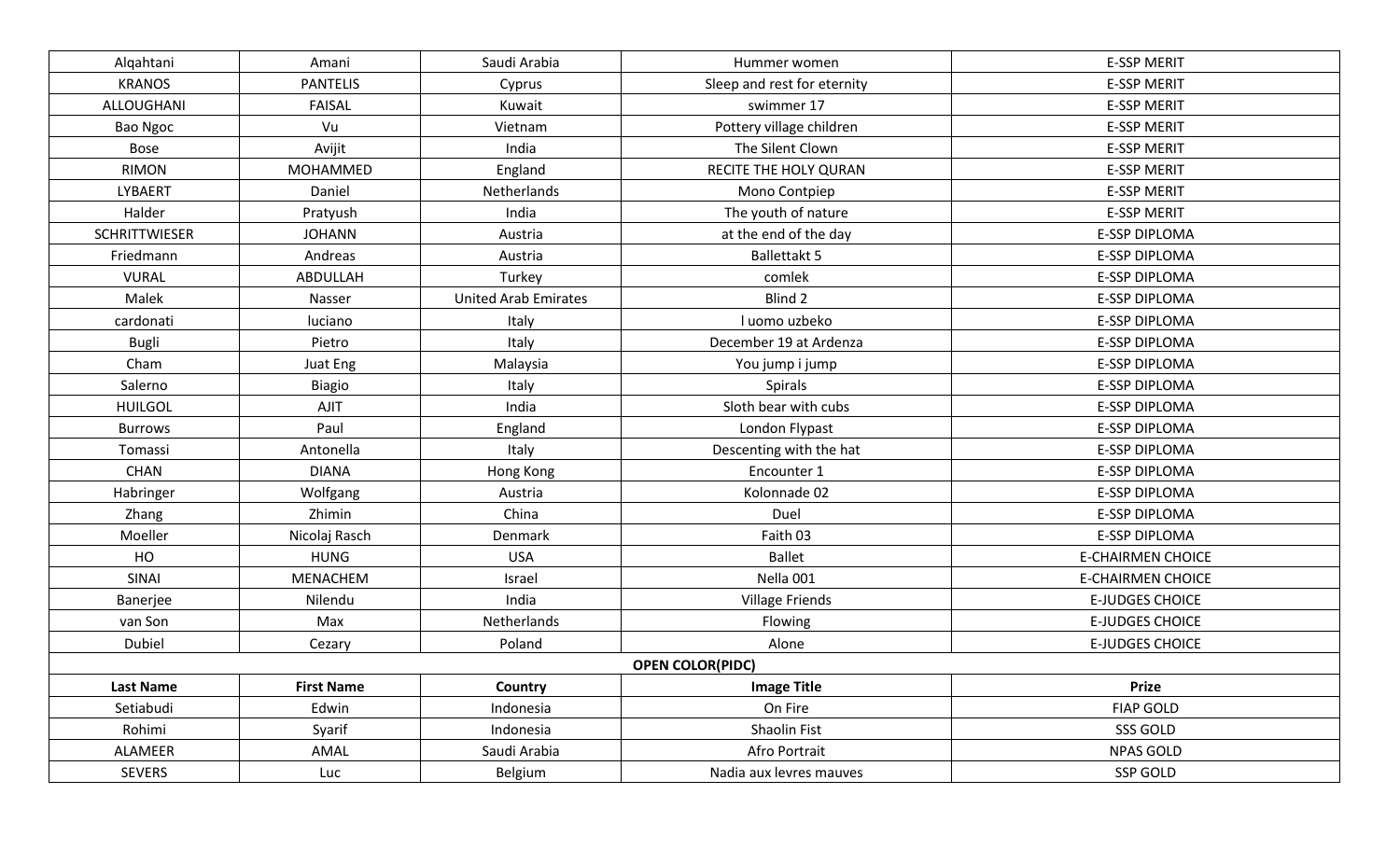| Chained spirit<br>Kotsonis<br>Cyprus<br>Romos<br>Avijit<br>India<br>Queen Parrot<br><b>Bose</b><br>Halder<br>India<br>The girl in yellow crown<br>Pratyush | <b>FIAP RIBBON</b><br><b>FIAP RIBBON</b> |
|------------------------------------------------------------------------------------------------------------------------------------------------------------|------------------------------------------|
|                                                                                                                                                            |                                          |
|                                                                                                                                                            |                                          |
|                                                                                                                                                            | <b>E-SSP MERIT</b>                       |
| Lewandowski<br>Poland<br>West in Reine<br>Grzegorz                                                                                                         | <b>E-SSP MERIT</b>                       |
| cardonati<br>luciano<br>Italy<br>luomo ragno                                                                                                               | <b>E-SSP MERIT</b>                       |
| India<br>Ponaganti<br>Raju<br><b>Attack in Unity</b>                                                                                                       | <b>E-SSP MERIT</b>                       |
| <b>Kiss</b><br>Imre<br>Hungary<br>Here to stay                                                                                                             | <b>E-SSP MERIT</b>                       |
| Marathe<br>Suniel<br><b>Red Celebration</b><br>India                                                                                                       | <b>E-SSP MERIT</b>                       |
| Three brothers<br>Decaudin<br>Bernard<br>France                                                                                                            | <b>E-SSP MERIT</b>                       |
| <b>CHAN</b><br><b>DIANA</b><br>Rowing in Water flowers<br>Hong Kong                                                                                        | <b>E-SSP MERIT</b>                       |
| <b>Baladakis</b><br>Trains boy 161<br>George<br>Greece                                                                                                     | <b>E-SSP MERIT</b>                       |
| MAZZOLA<br><b>RENZO</b><br>ICE CALA 2<br>Italy                                                                                                             | <b>E-SSP MERIT</b>                       |
| Mikhailova<br>Elena<br><b>Russian Federation</b><br>PLAYING WITH DOGS                                                                                      | <b>E-SSP MERIT</b>                       |
| LEONID<br><b>GOLDIN</b><br>Israel<br>Windows in the yard                                                                                                   | <b>E-SSP MERIT</b>                       |
| Rosik<br>Republic of Ireland<br>Wild child<br>Beata                                                                                                        | <b>E-SSP MERIT</b>                       |
| Chen<br>Ming Hsiu<br>Taiwan<br>Flygirl414a                                                                                                                 | <b>E-SSP MERIT</b>                       |
| <b>PANTELIS</b><br>Traffic at work<br><b>KRANOS</b><br>Cyprus                                                                                              | <b>E-SSP MERIT</b>                       |
| Udayan Sankar<br>Colourful Construct-1<br>Pal<br>India                                                                                                     | E-SSP DIPLOMA                            |
| Paul<br>India<br>Sitanath<br>Sakuntala                                                                                                                     | E-SSP DIPLOMA                            |
| Mrinal<br>Sen<br>India<br><b>Contrasting Colours</b>                                                                                                       | E-SSP DIPLOMA                            |
| <b>CHAKRABORTY</b><br>India<br><b>BASUDEB</b><br>BKC1853-1 copy                                                                                            | E-SSP DIPLOMA                            |
| <b>FUNG</b><br><b>CHAU YUK</b><br>Hong Kong<br>to jump                                                                                                     | E-SSP DIPLOMA                            |
| Dedok<br>Indonesia<br>Candles of Hope<br>I Made Arya Dwita                                                                                                 | <b>E-SSP DIPLOMA</b>                     |
| Saudi Arabia<br>Alqahtani<br>Amani<br>Knight                                                                                                               | <b>E-SSP DIPLOMA</b>                     |
| Edy<br>Indonesia<br>The Three Rejang<br>Gautama                                                                                                            | E-SSP DIPLOMA                            |
| Wheeler<br>David<br>England<br>Reunited                                                                                                                    | E-SSP DIPLOMA                            |
| Allium<br>Sibley<br>Sue<br>England                                                                                                                         | E-SSP DIPLOMA                            |
| CHATTOPADHYAY<br><b>JYOTIRMOY</b><br><b>SARAI PRINCESS</b><br>India                                                                                        | <b>E-SSP DIPLOMA</b>                     |
| <b>DURBA</b><br>India<br>THE PEARL<br><b>MAZUMDAR</b>                                                                                                      | <b>E-SSP DIPLOMA</b>                     |
| <b>RAKSHIT</b><br>SHUVOJIT<br>India<br>RAGE                                                                                                                | E-SSP DIPLOMA                            |
| <b>FAISAL</b><br>Kuwait<br>ALLOUGHANI<br>Insistency                                                                                                        | E-SSP DIPLOMA                            |
| <b>KLEA</b><br>KYPRIANOU<br><b>Two Dancers</b><br>Cyprus                                                                                                   | E-SSP DIPLOMA                            |
| <b>LEVENT</b><br><b>YUCETIN</b><br>Turkey<br>RED AND BLUE                                                                                                  | <b>E-CHAIRMEN CHOICE</b>                 |
| kurt<br>zafer<br>Turkey<br>huzmeli adam                                                                                                                    | <b>E-CHAIRMEN CHOICE</b>                 |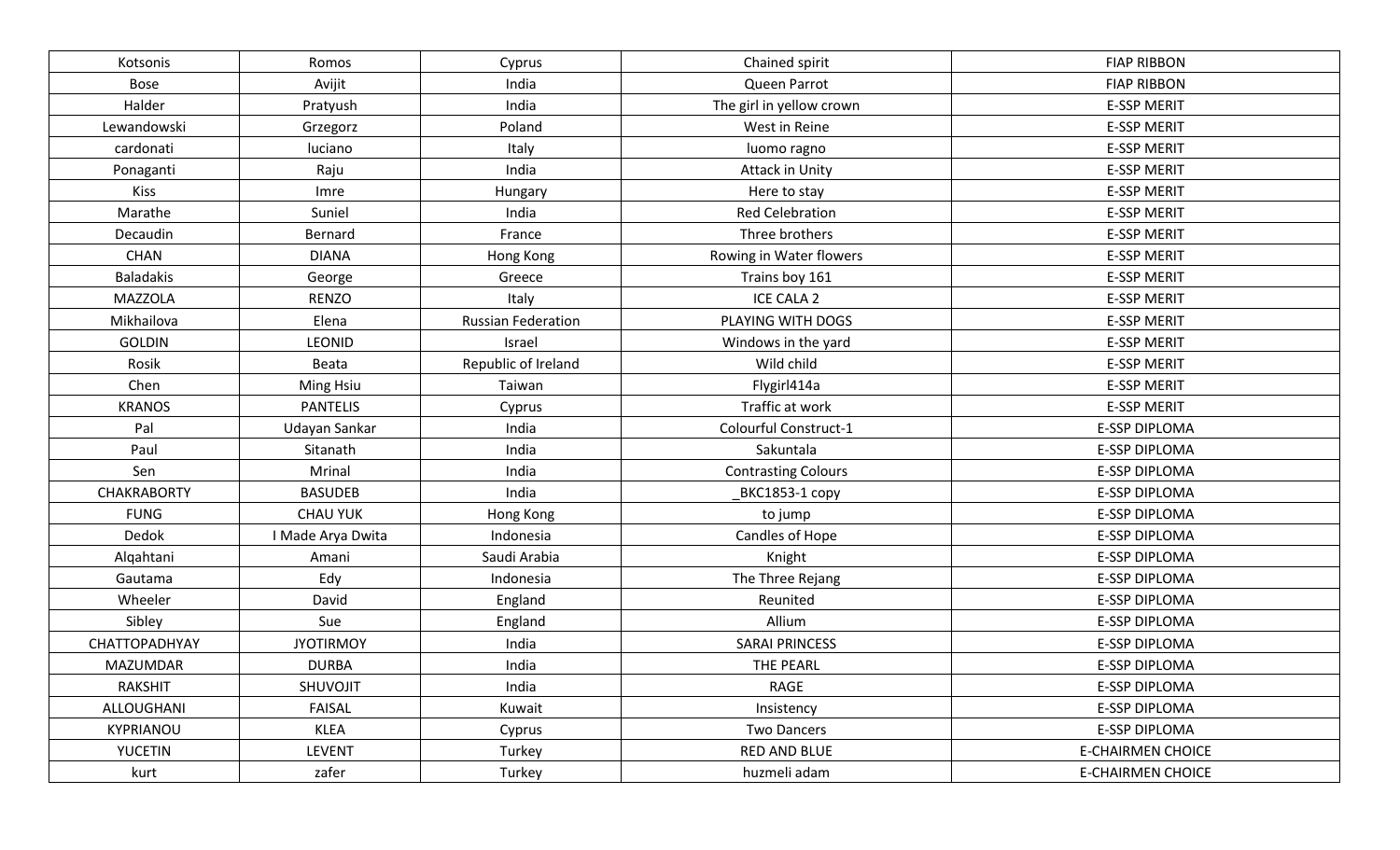| Scicluna           | Malta<br>Wine and Vegetables<br>Mark |              |                                    | <b>E-JUDGES CHOICE</b> |
|--------------------|--------------------------------------|--------------|------------------------------------|------------------------|
| Khlizov<br>Valeriy |                                      | Azerbaijan   | <b>HELICOPTER</b>                  | <b>E-JUDGES CHOICE</b> |
| Cham               | Juat Eng                             | Malaysia     | Good feast                         | <b>E-JUDGES CHOICE</b> |
|                    |                                      |              | <b>NATURE(ND)</b>                  |                        |
| <b>Last Name</b>   | <b>First Name</b>                    | Country      | <b>Image Title</b>                 | <b>Prize</b>           |
| Niu                | Jiajun                               | China        | swan lake 10                       | <b>FIAP GOLD</b>       |
| Van der Watt       | Francois                             | South Africa | Tasty breakfast                    | SSS GOLD               |
| Avsenik            | Lojzi                                | Slovenia     | Good catch                         | <b>NPAS GOLD</b>       |
| Coskun             | Fedai                                | Turkey       | Peceli Baykus                      | SSP GOLD               |
| KOC                | Hanifi                               | Turkey       | turnam                             | <b>FIAP RIBBON</b>     |
| Aditya             | Rawisyah                             | Indonesia    | interaction                        | <b>FIAP RIBBON</b>     |
| Calin              | Rucsandra                            | Romania      | Silk wheel                         | <b>E-SSP MERIT</b>     |
| <b>CHHABRA</b>     | <b>GURVINDER SINGH</b>               | India        | <b>Brutal Killer</b>               | <b>E-SSP MERIT</b>     |
| FABBRI             | <b>GIOVANNI</b>                      | Italy        | discussion between Buzzards-025-20 | <b>E-SSP MERIT</b>     |
| <b>HAARITH</b>     | <b>ARJUN</b>                         | India        | Jewel Beetle Mating                | <b>E-SSP MERIT</b>     |
| Ponaganti          | Raju                                 | India        | Life Journey Start                 | <b>E-SSP MERIT</b>     |
| <b>GENNARD</b>     | <b>PETER</b>                         | England      | Little Owl with prey               | <b>E-SSP MERIT</b>     |
| Demir              | Ali Riza                             | Turkey       | On The Red                         | <b>E-SSP MERIT</b>     |
| Holmberg           | Kent                                 | Sweden       | Vulture Pied Crow 190521091215     | <b>E-SSP MERIT</b>     |
| <b>MUKHERJEE</b>   | <b>DEBASHIS</b>                      | India        | snatched snake from ibis           | <b>E-SSP MERIT</b>     |
| <b>HUILGOL</b>     | <b>AJIT</b>                          | India        | Bless you my son                   | <b>E-SSP MERIT</b>     |
| Chen               | Ming Hsiu                            | Taiwan       | Heartlove0427a                     | <b>E-SSP MERIT</b>     |
| Marketaki          | Xrysa                                | Greece       | two guests                         | <b>E-SSP MERIT</b>     |
| CHAN               | <b>DIANA</b>                         | Hong Kong    | Bingo 2                            | <b>E-SSP MERIT</b>     |
| Xiao               | Xiao                                 | <b>USA</b>   | Play fish                          | <b>E-SSP MERIT</b>     |
| Adisuroso          | Triono                               | Indonesia    | Landing with food                  | <b>E-SSP MERIT</b>     |
| Dedok              | I Made Arya Dwita                    | Indonesia    | Friend                             | <b>E-SSP DIPLOMA</b>   |
| Sham               | Lai Sing                             | Hong Kong    | yummy yummy 52                     | <b>E-SSP DIPLOMA</b>   |
| HR                 | SHASHANK                             | India        | bulbul tossing berry               | <b>E-SSP DIPLOMA</b>   |
| Chen               | Te hui                               | Taiwan       | Spiders 2                          | E-SSP DIPLOMA          |
| Gosselin           | Robert                               | Belgium      | Havik                              | E-SSP DIPLOMA          |
| <b>BANGERA</b>     | <b>SURESH</b>                        | India        | leopard with fresh kill in tree    | E-SSP DIPLOMA          |
| Van Nuffel         | Clement                              | Belgium      | Squirrel                           | E-SSP DIPLOMA          |
| LEE                | SHENGHAO                             | Taiwan       | Hunt 11                            | E-SSP DIPLOMA          |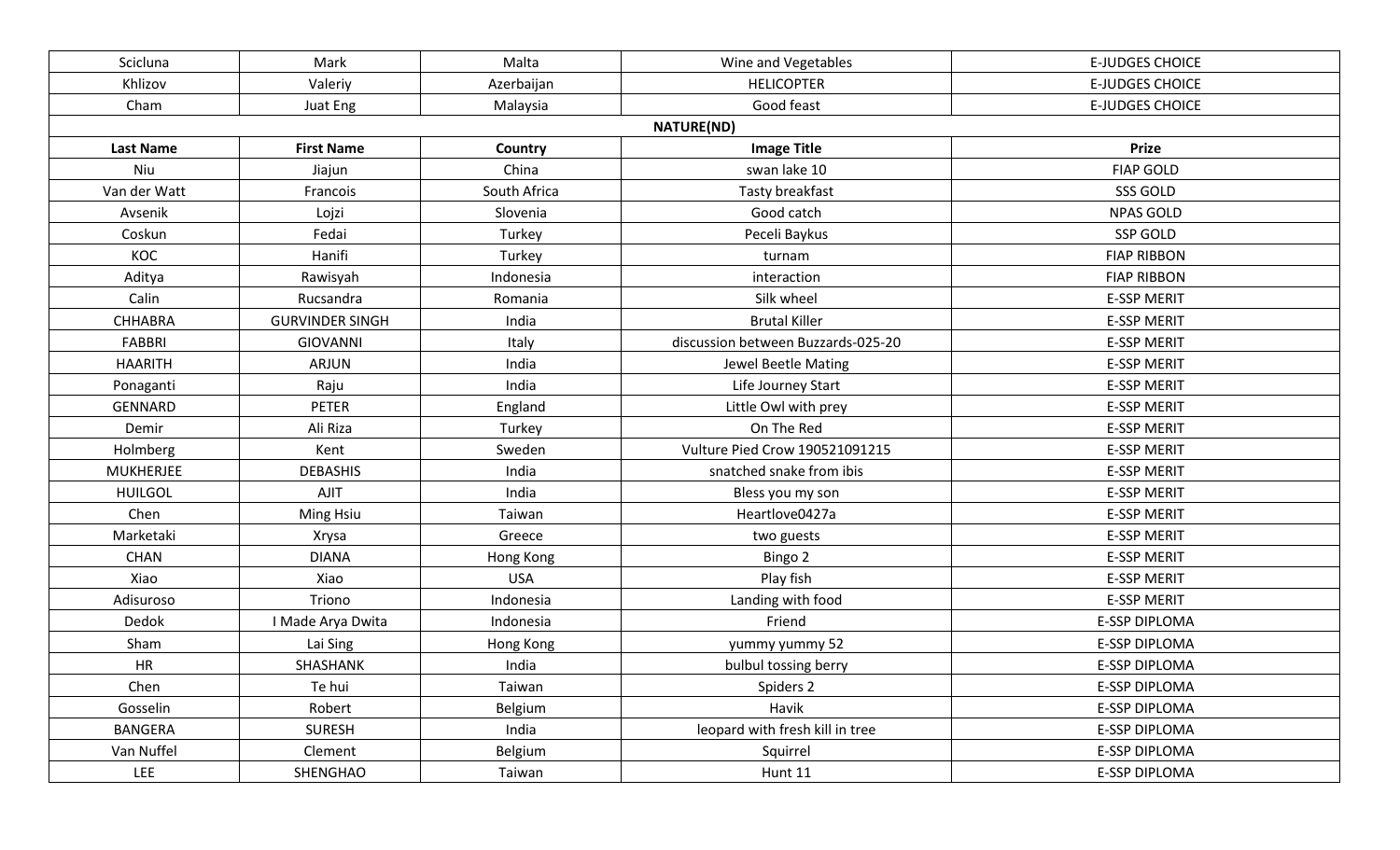| Valdarnini<br>Alvaro   |                   | Italy      | Mantide B                      | <b>E-SSP DIPLOMA</b>     |
|------------------------|-------------------|------------|--------------------------------|--------------------------|
| Sen                    | Mrinal            | India      | A Golden Catch                 | E-SSP DIPLOMA            |
| Rohimi                 | Syarif            | Indonesia  | Head with horns                | <b>E-SSP DIPLOMA</b>     |
| Yigit                  | Erdem Arif        |            | Tomares nesimachus             | <b>E-SSP DIPLOMA</b>     |
| Poggioni               | Angela            | <b>USA</b> | Two Cheethas Hunt              | E-SSP DIPLOMA            |
| VK                     | Vinod Kumar       | India      | Bug with Eggs                  | E-SSP DIPLOMA            |
| Millin                 | Robert            | England    | <b>Regal Jumping Spider</b>    | <b>E-SSP DIPLOMA</b>     |
| <b>TRAN</b>            | <b>HUNG</b>       | <b>USA</b> | <b>HUNTING BEAR 1</b>          | <b>E-CHAIRMEN CHOICE</b> |
| tkindt                 | eric              | Belgium    | lynx in the snow               | <b>E-CHAIRMEN CHOICE</b> |
| Schmitz                | Willi             | Germany    | Colorful wintertime            | <b>E-JUDGES CHOICE</b>   |
| CV                     | ARIVANNAL         | India      | Flamingos in squabble 1        | <b>E-JUDGES CHOICE</b>   |
| <b>KOPRULU</b>         | filiz             | Turkey     | solucanli                      | <b>E-JUDGES CHOICE</b>   |
|                        |                   |            | <b>PHOTO TRAVEL(PTD)</b>       |                          |
| <b>Last Name</b>       | <b>First Name</b> | Country    | <b>Image Title</b>             | <b>Prize</b>             |
| Salerno                | <b>Biagio</b>     | Italy      | Siena Classic                  | <b>FIAP GOLD</b>         |
| PRASAD                 | <b>JINESH</b>     | India      | Kodiyal Pallakki Utsava        | SSS GOLD                 |
| Niu                    | Jiajun            | China      | Buddhist holy land 1           | <b>NPAS GOLD</b>         |
| Dubiel                 | Cezary            | Poland     | Bike in Berlin                 | SSP GOLD                 |
| Lewandowski            | Grzegorz          | Poland     | A stormy day in Reine          | <b>FIAP RIBBON</b>       |
| Habringer              | Wolfgang          | Austria    | Anapausas 90                   | <b>FIAP RIBBON</b>       |
| Marathe                | Suniel            | India      | <b>CASTLE IN THE MOUNTAINS</b> | <b>E-SSP MERIT</b>       |
| <b>BABUBHAI KAMDAR</b> | <b>JAYENDRA</b>   | India      | Penguins on Iceberg Antarctic  | <b>E-SSP MERIT</b>       |
| Catania                | Gottfried         | Malta      | Siggiewi Fjakkoli 2            | <b>E-SSP MERIT</b>       |
| KUVALEKAR              | <b>KASTURI</b>    | India      | <b>GRAND MOSQUE</b>            | <b>E-SSP MERIT</b>       |
| Pournabi               | Omidreza          | Iran       | <b>Islamic Architecture</b>    | <b>E-SSP MERIT</b>       |
| Darlius                | Gabriel           | Indonesia  | Louvre Triangle                | <b>E-SSP MERIT</b>       |
| <b>RIMON</b>           | MOHAMMED          | England    | PRAYER ON THE ROAD             | <b>E-SSP MERIT</b>       |
| Sirohiya               | Saurabh           | India      | Om Namah Shivay At Gajon       | <b>E-SSP MERIT</b>       |
| CHATTOPADHYAY          | <b>JYOTIRMOY</b>  | India      | <b>TIKSEY MONASTERY</b>        | <b>E-SSP MERIT</b>       |
| Novak                  | Sandi             | Slovenia   | Baracoa street                 | <b>E-SSP MERIT</b>       |
| <b>MONCRIEFF</b>       | <b>CHRIS</b>      | England    | Bridge to St Pauls London      | <b>E-SSP MERIT</b>       |
| Chakraborty            | Gautam            | India      | <b>Buddha Park</b>             | <b>E-SSP MERIT</b>       |
| <b>MAZUMDAR</b>        | <b>DURBA</b>      | India      | PRAYER                         | <b>E-SSP MERIT</b>       |
| <b>KRANOS</b>          | <b>PANTELIS</b>   | Cyprus     | Have faith                     | <b>E-SSP MERIT</b>       |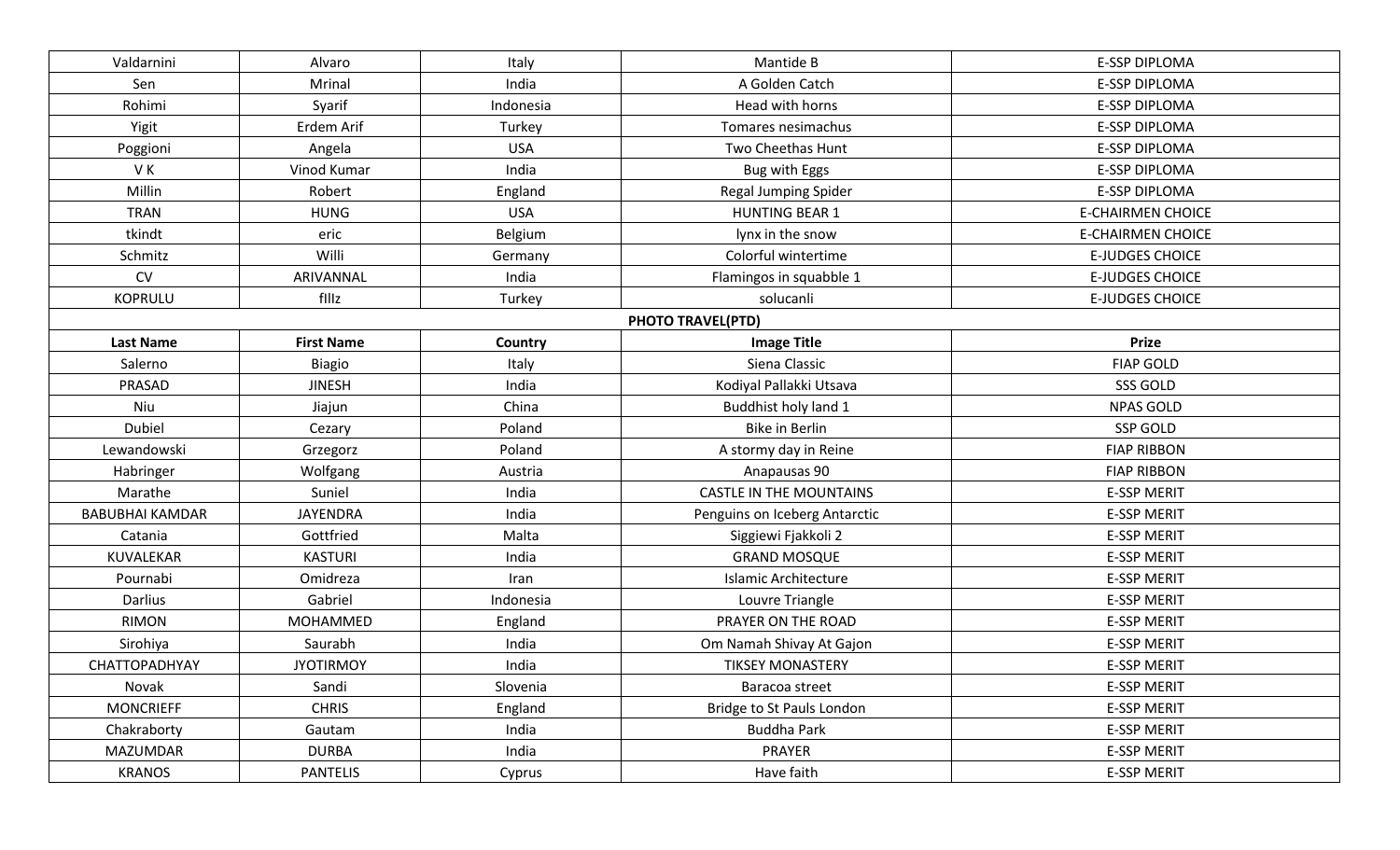| KYPRIANOU           | <b>KLEA</b>       | Cyprus                      | Greek Honor Guard 02           | <b>E-SSP MERIT</b>       |
|---------------------|-------------------|-----------------------------|--------------------------------|--------------------------|
| Bhave               | Ameya             | India                       | <b>HOLY WATER</b>              | E-SSP DIPLOMA            |
| CHAN                | <b>DIANA</b>      | Hong Kong                   | Blue magic                     | E-SSP DIPLOMA            |
| Baio                | Rita              | Italy                       | concrete sails 02              | E-SSP DIPLOMA            |
| LE DUC              | <b>THANH</b>      | Vietnam                     | Trai tim tinh yeu              | E-SSP DIPLOMA            |
| Dornelles           | Fabio             | <b>Brazil</b>               | Louvre at night                | <b>E-SSP DIPLOMA</b>     |
| Gurelli             | Gur               | Turkey                      | odessa theater                 | E-SSP DIPLOMA            |
| GENNARD             | <b>PETER</b>      | England                     | Tower Bridge London            | E-SSP DIPLOMA            |
| Sheerapathi         | Thirumalai Ganesh | <b>United Arab Emirates</b> | <b>Mistical Night</b>          | E-SSP DIPLOMA            |
| ALLOUGHANI          | FAISAL            | Kuwait                      | Green Island 18                | E-SSP DIPLOMA            |
| Kotsonis            | Cyprus<br>Romos   |                             | St Lazaros in pan              | E-SSP DIPLOMA            |
| HANUMANTHARAO       | <b>SATISH</b>     | India                       | Thathagatha bhudha             | E-SSP DIPLOMA            |
| <b>BALACHANDDER</b> | AKHILESH          | India                       | AERIAL VIEW OF DUBAI 1         | E-SSP DIPLOMA            |
| EAGA                | <b>RAVINDRA</b>   | India                       | PRABALU                        | E-SSP DIPLOMA            |
| Demir               | Ali Riza          | Turkey                      | New Mosque                     | E-SSP DIPLOMA            |
| Ryu                 | Shin Woo          | South Korea                 | Stokksnes 04                   | E-SSP DIPLOMA            |
| ALAMEER             | AMAL              | Saudi Arabia                | To Alkaaba                     | <b>E-CHAIRMEN CHOICE</b> |
| <b>KRIZAJ</b>       | TOMI              | Slovenia                    | <b>D2-CHURCH NEAR THE LAKE</b> | <b>E-CHAIRMEN CHOICE</b> |
| MAZZOLA             | <b>RENZO</b>      | Italy                       | <b>VENEZIA 3</b>               | <b>E-JUDGES CHOICE</b>   |
| Moeller             | Nicolaj Rasch     | Denmark                     | Lofoten                        | <b>E-JUDGES CHOICE</b>   |
| Singh               | Gagandeep         | India                       | Cappadocia cityscape evening   | <b>E-JUDGES CHOICE</b>   |

| <b>ACCEPTANCE LIST</b> |                  |                   |                         |                                    |              |  |
|------------------------|------------------|-------------------|-------------------------|------------------------------------|--------------|--|
| <b>Country</b>         | <b>Last Name</b> | <b>First Name</b> | <b>Section Name</b>     | <b>Image Title</b>                 | <b>Prize</b> |  |
| Australia              | Cannon           | Wally             | NATURE(ND)              | Australian Sea Lion Courtship No 3 |              |  |
| Australia              | Cannon           | Wally             | NATURE(ND)              | Australian Sea Lion Courtship No 4 |              |  |
| Australia              | Cannon           | Wally             | OPEN MONOCHROME(PIDM)   | Sacred Heart Cathedral No 2        |              |  |
| Australia              | Chan             | Gregory           | NATURE(ND)              | Follow Me                          |              |  |
| Australia              | Lee              | Grace             | PHOTO TRAVEL(PTD)       | Romance of Santorini               |              |  |
| Australia              | Raguse           | Andrew            | NATURE(ND)              | Night Tiger                        |              |  |
| Austria                | Friedmann        | Andreas           | NATURE(ND)              | Geier 1                            |              |  |
| Austria                | Friedmann        | Andreas           | <b>OPEN COLOR(PIDC)</b> | Windsbraut                         |              |  |
| Austria                | Friedmann        | Andreas           | OPEN MONOCHROME(PIDM)   | Akt und Maschine 3                 |              |  |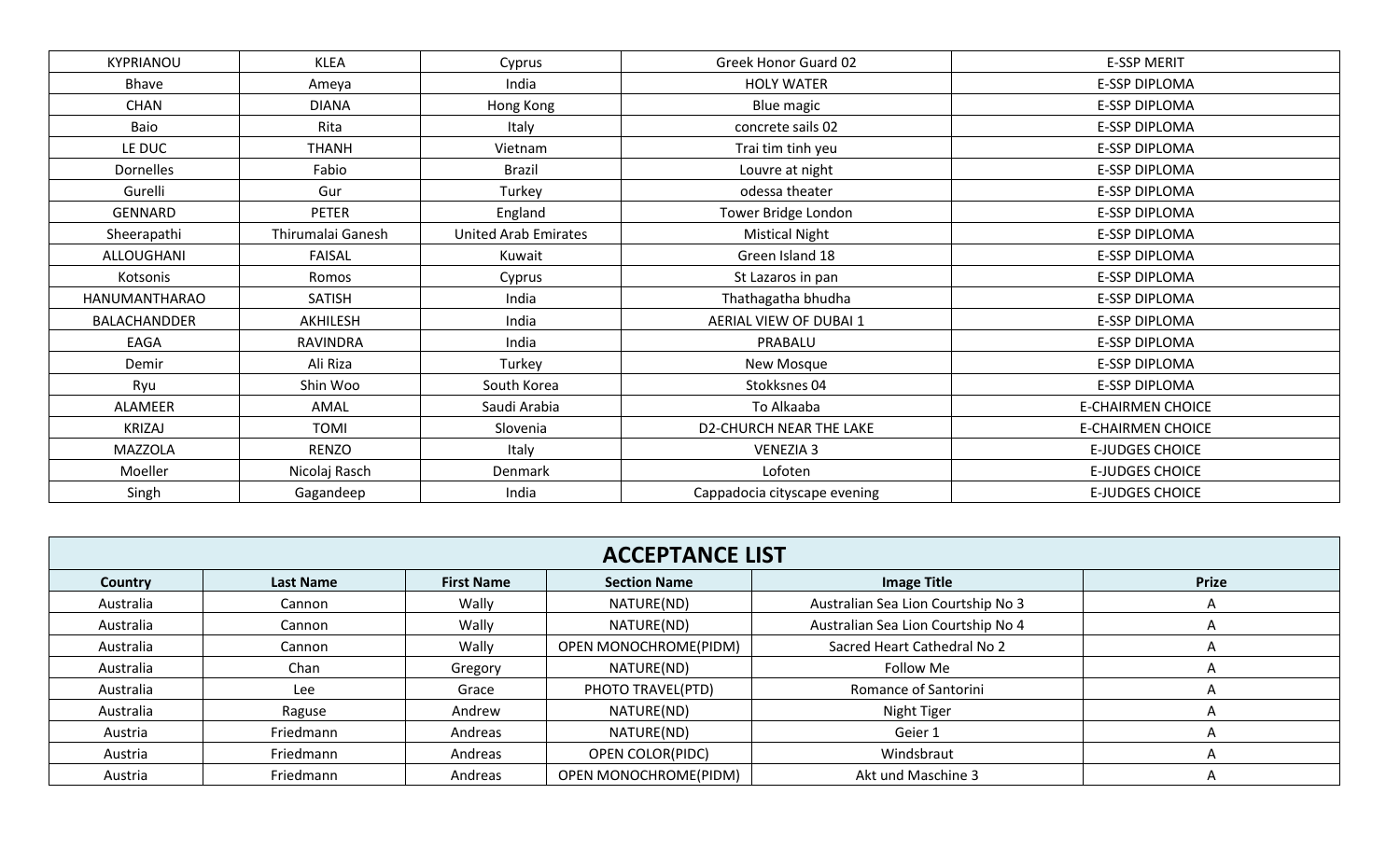| Austria    | Friedmann            | Andreas       | OPEN MONOCHROME(PIDM) | <b>Ballettakt 5</b>     | <b>E-SSP DIPLOMA</b>   |
|------------|----------------------|---------------|-----------------------|-------------------------|------------------------|
| Austria    | Friedmann            | Andreas       | OPEN MONOCHROME(PIDM) | Spiegelakt 4            | Α                      |
| Austria    | Friedmann            | Andreas       | PHOTO TRAVEL(PTD)     | Capri 4                 | Α                      |
| Austria    | Habringer            | Wolfgang      | NATURE(ND)            | Braunbaer 65            | Α                      |
| Austria    | Habringer            | Wolfgang      | OPEN COLOR(PIDC)      | First Morning Light 73  | Α                      |
| Austria    | Habringer            | Wolfgang      | OPEN COLOR(PIDC)      | Red Ladder 51           | Α                      |
| Austria    | Habringer            | Wolfgang      | OPEN MONOCHROME(PIDM) | Kolonnade 02            | <b>E-SSP DIPLOMA</b>   |
| Austria    | Habringer            | Wolfgang      | PHOTO TRAVEL(PTD)     | Anapausas 90            | <b>FIAP RIBBON</b>     |
| Austria    | Hammer               | Franz         | OPEN COLOR(PIDC)      | zwei Quallen            | Α                      |
| Austria    | Hammer               | Franz         | OPEN MONOCHROME(PIDM) | Kuppelkreis mc          | Α                      |
| Austria    | Hammer               | Franz         | PHOTO TRAVEL(PTD)     | Ponte Longo             | Α                      |
| Austria    | <b>SCHRITTWIESER</b> | <b>JOHANN</b> | NATURE(ND)            | Schwalbenschwanz 01     | Α                      |
| Austria    | <b>SCHRITTWIESER</b> | <b>JOHANN</b> | NATURE(ND)            | Squirrel with nut       | Α                      |
| Austria    | <b>SCHRITTWIESER</b> | <b>JOHANN</b> | OPEN COLOR(PIDC)      | hill country            | Α                      |
| Austria    | <b>SCHRITTWIESER</b> | <b>JOHANN</b> | OPEN MONOCHROME(PIDM) | at the end of the day   | <b>E-SSP DIPLOMA</b>   |
| Azerbaijan | Hajizada             | Ruslan        | OPEN MONOCHROME(PIDM) | Harmony of lines        | Α                      |
| Azerbaijan | Hajizada             | Ruslan        | PHOTO TRAVEL(PTD)     | Tezepir mosque          | Α                      |
| Azerbaijan | Khlizov              | Valeriy       | OPEN COLOR(PIDC)      | <b>ANNULUS</b>          | Α                      |
| Azerbaijan | Khlizov              | Valeriy       | OPEN COLOR(PIDC)      | <b>HELICOPTER</b>       | <b>E-JUDGES CHOICE</b> |
| Azerbaijan | Khlizov              | Valeriy       | OPEN COLOR(PIDC)      | <b>RAFAELA</b>          | Α                      |
| Azerbaijan | Khlizov              | Valeriy       | OPEN COLOR(PIDC)      | <b>TAMER</b>            | Α                      |
| Azerbaijan | Khlizov              | Valeriy       | OPEN MONOCHROME(PIDM) | <b>DIVINITY</b>         | Α                      |
| Azerbaijan | Khlizov              | Valeriy       | OPEN MONOCHROME(PIDM) | <b>MAGIC FLIGHT</b>     | Α                      |
| Azerbaijan | Khlizov              | Valeriy       | OPEN MONOCHROME(PIDM) | SPACE ODYSSEY           | Α                      |
| Azerbaijan | Khlizov              | Valeriy       | OPEN MONOCHROME(PIDM) | <b>UNIVERSE</b>         | SSS GOLD               |
| Azerbaijan | Khlizov              | Valeriy       | PHOTO TRAVEL(PTD)     | <b>MUSEUM</b>           | Α                      |
| Azerbaijan | Khlizov              | Valeriy       | PHOTO TRAVEL(PTD)     | <b>ORIENTAL PEARL</b>   | Α                      |
| Azerbaijan | <b>TAHIRLI</b>       | <b>NURLAN</b> | OPEN COLOR(PIDC)      | Kevelin                 | Α                      |
| Azerbaijan | <b>TAHIRLI</b>       | <b>NURLAN</b> | OPEN MONOCHROME(PIDM) | Creu Blanca             | Α                      |
| Bangladesh | Ibrahim              | Md            | NATURE(ND)            | Red Crab                | Α                      |
| Bangladesh | Ibrahim              | Md            | NATURE(ND)            | Winter Bird             | Α                      |
| Bangladesh | Ibrahim              | Md            | PHOTO TRAVEL(PTD)     | Crowded train at Ijtema | A                      |
| Bangladesh | Ibrahim              | Md            | PHOTO TRAVEL(PTD)     | Ganga Aarti             | Α                      |
| Bangladesh | Perveen              | Naima         | NATURE(ND)            | <b>Monitor Lizard</b>   | Α                      |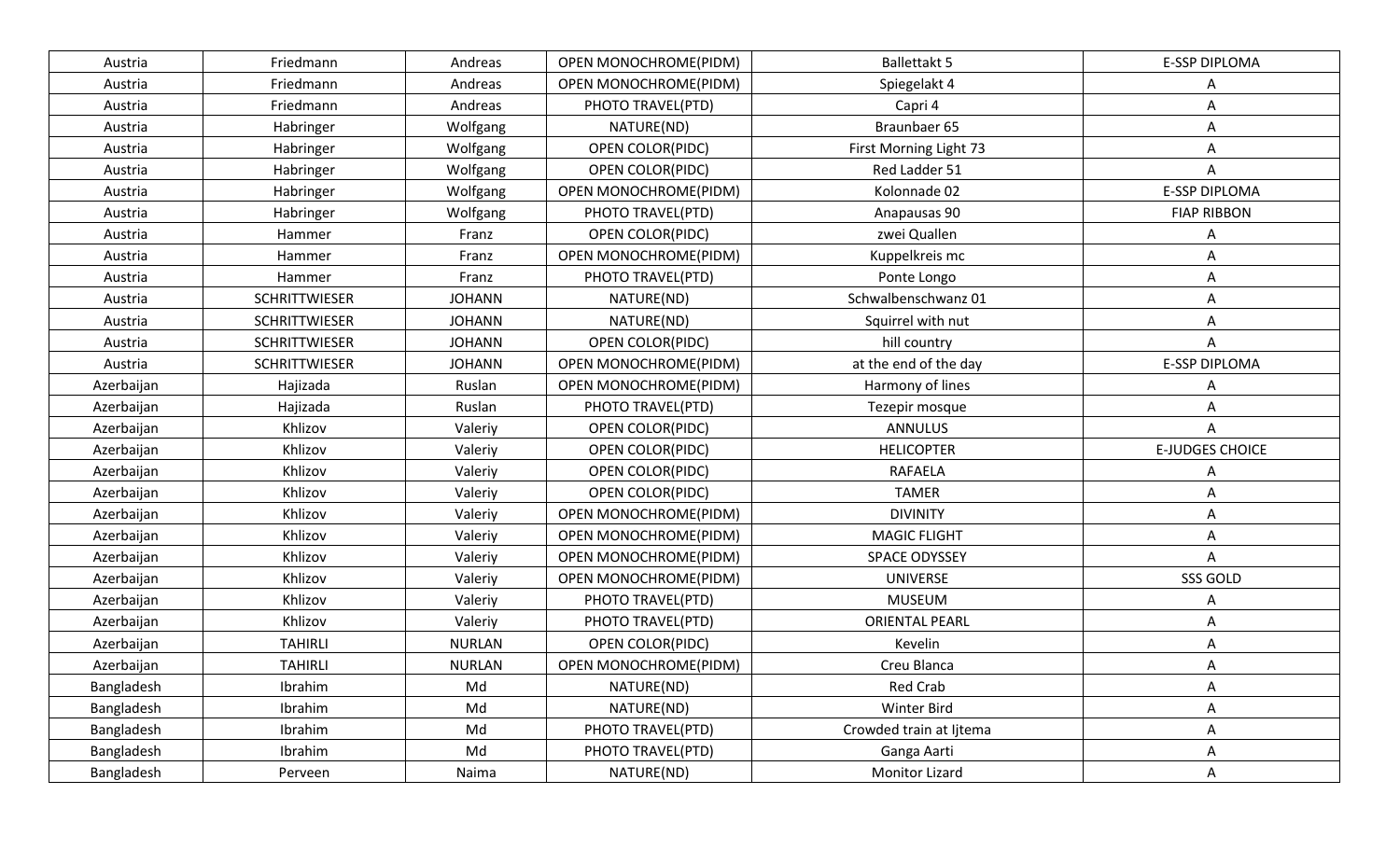| <b>Belarus</b> | Yanchevsky       | Peter         | PHOTO TRAVEL(PTD)     | <b>Umbrellas of Batumi</b> | Α                        |
|----------------|------------------|---------------|-----------------------|----------------------------|--------------------------|
| Belgium        | Gosselin         | Robert        | NATURE(ND)            | <b>Bruin Blauwtje</b>      | Α                        |
| <b>Belgium</b> | Gosselin         | Robert        | NATURE(ND)            | Dorstige eekhoorn          | Α                        |
| Belgium        | Gosselin         | Robert        | NATURE(ND)            | Havik                      | E-SSP DIPLOMA            |
| Belgium        | Gosselin         | Robert        | PHOTO TRAVEL(PTD)     | Biddend                    | A                        |
| Belgium        | Gosselin         | Robert        | PHOTO TRAVEL(PTD)     | Venetiaans                 | Α                        |
| Belgium        | <b>SEVERS</b>    | Luc           | OPEN COLOR(PIDC)      | La joueuse de didgeridoo   | Α                        |
| Belgium        | <b>SEVERS</b>    | Luc           | OPEN COLOR(PIDC)      | Nadia aux levres mauves    | SSP GOLD                 |
| Belgium        | <b>SEVERS</b>    | Luc           | OPEN MONOCHROME(PIDM) | In my arms                 | Α                        |
| Belgium        | <b>SEVERS</b>    | Luc           | OPEN MONOCHROME(PIDM) | La couturiere              | Α                        |
| Belgium        | <b>SIMON</b>     | <b>CLAUDE</b> | OPEN COLOR(PIDC)      | Young Widow                | Α                        |
| Belgium        | tkindt           | eric          | NATURE(ND)            | lynx in the snow           | <b>E-CHAIRMEN CHOICE</b> |
| Belgium        | tkindt           | eric          | OPEN COLOR(PIDC)      | chayenneat smilesafari     | Α                        |
| Belgium        | tkindt           | eric          | OPEN MONOCHROME(PIDM) | mime5                      | Α                        |
| Belgium        | Van Nuffel       | Clement       | NATURE(ND)            | Squirrel                   | E-SSP DIPLOMA            |
| Belgium        | Van Nuffel       | Clement       | OPEN COLOR(PIDC)      | Karolina                   | Α                        |
| <b>Brazil</b>  | Dornelles        | Fabio         | PHOTO TRAVEL(PTD)     | Louvre at night            | <b>E-SSP DIPLOMA</b>     |
| <b>Brazil</b>  | <b>Dornelles</b> | Fabio         | PHOTO TRAVEL(PTD)     | Vik Church                 | Α                        |
| Canada         | Samei            | Ahmad         | OPEN COLOR(PIDC)      | <b>Elham 3852</b>          | Α                        |
| China          | Cai              | Changyin      | NATURE(ND)            | Heart                      | Α                        |
| China          | Cai              | Changyin      | OPEN COLOR(PIDC)      | Passing Horizon            | Α                        |
| China          | Hao              | Jinfang       | NATURE(ND)            | Ice Habitat                | Α                        |
| China          | Hao              | Jinfang       | NATURE(ND)            | Practice climbing          | Α                        |
| China          | Hao              | Jinfang       | NATURE(ND)            | Wait plz                   | Α                        |
| China          | Liu              | Qingshun      | NATURE(ND)            | Family                     | Α                        |
| China          | Liu              | Qingshun      | OPEN MONOCHROME(PIDM) | Dominating                 | Α                        |
| China          | Niu              | Jiajun        | NATURE(ND)            | looking forward            | Α                        |
| China          | Niu              | Jiajun        | NATURE(ND)            | Showering                  | Α                        |
| China          | Niu              | Jiajun        | NATURE(ND)            | swan lake 10               | <b>FIAP GOLD</b>         |
| China          | Niu              | Jiajun        | NATURE(ND)            | swan lake 2                | Α                        |
| China          | Niu              | Jiajun        | OPEN COLOR(PIDC)      | hunting                    | A                        |
| China          | Niu              | Jiajun        | OPEN MONOCHROME(PIDM) | netting                    | A                        |
| China          | Niu              | Jiajun        | PHOTO TRAVEL(PTD)     | Buddhist holy land 1       | NPAS GOLD                |
| China          | Niu              | Jiajun        | PHOTO TRAVEL(PTD)     | dome                       | A                        |
|                |                  |               |                       |                            |                          |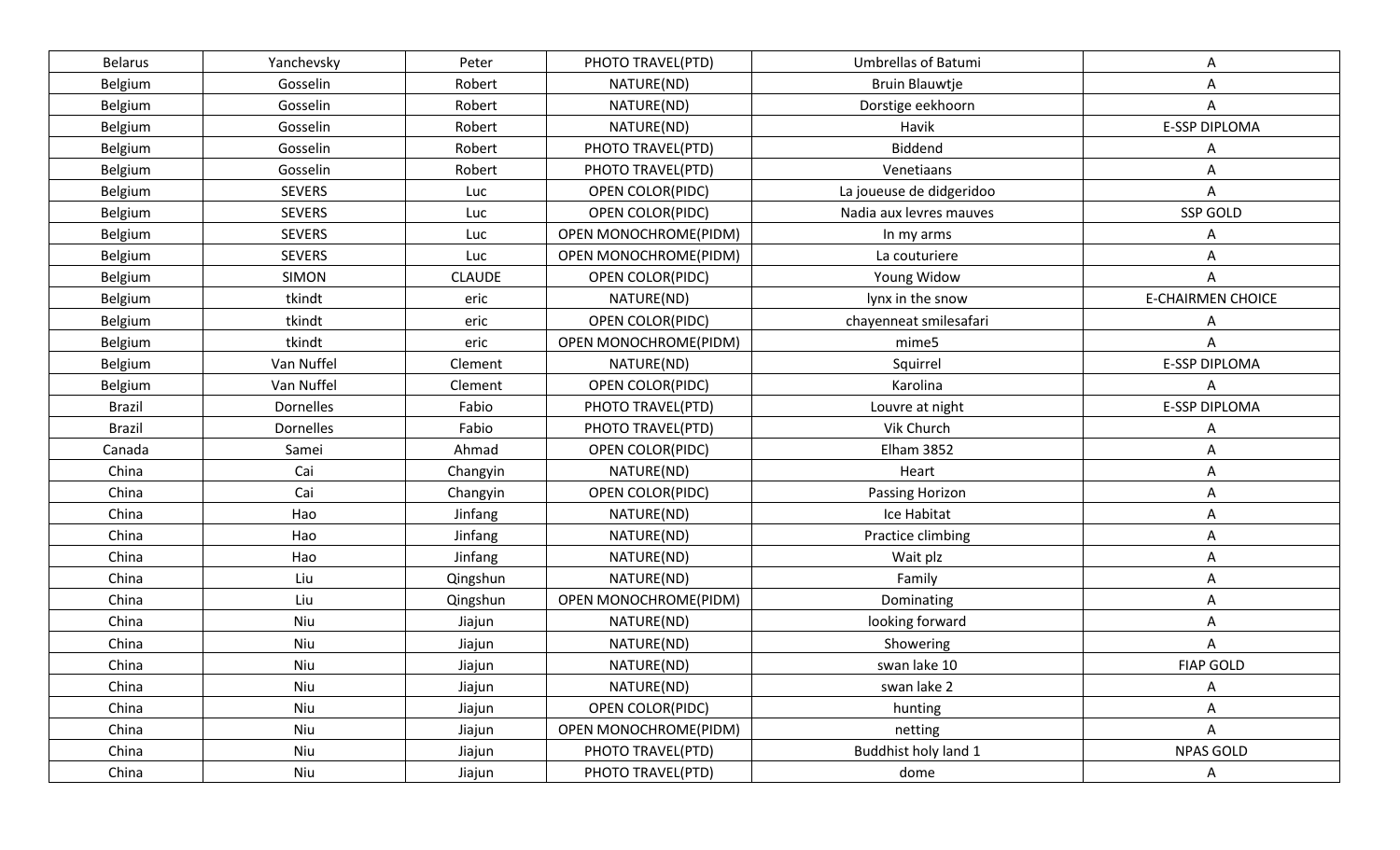| China  | Xie                     | Zhiheng         | NATURE(ND)              | foragers                       | A                    |
|--------|-------------------------|-----------------|-------------------------|--------------------------------|----------------------|
| China  | Zhang                   | Zhimin          | NATURE(ND)              | Feeding in the air             | Α                    |
| China  | Zhang                   | Zhimin          | NATURE(ND)              | Sprint                         | A                    |
| China  | Zhang                   | Zhimin          | <b>OPEN COLOR(PIDC)</b> | Ba Yao Girl Lost Eyes          | Α                    |
| China  | Zhang                   | Zhimin          | OPEN MONOCHROME(PIDM)   | Duel                           | <b>E-SSP DIPLOMA</b> |
| China  | Zhang                   | Zhimin          | OPEN MONOCHROME(PIDM)   | Touchdown                      |                      |
| Cyprus | Christofini             | Anna            | NATURE(ND)              | Pairs                          | A                    |
| Cyprus | Christofini             | Anna            | <b>OPEN COLOR(PIDC)</b> | Graceful movement              | Α                    |
| Cyprus | Christofini             | Anna            | OPEN MONOCHROME(PIDM)   | The Knight                     | A                    |
| Cyprus | Christofini             | Anna            | PHOTO TRAVEL(PTD)       | Saint Vasilious church -Moscaw | A                    |
| Cyprus | georgiou                | helena          | <b>OPEN COLOR(PIDC)</b> | lovely grandmother             | A                    |
| Cyprus | KONSTANTINOU ACHERIOTIS | <b>CHRISTOS</b> | NATURE(ND)              | <b>Butterfly mirroring</b>     | Α                    |
| Cyprus | KONSTANTINOU ACHERIOTIS | <b>CHRISTOS</b> | OPEN COLOR(PIDC)        | <b>Bridge games</b>            | A                    |
| Cyprus | KONSTANTINOU ACHERIOTIS | <b>CHRISTOS</b> | PHOTO TRAVEL(PTD)       | Allagi                         | Α                    |
| Cyprus | KONSTANTINOU ACHERIOTIS | <b>CHRISTOS</b> | PHOTO TRAVEL(PTD)       | Church in the water            | A                    |
| Cyprus | KONSTANTINOU ACHERIOTIS | <b>CHRISTOS</b> | PHOTO TRAVEL(PTD)       | Traveling by bike              | A                    |
| Cyprus | Kotsonis                | Romos           | NATURE(ND)              | Skipitillis                    | Α                    |
| Cyprus | Kotsonis                | Romos           | OPEN COLOR(PIDC)        | Chained spirit                 | <b>FIAP RIBBON</b>   |
| Cyprus | Kotsonis                | Romos           | OPEN COLOR(PIDC)        | Coffee in hand                 | A                    |
| Cyprus | Kotsonis                | Romos           | OPEN MONOCHROME(PIDM)   | Going down                     | SSP GOLD             |
| Cyprus | Kotsonis                | Romos           | OPEN MONOCHROME(PIDM)   | Ships and shapes               | A                    |
| Cyprus | Kotsonis                | Romos           | PHOTO TRAVEL(PTD)       | Paths to monasteries           | A                    |
| Cyprus | Kotsonis                | Romos           | PHOTO TRAVEL(PTD)       | Santas ball                    | A                    |
| Cyprus | Kotsonis                | Romos           | PHOTO TRAVEL(PTD)       | St Lazaros in pan              | <b>E-SSP DIPLOMA</b> |
| Cyprus | <b>KRANOS</b>           | <b>PANTELIS</b> | NATURE(ND)              | Dangerous beauty               |                      |
| Cyprus | <b>KRANOS</b>           | <b>PANTELIS</b> | NATURE(ND)              | Eyes contact                   | A                    |
| Cyprus | <b>KRANOS</b>           | <b>PANTELIS</b> | NATURE(ND)              | Relaxing time in water         | A                    |
| Cyprus | <b>KRANOS</b>           | <b>PANTELIS</b> | NATURE(ND)              | Seagulls landing               | A                    |
| Cyprus | <b>KRANOS</b>           | <b>PANTELIS</b> | <b>OPEN COLOR(PIDC)</b> | Lion fish encounter            |                      |
| Cyprus | <b>KRANOS</b>           | <b>PANTELIS</b> | OPEN COLOR(PIDC)        | Touching inner soul            | Α                    |
| Cyprus | <b>KRANOS</b>           | <b>PANTELIS</b> | OPEN COLOR(PIDC)        | Traffic at work                | <b>E-SSP MERIT</b>   |
| Cyprus | <b>KRANOS</b>           | <b>PANTELIS</b> | OPEN MONOCHROME(PIDM)   | People of the world below      | A                    |
| Cyprus | <b>KRANOS</b>           | <b>PANTELIS</b> | OPEN MONOCHROME(PIDM)   | Sleep and rest for eternity    | <b>E-SSP MERIT</b>   |
| Cyprus | <b>KRANOS</b>           | <b>PANTELIS</b> | OPEN MONOCHROME(PIDM)   | The girl with the camera       | A                    |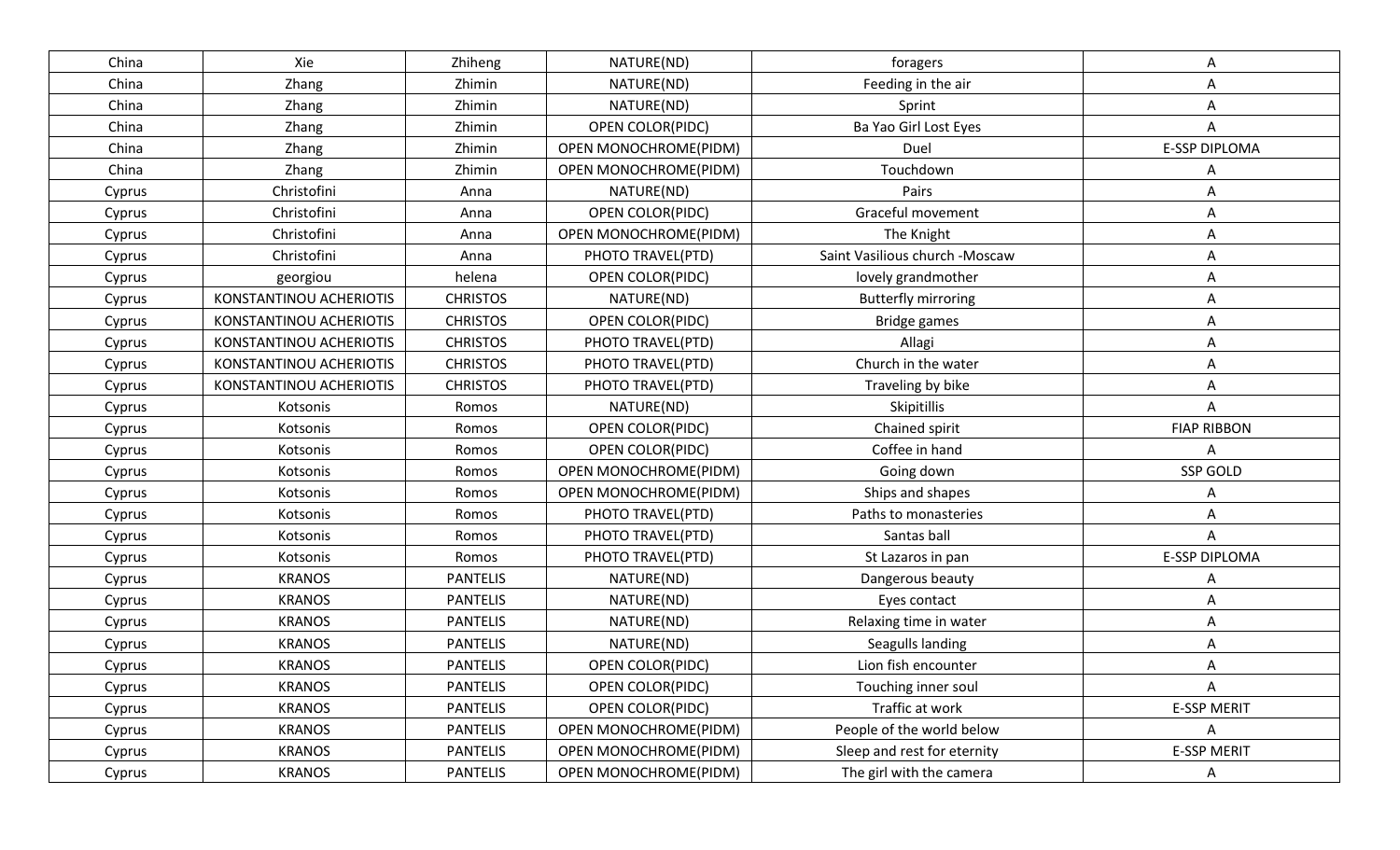| Cyprus         | <b>KRANOS</b>     | <b>PANTELIS</b> | OPEN MONOCHROME(PIDM)   | Touch and feel nature                   |                        |
|----------------|-------------------|-----------------|-------------------------|-----------------------------------------|------------------------|
| Cyprus         | <b>KRANOS</b>     | <b>PANTELIS</b> | PHOTO TRAVEL(PTD)       | Fandom of below                         | Α                      |
| Cyprus         | <b>KRANOS</b>     | <b>PANTELIS</b> | PHOTO TRAVEL(PTD)       | Have faith                              | <b>E-SSP MERIT</b>     |
| Cyprus         | <b>KRANOS</b>     | <b>PANTELIS</b> | PHOTO TRAVEL(PTD)       | Musan park                              | Α                      |
| Cyprus         | <b>KRANOS</b>     | <b>PANTELIS</b> | PHOTO TRAVEL(PTD)       | The crying child                        | Α                      |
| Cyprus         | KYPRIANOU         | <b>KLEA</b>     | OPEN COLOR(PIDC)        | My Newborn Baby                         | Α                      |
| Cyprus         | KYPRIANOU         | <b>KLEA</b>     | <b>OPEN COLOR(PIDC)</b> | Nude 2                                  | Α                      |
| Cyprus         | KYPRIANOU         | <b>KLEA</b>     | OPEN COLOR(PIDC)        | <b>Two Dancers</b>                      | <b>E-SSP DIPLOMA</b>   |
| Cyprus         | KYPRIANOU         | <b>KLEA</b>     | OPEN MONOCHROME(PIDM)   | White Motion 03                         | <b>E-SSP MERIT</b>     |
| Cyprus         | KYPRIANOU         | <b>KLEA</b>     | PHOTO TRAVEL(PTD)       | Greek Honor Guard 02                    | <b>E-SSP MERIT</b>     |
| Cyprus         | KYPRIANOU         | <b>KLEA</b>     | PHOTO TRAVEL(PTD)       | The Cyclist                             | Α                      |
| Cyprus         | KYPRIANOU         | <b>KLEA</b>     | PHOTO TRAVEL(PTD)       | The Dervishes                           | Α                      |
| Cyprus         | <b>YIALLOURIS</b> | <b>GEORGE</b>   | PHOTO TRAVEL(PTD)       | <b>MELVEDI IN MOTION</b>                | Α                      |
| Czech Republic | Koci              | Jiri            | OPEN MONOCHROME(PIDM)   | Skateboarder                            | Α                      |
| Czech Republic | Koci              | Jiri            | PHOTO TRAVEL(PTD)       | Drunken houses                          | Α                      |
| Czech Republic | Konecna           | Oldriska        | NATURE(ND)              | Spider monkey                           | Α                      |
| Czech Republic | Konecna           | Oldriska        | <b>OPEN COLOR(PIDC)</b> | At heights                              | Α                      |
| Czech Republic | Konecna           | Oldriska        | OPEN COLOR(PIDC)        | Splendid leaf frog                      | Α                      |
| Czech Republic | Konecna           | Oldriska        | OPEN MONOCHROME(PIDM)   | Girl with a ribbon                      | Α                      |
| Czech Republic | Miksik            | Ivan            | NATURE(ND)              | Attack                                  | Α                      |
| Czech Republic | Miksik            | Ivan            | NATURE(ND)              | Go away                                 | A                      |
| Denmark        | Moeller           | Nicolaj Rasch   | NATURE(ND)              | Deer in Winter                          | A                      |
| Denmark        | Moeller           | Nicolaj Rasch   | OPEN MONOCHROME(PIDM)   | Faith 03                                | <b>E-SSP DIPLOMA</b>   |
| Denmark        | Moeller           | Nicolaj Rasch   | PHOTO TRAVEL(PTD)       | Lofoten                                 | <b>E-JUDGES CHOICE</b> |
| Denmark        | Moeller           | Nicolaj Rasch   | PHOTO TRAVEL(PTD)       | Woman and Children                      | Α                      |
| England        | <b>Burrows</b>    | Paul            | NATURE(ND)              | Araneus Diadematus orb Weaver           | Α                      |
| England        | <b>Burrows</b>    | Paul            | NATURE(ND)              | Large Skipper                           | Α                      |
| England        | <b>Burrows</b>    | Paul            | OPEN COLOR(PIDC)        | South Foreland Lighthouse               | Α                      |
| England        | <b>Burrows</b>    | Paul            | OPEN MONOCHROME(PIDM)   | London Flypast                          | <b>E-SSP DIPLOMA</b>   |
| England        | <b>Burrows</b>    | Paul            | PHOTO TRAVEL(PTD)       | <b>Bordeaux Palace and Water Mirror</b> | Α                      |
| England        | Dalton            | Nigel           | PHOTO TRAVEL(PTD)       | Fishwives of Whitby                     | A                      |
| England        | <b>DEVINE</b>     | <b>BOB</b>      | NATURE(ND)              | kingfisher tosses fish                  | Α                      |
| England        | Diller            | Kaz             | NATURE(ND)              | Wilderbeast                             | Α                      |
| England        | Diller            | Kaz             | OPEN MONOCHROME(PIDM)   | Lone Walker                             | Α                      |
|                |                   |                 |                         |                                         |                        |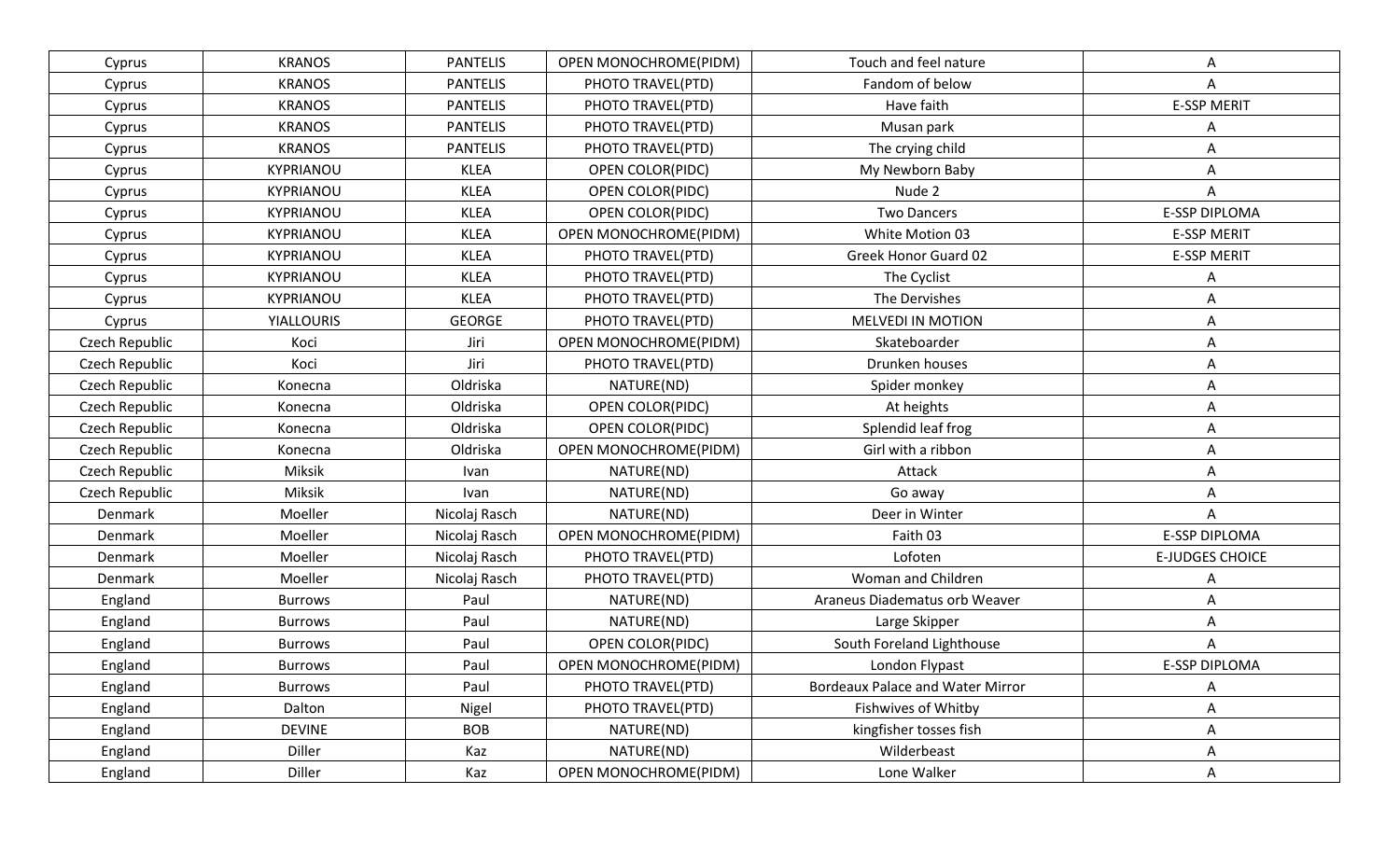| England | Diller          | Kaz            | PHOTO TRAVEL(PTD)       | <b>Tromso Norway</b>           | Α                    |
|---------|-----------------|----------------|-------------------------|--------------------------------|----------------------|
| England | GENNARD         | <b>PETER</b>   | NATURE(ND)              | Grey Seal and Pup              | Α                    |
| England | GENNARD         | <b>PETER</b>   | NATURE(ND)              | Little Owl with prey           | <b>E-SSP MERIT</b>   |
| England | GENNARD         | <b>PETER</b>   | NATURE(ND)              | Robin with nest material       | A                    |
| England | GENNARD         | <b>PETER</b>   | OPEN COLOR(PIDC)        | Destitute Mother               | Α                    |
| England | GENNARD         | <b>PETER</b>   | OPEN COLOR(PIDC)        | The Poor and Needy             | Α                    |
| England | GENNARD         | <b>PETER</b>   | OPEN MONOCHROME(PIDM)   | Alone in the Hallway           | Α                    |
| England | <b>GENNARD</b>  | <b>PETER</b>   | OPEN MONOCHROME(PIDM)   | Give us our daily bread        | Α                    |
| England | GENNARD         | <b>PETER</b>   | OPEN MONOCHROME(PIDM)   | Home Alone                     | Α                    |
| England | GENNARD         | <b>PETER</b>   | OPEN MONOCHROME(PIDM)   | Poverty Stricken               | Α                    |
| England | GENNARD         | <b>PETER</b>   | PHOTO TRAVEL(PTD)       | Tower Bridge London            | <b>E-SSP DIPLOMA</b> |
| England | <b>HARRISON</b> | PAUL           | NATURE(ND)              | Regal Robin                    | Α                    |
| England | Jenkin          | <b>Barbara</b> | NATURE(ND)              | <b>Bromeliad Repose</b>        | Α                    |
| England | Jenkin          | <b>Barbara</b> | NATURE(ND)              | <b>Striped Climber</b>         | Α                    |
| England | Jenkin          | <b>Barbara</b> | OPEN COLOR(PIDC)        | <b>Battle Trophies</b>         | Α                    |
| England | Jenkin          | <b>Barbara</b> | OPEN COLOR(PIDC)        | Celesta                        | Α                    |
| England | Jenkin          | <b>Barbara</b> | OPEN COLOR(PIDC)        | Patience with Pearls           | Α                    |
| England | Jenkin          | <b>Barbara</b> | OPEN MONOCHROME(PIDM)   | <b>Discus Dom</b>              | <b>E-SSP MERIT</b>   |
| England | Jenkin          | <b>Barbara</b> | OPEN MONOCHROME(PIDM)   | <b>Dominic Strong</b>          | Α                    |
| England | Jenkin          | <b>Barbara</b> | OPEN MONOCHROME(PIDM)   | Prisoner of Faith              | Α                    |
| England | Jenkin          | <b>Barbara</b> | OPEN MONOCHROME(PIDM)   | Winged Mischkah                | Α                    |
| England | Kozok           | Corinne        | NATURE(ND)              | Adelie Chicks Play in the Snow | Α                    |
| England | Kozok           | Corinne        | NATURE(ND)              | Lion Cubs Play and Learn       | Α                    |
| England | Kozok           | Corinne        | NATURE(ND)              | So Delicious                   | Α                    |
| England | Millin          | Robert         | NATURE(ND)              | Borneo Eared Tree Frog On Leaf | Α                    |
| England | Millin          | Robert         | NATURE(ND)              | Gyr Falcon                     | Α                    |
| England | Millin          | Robert         | NATURE(ND)              | Red Eyed Green Tree Frogs Push | A                    |
| England | Millin          | Robert         | NATURE(ND)              | <b>Regal Jumping Spider</b>    | <b>E-SSP DIPLOMA</b> |
| England | Millin          | Robert         | <b>OPEN COLOR(PIDC)</b> | Judging Courtney               | Α                    |
| England | Millin          | Robert         | OPEN COLOR(PIDC)        | Mountng The Beam               | Α                    |
| England | Millin          | Robert         | OPEN COLOR(PIDC)        | <b>Queens Dragon Emerging</b>  | A                    |
| England | Millin          | Robert         | OPEN COLOR(PIDC)        | <b>Strength And Balance</b>    | Α                    |
| England | Millin          | Robert         | OPEN MONOCHROME(PIDM)   | <b>Black Swan Ballerina</b>    | Α                    |
| England | Millin          | Robert         | OPEN MONOCHROME(PIDM)   | <b>Bubbles In Space</b>        | Α                    |
|         |                 |                |                         |                                |                      |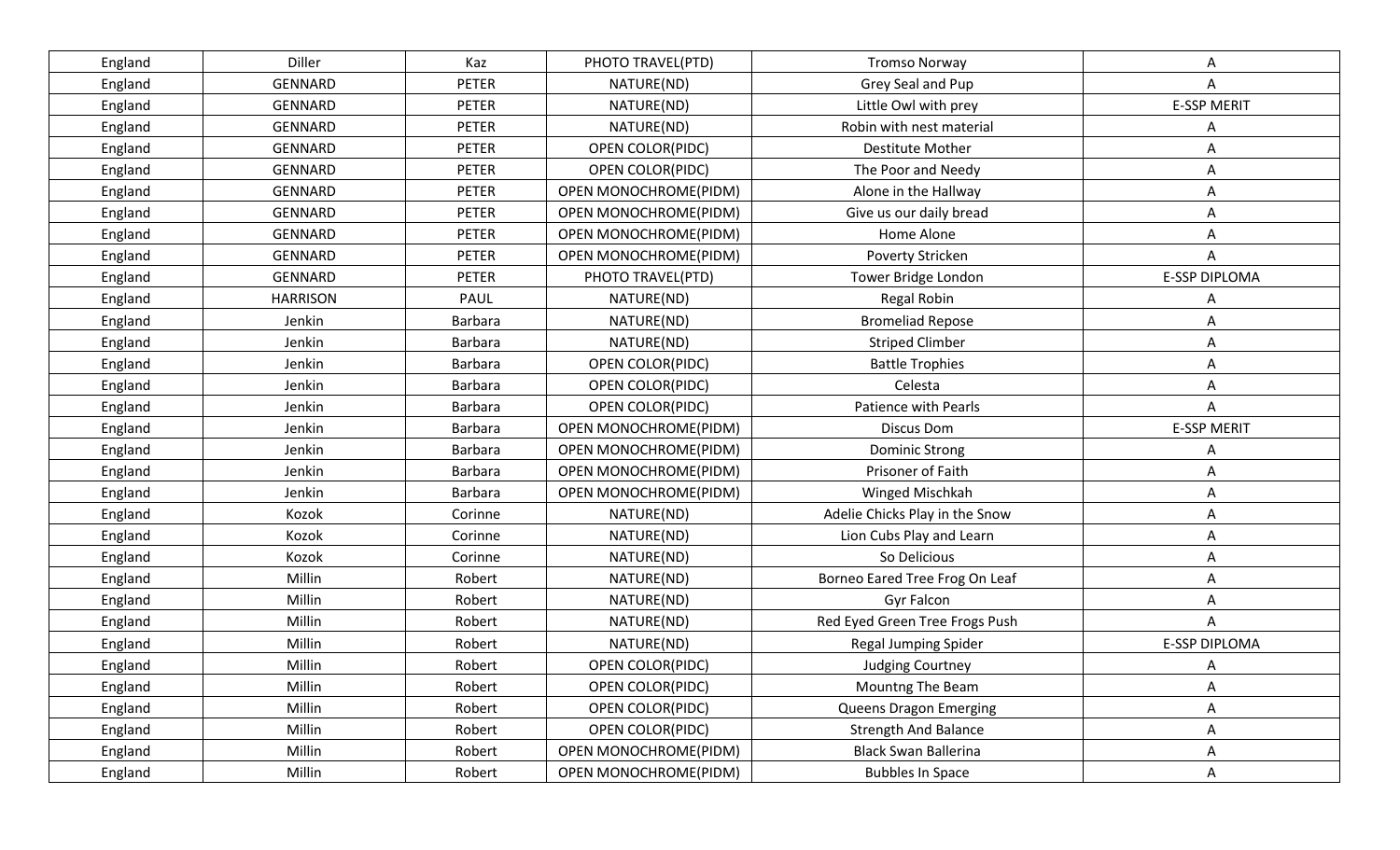| England | Millin           | Robert          | OPEN MONOCHROME(PIDM) | Kitchen Maid                        | Α                  |
|---------|------------------|-----------------|-----------------------|-------------------------------------|--------------------|
| England | Millin           | Robert          | OPEN MONOCHROME(PIDM) | <b>Warrior Queen</b>                | A                  |
| England | Millin           | Robert          | PHOTO TRAVEL(PTD)     | Blue Phase on Millenium Bridge      | Α                  |
| England | Millin           | Robert          | PHOTO TRAVEL(PTD)     | <b>Class Armrests</b>               | Α                  |
| England | <b>MONCRIEFF</b> | <b>CHRIS</b>    | NATURE(ND)            | Catch of the Day                    | Α                  |
| England | <b>MONCRIEFF</b> | <b>CHRIS</b>    | NATURE(ND)            | Kingfisher Supper                   | Α                  |
| England | <b>MONCRIEFF</b> | <b>CHRIS</b>    | OPEN COLOR(PIDC)      | Watching the Aurora Borealis        | Α                  |
| England | <b>MONCRIEFF</b> | <b>CHRIS</b>    | OPEN COLOR(PIDC)      | <b>Whippet Racing Championships</b> | Α                  |
| England | <b>MONCRIEFF</b> | <b>CHRIS</b>    | PHOTO TRAVEL(PTD)     | Bridge to St Pauls London           | <b>E-SSP MERIT</b> |
| England | <b>MONCRIEFF</b> | <b>CHRIS</b>    | PHOTO TRAVEL(PTD)     | London Night Lights                 |                    |
| England | <b>MONCRIEFF</b> | <b>CHRIS</b>    | PHOTO TRAVEL(PTD)     | Northern Lights Over Ice Lagoon     | Α                  |
| England | <b>MONCRIEFF</b> | <b>CHRIS</b>    | PHOTO TRAVEL(PTD)     | Tower Bridge London                 | Α                  |
| England | Myall            | Steve           | OPEN COLOR(PIDC)      | Pre-Raphaelite Beauty               | Α                  |
| England | Myall            | Steve           | OPEN COLOR(PIDC)      | Yellow                              | A                  |
| England | Myall            | Steve           | OPEN MONOCHROME(PIDM) | Carla and Leaf                      | Α                  |
| England | Myall            | Steve           | OPEN MONOCHROME(PIDM) | Free Shot                           | Α                  |
| England | Pears            | Mary            | NATURE(ND)            | Fieldfare with berry                | Α                  |
| England | Pears            | Mary            | OPEN MONOCHROME(PIDM) | Red deer stag in snow shower        | Α                  |
| England | <b>RIMON</b>     | MOHAMMED        | OPEN COLOR(PIDC)      | <b>HORI BOL</b>                     | Α                  |
| England | <b>RIMON</b>     | MOHAMMED        | OPEN COLOR(PIDC)      | red scarf                           | Α                  |
| England | <b>RIMON</b>     | MOHAMMED        | OPEN MONOCHROME(PIDM) | RECITE THE HOLY QURAN               | <b>E-SSP MERIT</b> |
| England | <b>RIMON</b>     | <b>MOHAMMED</b> | PHOTO TRAVEL(PTD)     | CHARAK FESTIVAL IN BANGLA NEW YEAR  | Α                  |
| England | <b>RIMON</b>     | MOHAMMED        | PHOTO TRAVEL(PTD)     | PEOPLE COMING FROM OTHER DISTRICT   | Α                  |
| England | <b>RIMON</b>     | <b>MOHAMMED</b> | PHOTO TRAVEL(PTD)     | PRAYER ON THE ROAD                  | <b>E-SSP MERIT</b> |
| England | <b>RIMON</b>     | <b>MOHAMMED</b> | PHOTO TRAVEL(PTD)     | <b>TRADITIONAL RATH WORSHIP</b>     | A                  |
| England | Sibley           | Sue             | OPEN COLOR(PIDC)      | Allium                              | E-SSP DIPLOMA      |
| England | Sibley           | Sue             | OPEN COLOR(PIDC)      | View from Elgol                     |                    |
| England | Sibley           | Sue             | OPEN MONOCHROME(PIDM) | Church Door                         |                    |
| England | SMALLEY          | <b>KAREN</b>    | NATURE(ND)            | Kestrel a Bird of Prey              |                    |
| England | SMALLEY          | <b>KAREN</b>    | OPEN COLOR(PIDC)      | Holly and the rose                  | Α                  |
| England | SMALLEY          | <b>KAREN</b>    | OPEN COLOR(PIDC)      | What ARE you doing                  | A                  |
| England | SMALLEY          | <b>KAREN</b>    | OPEN COLOR(PIDC)      | When life is a dream                | Α                  |
| England | SMALLEY          | <b>KAREN</b>    | OPEN MONOCHROME(PIDM) | <b>HARRIET</b>                      | Α                  |
| England | SMALLEY          | <b>KAREN</b>    | OPEN MONOCHROME(PIDM) | The ballerina in Paris              | Α                  |
|         |                  |                 |                       |                                     |                    |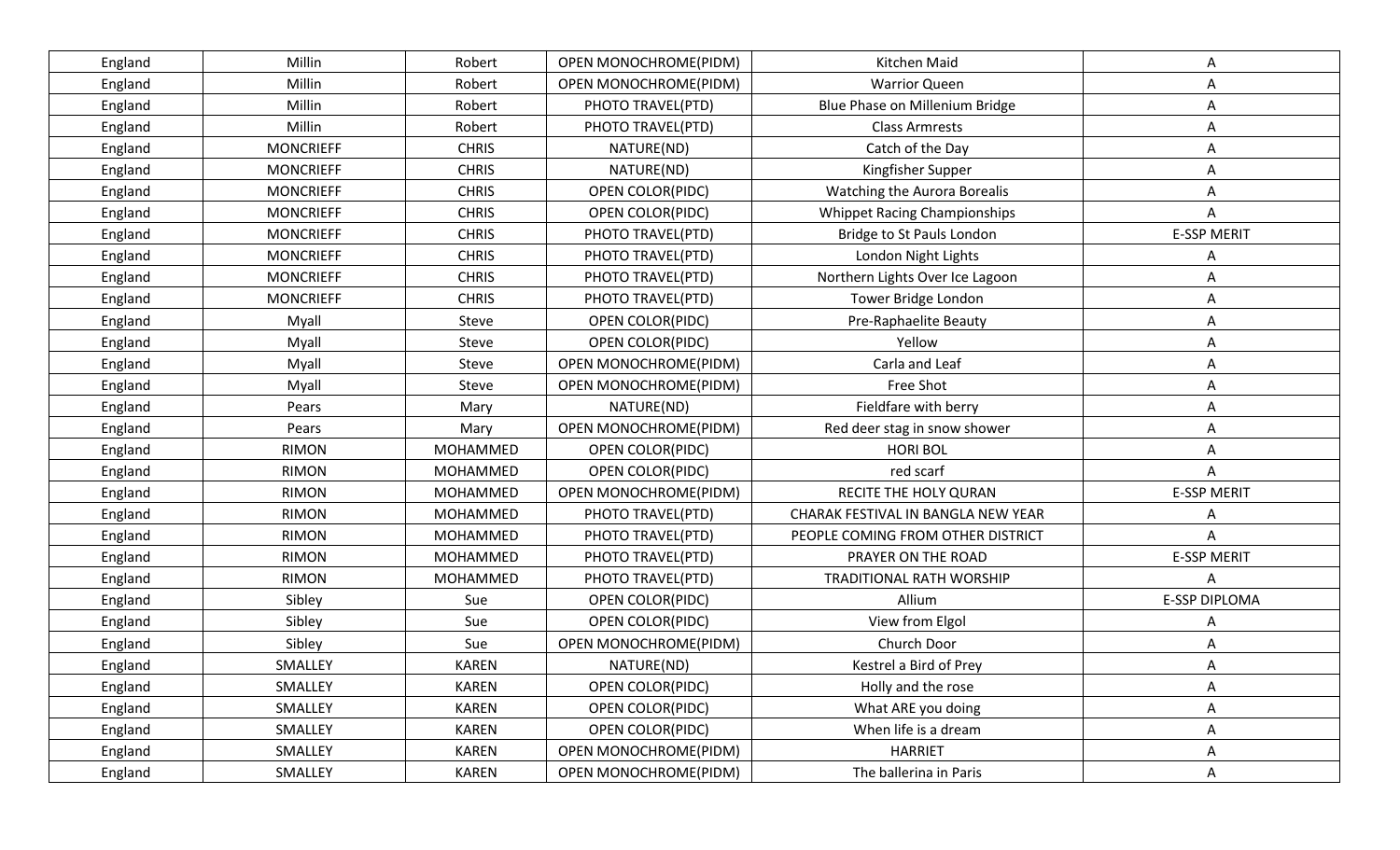| England | Smith          | Geoff          | NATURE(ND)              | Paired Red Footed Falcons     | Α             |
|---------|----------------|----------------|-------------------------|-------------------------------|---------------|
| England | Smith          | Geoff          | OPEN COLOR(PIDC)        | Stormforce                    | A             |
| England | Smith          | Geoff          | OPEN COLOR(PIDC)        | <b>Turkish Divide</b>         | Α             |
| England | Smith          | Geoff          | OPEN MONOCHROME(PIDM)   | <b>Flying Over</b>            | Α             |
| England | Smith          | Geoff          | PHOTO TRAVEL(PTD)       | Hamoya                        | Α             |
| England | Smith          | Geoff          | PHOTO TRAVEL(PTD)       | Sunrise At Sund               | Α             |
| England | sutton         | lee            | NATURE(ND)              | Headshot of a Puffin          | Α             |
| England | sutton         | lee            | NATURE(ND)              | Just a Nibble 1080            | Α             |
| England | sutton         | lee            | NATURE(ND)              | Tree Frogs in a Line          | Α             |
| England | sutton         | lee            | OPEN COLOR(PIDC)        | Maleficent 6                  | Α             |
| England | sutton         | lee            | OPEN COLOR(PIDC)        | Mob Boss                      | Α             |
| England | sutton         | lee            | OPEN MONOCHROME(PIDM)   | His Lordship                  | Α             |
| England | sutton         | lee            | OPEN MONOCHROME(PIDM)   | Londoner                      | Α             |
| England | sutton         | lee            | OPEN MONOCHROME(PIDM)   | Witch Doctor                  | Α             |
| England | sutton         | lee            | PHOTO TRAVEL(PTD)       | Northern Lights               | Α             |
| England | sutton         | lee            | PHOTO TRAVEL(PTD)       | Northern Lights 2             | Α             |
| England | sutton         | lee            | PHOTO TRAVEL(PTD)       | The Long Walk                 | Α             |
| England | Swinyard       | <b>Brian</b>   | PHOTO TRAVEL(PTD)       | The Bund Waterfront Shanghai  | Α             |
| England | Sykes          | John           | OPEN COLOR(PIDC)        | <b>Bubble Miss C</b>          | Α             |
| England | Sykes          | John           | OPEN COLOR(PIDC)        | The Joker Shows His Hand      | Α             |
| England | Sykes          | John           | PHOTO TRAVEL(PTD)       | Lochan Na H-Achlaise          | Α             |
| England | <b>TOFT</b>    | <b>MAUREEN</b> | NATURE(ND)              | Alert Hyenas                  | Α             |
| England | <b>TOFT</b>    | <b>MAUREEN</b> | NATURE(ND)              | Attack                        | Α             |
| England | <b>TOFT</b>    | <b>MAUREEN</b> | NATURE(ND)              | Hyena with Buffalo Horns      | Α             |
| England | <b>TOFT</b>    | <b>MAUREEN</b> | OPEN COLOR(PIDC)        | In the Rain                   | Α             |
| England | <b>TOFT</b>    | <b>MAUREEN</b> | OPEN COLOR(PIDC)        | Winter Churchyard             | A             |
| England | <b>TOFT</b>    | <b>MAUREEN</b> | OPEN MONOCHROME(PIDM)   | Leopard in Tree               | Α             |
| England | <b>WALTERS</b> | <b>STEVE</b>   | NATURE(ND)              | <b>Soldier Beetles Mating</b> | Α             |
| England | <b>WALTERS</b> | <b>STEVE</b>   | OPEN COLOR(PIDC)        | <b>Buddhist Monk</b>          | Α             |
| England | <b>WALTERS</b> | <b>STEVE</b>   | OPEN MONOCHROME(PIDM)   | Relaxing at the Mess Hut      | Α             |
| England | <b>WALTERS</b> | <b>STEVE</b>   | OPEN MONOCHROME(PIDM)   | Ryan                          | Α             |
| England | Wheeler        | David          | <b>OPEN COLOR(PIDC)</b> | Reunited                      | E-SSP DIPLOMA |
| England | Wheeler        | David          | OPEN COLOR(PIDC)        | Rust and Skin                 | A             |
| England | Wheeler        | David          | OPEN COLOR(PIDC)        | The Boiler Man                | Α             |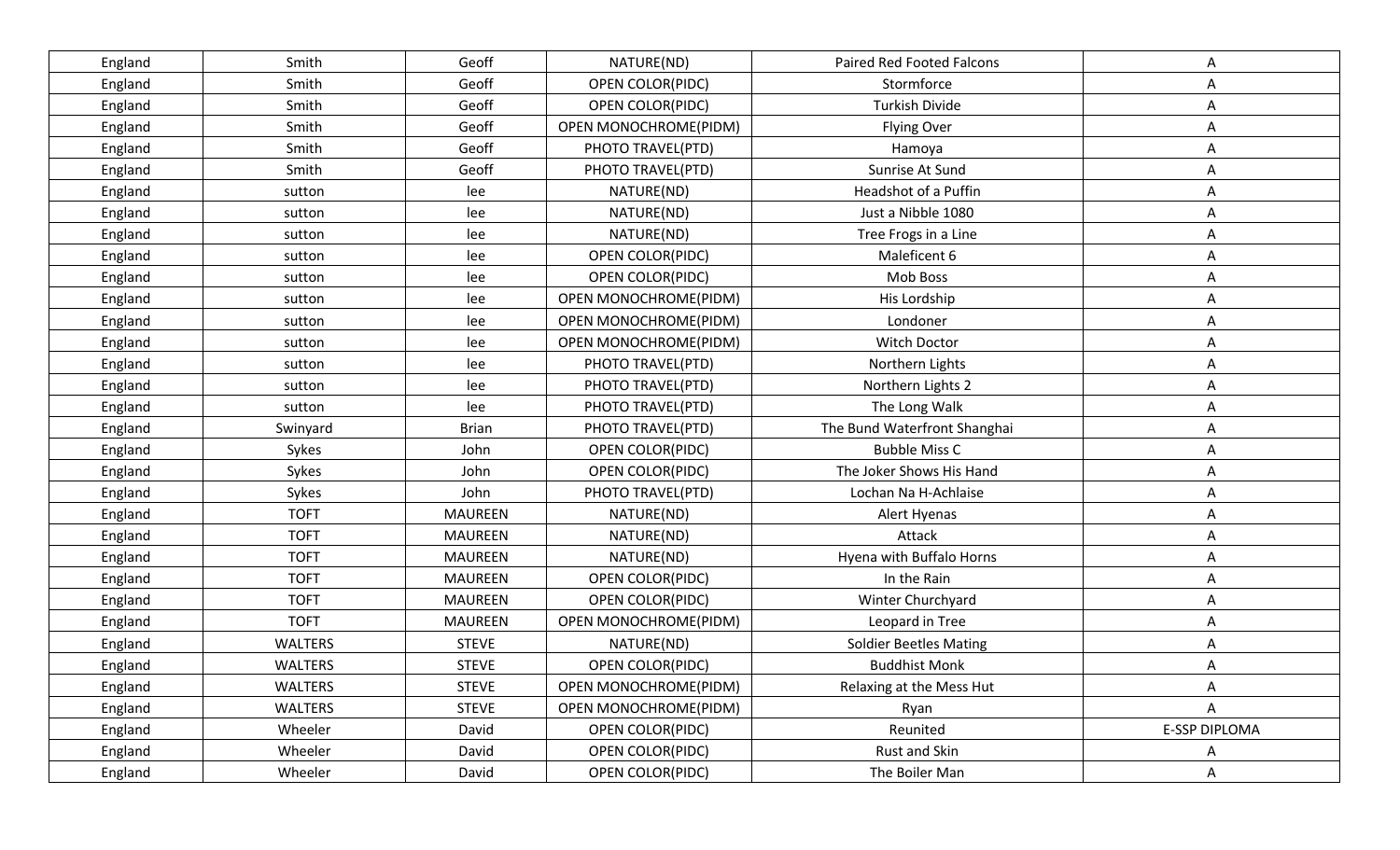| England                  | Wheeler                | David         | OPEN COLOR(PIDC)        | The Inspector Visits          | Α                      |
|--------------------------|------------------------|---------------|-------------------------|-------------------------------|------------------------|
| England                  | Wheeler                | David         | OPEN MONOCHROME(PIDM)   | <b>Engine Shed Gossip</b>     | Α                      |
| England                  | Wheeler                | David         | OPEN MONOCHROME(PIDM)   | The Engineer                  | Α                      |
| England                  | Whitty                 | Chris         | <b>OPEN COLOR(PIDC)</b> | Mel and recorder 12           | Α                      |
| <b>Equatorial Guinea</b> | Charnock               | Nigel         | OPEN MONOCHROME(PIDM)   | <b>Droplets</b>               | Α                      |
| Finland                  | <b>MANSSON</b>         | <b>MARKKU</b> | OPEN COLOR(PIDC)        | Man and dogs                  | Α                      |
| Finland                  | Raunio                 | Risto         | PHOTO TRAVEL(PTD)       | A man and the tree            | Α                      |
| Finland                  | Raunio                 | Risto         | PHOTO TRAVEL(PTD)       | My baby goat                  | Α                      |
| France                   | <b>BECK CARPENTIER</b> | PASCALE       | NATURE(ND)              | Anemone city                  | Α                      |
| France                   | <b>BECK CARPENTIER</b> | PASCALE       | NATURE(ND)              | Oreo superbe                  | Α                      |
| France                   | Decaudin               | Bernard       | OPEN COLOR(PIDC)        | Three brothers                | <b>E-SSP MERIT</b>     |
| France                   | Decaudin               | Bernard       | OPEN MONOCHROME(PIDM)   | Teacher                       | Α                      |
| France                   | Decaudin               | Bernard       | PHOTO TRAVEL(PTD)       | <b>Black americana2</b>       | Α                      |
| France                   | Decaudin               | Bernard       | PHOTO TRAVEL(PTD)       | Cubana life                   | Α                      |
| France                   | Pouillon               | Sophie        | OPEN COLOR(PIDC)        | cerceau a deux                | A                      |
| France                   | Pouillon               | Sophie        | OPEN MONOCHROME(PIDM)   | accrobatie sur un fil         | Α                      |
| Germany                  | <b>Buecker</b>         | Holger        | OPEN COLOR(PIDC)        | Class Grenayde - Shout it out | A                      |
| Germany                  | <b>Buecker</b>         | Holger        | OPEN MONOCHROME(PIDM)   | Shaarghot III                 | Α                      |
| Germany                  | Laskowski              | Renja         | NATURE(ND)              | Orang Utan 01                 | Α                      |
| Germany                  | Laskowski              | Renja         | OPEN MONOCHROME(PIDM)   | Dark Hedge                    | Α                      |
| Germany                  | Petersohn              | Dagmar        | OPEN COLOR(PIDC)        | Daydream At Night             | Α                      |
| Germany                  | Schmitz                | Willi         | NATURE(ND)              | Colorful wintertime           | <b>E-JUDGES CHOICE</b> |
| Germany                  | Schmitz                | Willi         | OPEN COLOR(PIDC)        | Nuthatch in springtime        | Α                      |
| Germany                  | Schmitz                | Willi         | OPEN COLOR(PIDC)        | Three insects                 | Α                      |
| Germany                  | Schmitz                | Willi         | OPEN MONOCHROME(PIDM)   | Church in the dolomites       | Α                      |
| Germany                  | Witthake               | Helmut        | NATURE(ND)              | Lotus Flower                  | Α                      |
| Germany                  | Witthake               | Helmut        | NATURE(ND)              | Nandus                        | Α                      |
| Greece                   | <b>Baladakis</b>       | George        | NATURE(ND)              | ORNEA 004                     | Α                      |
| Greece                   | <b>Baladakis</b>       | George        | OPEN COLOR(PIDC)        | book stories 7134             | Α                      |
| Greece                   | <b>Baladakis</b>       | George        | OPEN COLOR(PIDC)        | Trains boy 161                | <b>E-SSP MERIT</b>     |
| Greece                   | <b>Baladakis</b>       | George        | OPEN MONOCHROME(PIDM)   | telling stories 5216          | <b>FIAP RIBBON</b>     |
| Greece                   | <b>Baladakis</b>       | George        | PHOTO TRAVEL(PTD)       | Athens 157                    | Α                      |
| Greece                   | <b>Baladakis</b>       | George        | PHOTO TRAVEL(PTD)       | Desdren 469                   | Α                      |
| Greece                   | <b>Baladakis</b>       | George        | PHOTO TRAVEL(PTD)       | SANTORINI 026                 | A                      |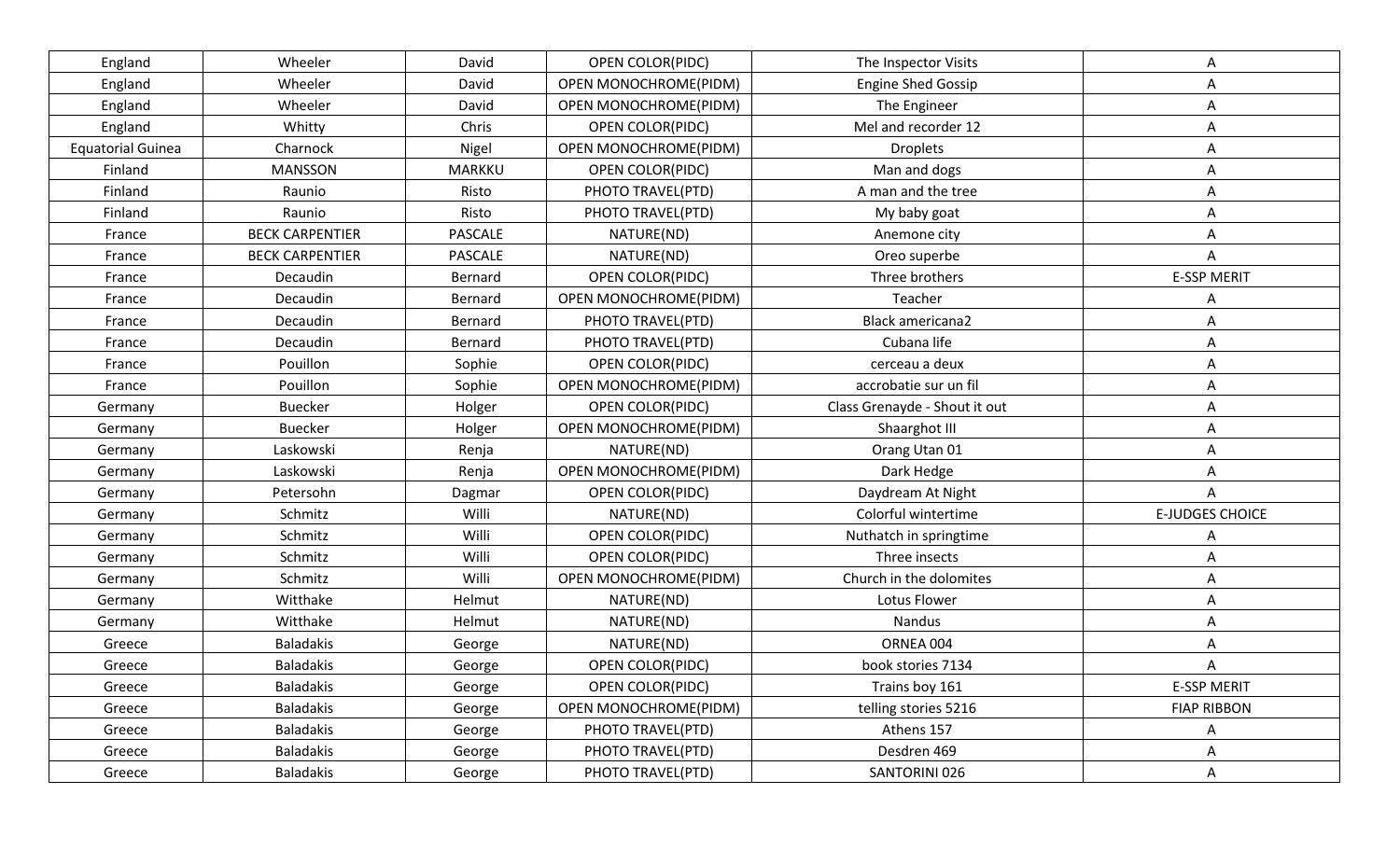| Greece    | Marketaki   | Xrysa           | NATURE(ND)            | lizard                     | A                    |
|-----------|-------------|-----------------|-----------------------|----------------------------|----------------------|
| Greece    | Marketaki   | Xrysa           | NATURE(ND)            | two guests                 | <b>E-SSP MERIT</b>   |
| Greece    | Marketaki   | Xrysa           | OPEN COLOR(PIDC)      | after reading              |                      |
| Greece    | Marketaki   | Xrysa           | OPEN COLOR(PIDC)      | asking for the freedon     | Α                    |
| Greece    | Marketaki   | Xrysa           | OPEN COLOR(PIDC)      | <b>Mary 201</b>            | Α                    |
| Greece    | Marketaki   | Xrysa           | PHOTO TRAVEL(PTD)     | last trip 9013             | A                    |
| Hong Kong | <b>CHAN</b> | <b>DIANA</b>    | NATURE(ND)            | Bingo 2                    | <b>E-SSP MERIT</b>   |
| Hong Kong | <b>CHAN</b> | <b>DIANA</b>    | NATURE(ND)            | <b>Breakfast</b>           | Α                    |
| Hong Kong | <b>CHAN</b> | <b>DIANA</b>    | OPEN COLOR(PIDC)      | Rowing in Water flowers    | <b>E-SSP MERIT</b>   |
| Hong Kong | <b>CHAN</b> | <b>DIANA</b>    | OPEN COLOR(PIDC)      | The Heart Road             | Α                    |
| Hong Kong | <b>CHAN</b> | <b>DIANA</b>    | OPEN MONOCHROME(PIDM) | Diligent worker            |                      |
| Hong Kong | <b>CHAN</b> | <b>DIANA</b>    | OPEN MONOCHROME(PIDM) | Encounter 1                | E-SSP DIPLOMA        |
| Hong Kong | <b>CHAN</b> | <b>DIANA</b>    | PHOTO TRAVEL(PTD)     | Blue magic                 | E-SSP DIPLOMA        |
| Hong Kong | <b>CHAN</b> | <b>DIANA</b>    | PHOTO TRAVEL(PTD)     | Phuket vegetarian festival | Α                    |
| Hong Kong | <b>FUNG</b> | <b>CHAU YUK</b> | NATURE(ND)            | feeding 32                 | Α                    |
| Hong Kong | <b>FUNG</b> | <b>CHAU YUK</b> | NATURE(ND)            | kingfisher 03              | Α                    |
| Hong Kong | <b>FUNG</b> | <b>CHAU YUK</b> | OPEN COLOR(PIDC)      | catch ball                 | Α                    |
| Hong Kong | <b>FUNG</b> | <b>CHAU YUK</b> | OPEN COLOR(PIDC)      | to jump                    | E-SSP DIPLOMA        |
| Hong Kong | <b>FUNG</b> | <b>CHAU YUK</b> | OPEN MONOCHROME(PIDM) | Guitar                     | Α                    |
| Hong Kong | <b>FUNG</b> | <b>CHAU YUK</b> | OPEN MONOCHROME(PIDM) | Judy                       | Α                    |
| Hong Kong | <b>FUNG</b> | <b>CHAU YUK</b> | OPEN MONOCHROME(PIDM) | sex girl 325               | Α                    |
| Hong Kong | <b>FUNG</b> | <b>CHAU YUK</b> | PHOTO TRAVEL(PTD)     | old village 02             | Α                    |
| Hong Kong | П           | <b>KA WAI</b>   | NATURE(ND)            | <b>CHASE</b>               | Α                    |
| Hong Kong | П           | <b>KA WAI</b>   | NATURE(ND)            | FIND THE TARGET            | Α                    |
| Hong Kong | Mak         | Yiu Tung        | NATURE(ND)            | Feeding2                   | Α                    |
| Hong Kong | Mak         | Yiu Tung        | OPEN MONOCHROME(PIDM) | Fire dragon                | Α                    |
| Hong Kong | Mak         | Yiu Tung        | OPEN MONOCHROME(PIDM) | Kick your mouth            | Α                    |
| Hong Kong | Mak         | Yiu Tung        | OPEN MONOCHROME(PIDM) | Special passenger          | Α                    |
| Hong Kong | Mak         | <b>Yiu Tung</b> | PHOTO TRAVEL(PTD)     | Lanterns Festival          | Α                    |
| Hong Kong | Sham        | Lai Sing        | NATURE(ND)            | yummy yummy 48             | A                    |
| Hong Kong | Sham        | Lai Sing        | NATURE(ND)            | yummy yummy 52             | <b>E-SSP DIPLOMA</b> |
| Hong Kong | Sham        | Lai Sing        | OPEN COLOR(PIDC)      | YingYing 5                 | Α                    |
| Hong Kong | Sham        | Lai Sing        | OPEN MONOCHROME(PIDM) | handsome man 041           | Α                    |
| Hong Kong | Sham        | Lai Sing        | OPEN MONOCHROME(PIDM) | sexy lady 07               | A                    |
|           |             |                 |                       |                            |                      |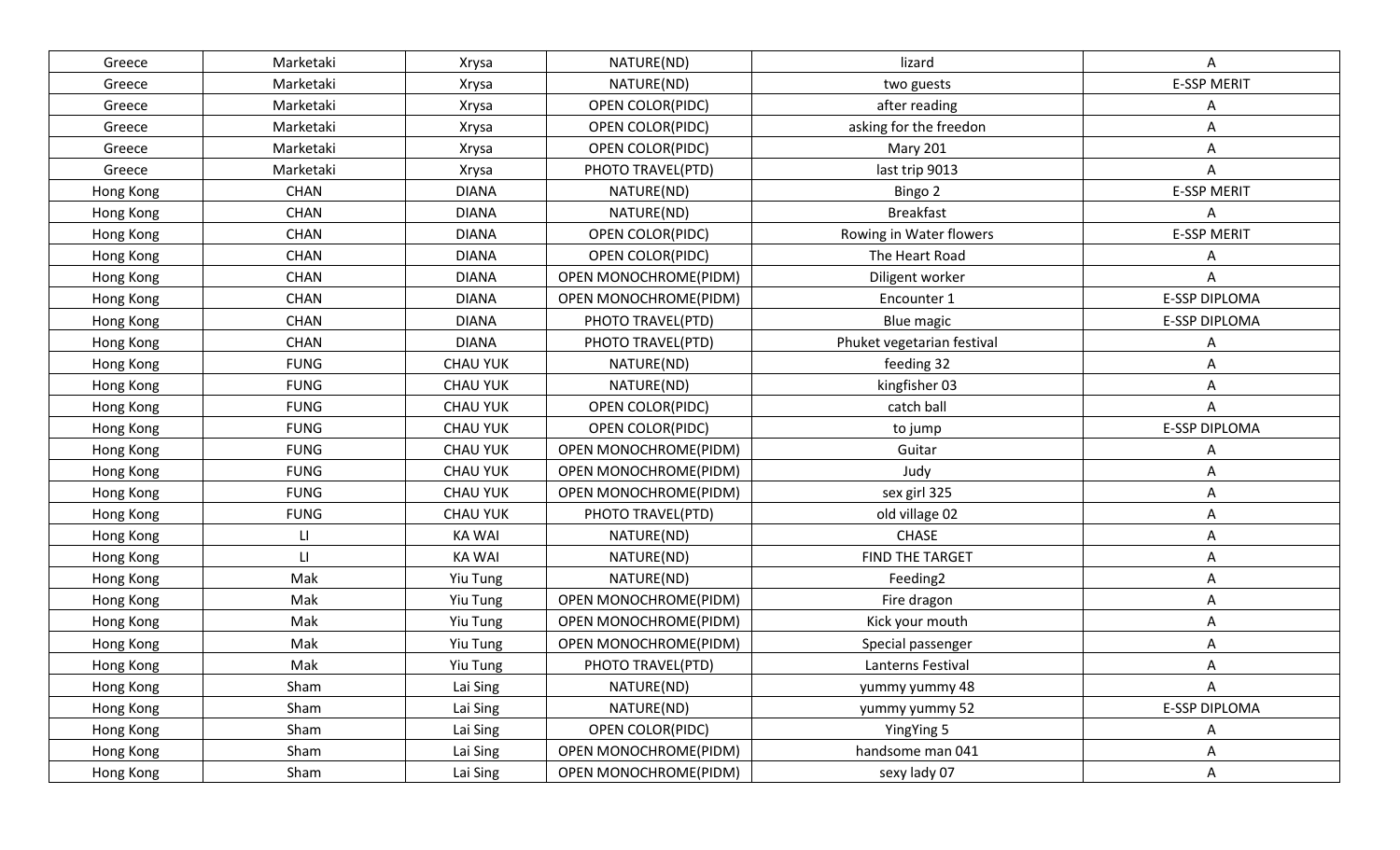| Hong Kong | Sham                   | Lai Sing        | PHOTO TRAVEL(PTD)     | village 32                     | Α                  |
|-----------|------------------------|-----------------|-----------------------|--------------------------------|--------------------|
| Hong Kong | <b>TSE</b>             | Kwok Kei Daniel | OPEN COLOR(PIDC)      | Ice Hockey 409                 | Α                  |
| Hong Kong | <b>TSE</b>             | Kwok Kei Daniel | OPEN MONOCHROME(PIDM) | Catch throw 101                | Α                  |
| Hong Kong | <b>TSE</b>             | Kwok Kei Daniel | OPEN MONOCHROME(PIDM) | Girl boxing 701                | Α                  |
| Hong Kong | <b>TSE</b>             | Kwok Kei Daniel | OPEN MONOCHROME(PIDM) | Thaiboxing 644                 | Α                  |
| Hong Kong | <b>TSE</b>             | Kwok Kei Daniel | PHOTO TRAVEL(PTD)     | Peak 224                       | Α                  |
| Hong Kong | <b>TSE</b>             | Kwok Kei Daniel | PHOTO TRAVEL(PTD)     | Peak Night 103                 | Α                  |
| Hong Kong | <b>TSE</b>             | Kwok Kei Daniel | PHOTO TRAVEL(PTD)     | Sydney Opera 023               | А                  |
| Hong Kong | Wong                   | Shiu Gun        | OPEN MONOCHROME(PIDM) | <b>Catching Three Horses</b>   | Α                  |
| Hong Kong | Wong                   | Shiu Gun        | OPEN MONOCHROME(PIDM) | The Saxophonist                | Α                  |
| Hong Kong | Wong                   | Yiu Wah         | OPEN MONOCHROME(PIDM) | Black and white girl 158BW     | Α                  |
| Hong Kong | Wong                   | Yiu Wah         | OPEN MONOCHROME(PIDM) | Tomb Raider 8843               | Α                  |
| Hong Kong | Wong                   | Yiu Wah         | PHOTO TRAVEL(PTD)     | Kweilin 7506                   | Α                  |
| Hungary   | Hipsagh                | Gyongyi         | NATURE(ND)            | Flower eater                   | Α                  |
| Hungary   | Hipsagh                | Gyongyi         | NATURE(ND)            | Safe catch                     | Α                  |
| Hungary   | Jerszi                 | Gabriella       | NATURE(ND)            | Resting on an aristate         | Α                  |
| Hungary   | <b>Kiss</b>            | Imre            | NATURE(ND)            | Among the water drops          | Α                  |
| Hungary   | Kiss                   | Imre            | NATURE(ND)            | In the midst                   | Α                  |
| Hungary   | Kiss                   | Imre            | NATURE(ND)            | Serenade                       | A                  |
| Hungary   | Kiss                   | Imre            | OPEN COLOR(PIDC)      | Here to stay                   | <b>E-SSP MERIT</b> |
| Hungary   | <b>Kiss</b>            | Imre            | OPEN MONOCHROME(PIDM) | <b>Blizzard</b>                | Α                  |
| Hungary   | Kiss                   | Imre            | OPEN MONOCHROME(PIDM) | Downtown                       | Α                  |
| Hungary   | Wittmer                | Laszlo          | OPEN COLOR(PIDC)      | Quiet snack                    | Α                  |
| India     | <b>BABUBHAI KAMDAR</b> | <b>JAYENDRA</b> | NATURE(ND)            | Grizzly bear with cub          | Α                  |
| India     | <b>BABUBHAI KAMDAR</b> | <b>JAYENDRA</b> | NATURE(ND)            | Iceberg shapes                 | Α                  |
| India     | <b>BABUBHAI KAMDAR</b> | JAYENDRA        | NATURE(ND)            | Very tasty                     | Α                  |
| India     | <b>BABUBHAI KAMDAR</b> | JAYENDRA        | OPEN COLOR(PIDC)      | Sea gulls on Ice               | Α                  |
| India     | <b>BABUBHAI KAMDAR</b> | <b>JAYENDRA</b> | PHOTO TRAVEL(PTD)     | Machu Picchu 1                 | Α                  |
| India     | <b>BABUBHAI KAMDAR</b> | JAYENDRA        | PHOTO TRAVEL(PTD)     | Penguins on Iceberg Antarctic  | <b>E-SSP MERIT</b> |
| India     | <b>BABUBHAI KAMDAR</b> | JAYENDRA        | PHOTO TRAVEL(PTD)     | South East Greenland Village 4 | Α                  |
| India     | BALACHANDDER           | AKHILESH        | OPEN MONOCHROME(PIDM) | SHARJAH FLYOVER 2              | A                  |
| India     | BALACHANDDER           | AKHILESH        | PHOTO TRAVEL(PTD)     | AERIAL VIEW OF DUBAI 1         | E-SSP DIPLOMA      |
| India     | <b>BALACHANDDER</b>    | AKHILESH        | PHOTO TRAVEL(PTD)     | DUBAI FLYOVER BY EVENING       | A                  |
| India     | <b>BALACHANDDER</b>    | AKHILESH        | PHOTO TRAVEL(PTD)     | VIEW FROM BURJ KHALIFA 1       | Α                  |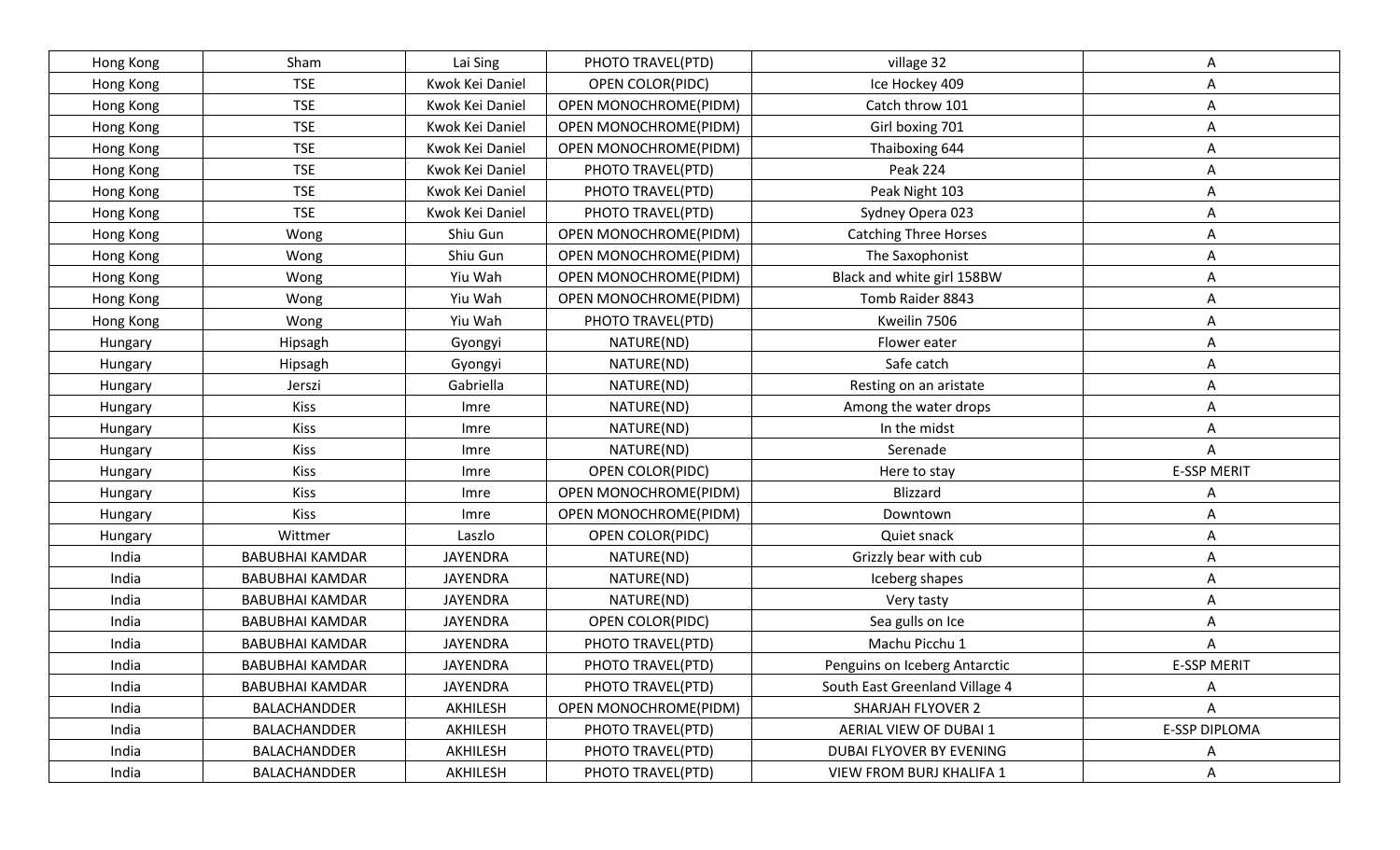| India | Banerjee                  | Nilendu          | NATURE(ND)              | <b>Flutter Queen</b>            | Α                      |
|-------|---------------------------|------------------|-------------------------|---------------------------------|------------------------|
| India | Banerjee                  | Nilendu          | <b>OPEN COLOR(PIDC)</b> | Lady with Flowers1              | A                      |
| India | Banerjee                  | Nilendu          | OPEN COLOR(PIDC)        | Three Workers                   | Α                      |
| India | Banerjee                  | Nilendu          | OPEN MONOCHROME(PIDM)   | Beautiful Lady1                 | Α                      |
| India | Banerjee                  | Nilendu          | OPEN MONOCHROME(PIDM)   | Mud Bath                        | Α                      |
| India | Banerjee                  | Nilendu          | OPEN MONOCHROME(PIDM)   | <b>Village Friends</b>          | <b>E-JUDGES CHOICE</b> |
| India | Banerjee                  | Nilendu          | PHOTO TRAVEL(PTD)       | <b>Five Rathas</b>              | A                      |
| India | Banerjee                  | Nilendu          | PHOTO TRAVEL(PTD)       | <b>Mahabs Shore Temple</b>      | Α                      |
| India | <b>BANERJEE MUKHERJEE</b> | LOPAMUDRA        | NATURE(ND)              | Lets fight                      | Α                      |
| India | <b>BANERJEE MUKHERJEE</b> | LOPAMUDRA        | NATURE(ND)              | Prey for the day                | Α                      |
| India | <b>BANERJEE MUKHERJEE</b> | LOPAMUDRA        | OPEN MONOCHROME(PIDM)   | Egret with prey                 |                        |
| India | <b>BANERJEE MUKHERJEE</b> | LOPAMUDRA        | PHOTO TRAVEL(PTD)       | Hajarduari                      | Α                      |
| India | <b>BANGERA</b>            | <b>SURESH</b>    | NATURE(ND)              | leopard with fresh kill in tree | E-SSP DIPLOMA          |
| India | <b>BANGERA</b>            | <b>SURESH</b>    | NATURE(ND)              | Mother giraffe                  | Α                      |
| India | <b>BANGERA</b>            | <b>SURESH</b>    | OPEN COLOR(PIDC)        | African elephants family        | Α                      |
| India | <b>BANGERA</b>            | <b>SURESH</b>    | OPEN MONOCHROME(PIDM)   | Himalayan Shepherd              | Α                      |
| India | <b>BANGERA</b>            | <b>SURESH</b>    | OPEN MONOCHROME(PIDM)   | Three sisters                   | Α                      |
| India | <b>BANGERA</b>            | <b>SURESH</b>    | PHOTO TRAVEL(PTD)       | Shri Vitthal Birdev Yatra       | Α                      |
| India | <b>BHANDARI</b>           | <b>SUBHASISH</b> | OPEN COLOR(PIDC)        | glittering gold                 | Α                      |
| India | <b>BHANDARI</b>           | SUBHASISH        | OPEN COLOR(PIDC)        | Redflowers                      | Α                      |
| India | <b>BHANDARI</b>           | SUBHASISH        | OPEN COLOR(PIDC)        | <b>ROSE CUT</b>                 | Α                      |
| India | <b>BHANDARI</b>           | <b>SUBHASISH</b> | OPEN MONOCHROME(PIDM)   | fishy smile                     | Α                      |
| India | <b>BHANDARI</b>           | SUBHASISH        | OPEN MONOCHROME(PIDM)   | painted tilted face             | Α                      |
| India | <b>BHANDARI</b>           | SUBHASISH        | OPEN MONOCHROME(PIDM)   | papered face                    | Α                      |
| India | <b>BHANDARI</b>           | <b>SUBHASISH</b> | PHOTO TRAVEL(PTD)       | <b>Buland Darwaza</b>           | Α                      |
| India | <b>BHANDARI</b>           | SUBHASISH        | PHOTO TRAVEL(PTD)       | gurudwara in chattri            | A                      |
| India | <b>Bhat</b>               | Krishna          | NATURE(ND)              | <b>Mating Efforts</b>           | Α                      |
| India | <b>Bhat</b>               | Krishna          | NATURE(ND)              | Proboscis Through Floret        | Α                      |
| India | <b>Bhat</b>               | Krishna          | OPEN MONOCHROME(PIDM)   | Careful March                   | А                      |
| India | Bhat                      | Krishna          | PHOTO TRAVEL(PTD)       | Nayanars Thiruvizha Two         | Α                      |
| India | Bhattacharya              | Dinabandhu       | NATURE(ND)              | <b>Big Turtle</b>               | Α                      |
| India | Bhattacharya              | Dinabandhu       | NATURE(ND)              | <b>Natural Sculpture</b>        | Α                      |
| India | Bhattacharya              | Dinabandhu       | OPEN COLOR(PIDC)        | Alone                           | Α                      |
| India | Bhave                     | Ameya            | NATURE(ND)              | <b>EATING MOM</b>               | A                      |
|       |                           |                  |                         |                                 |                        |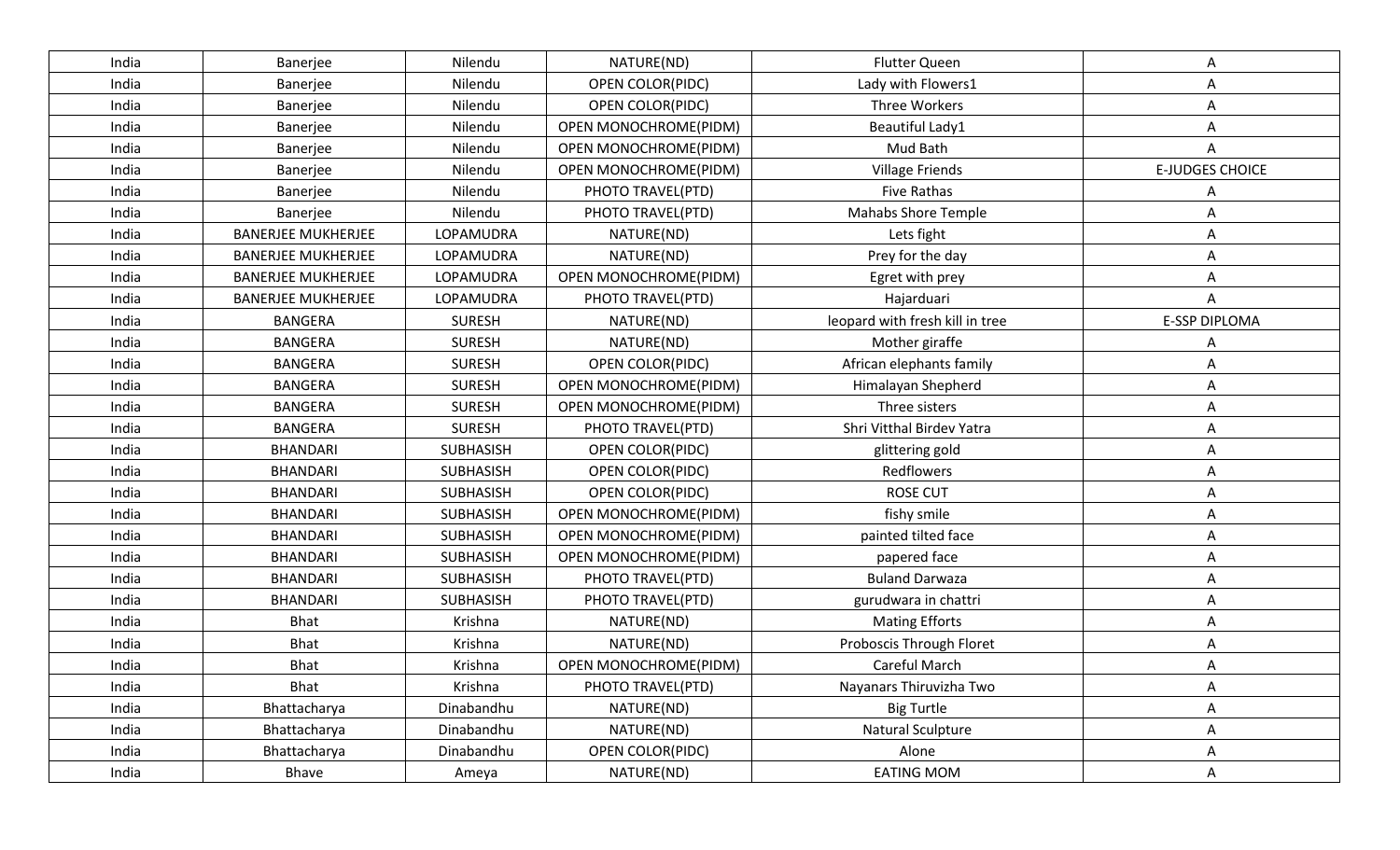| <b>OPEN COLOR(PIDC)</b><br>India<br>Bhave<br>Sexy Eyes<br>Ameya<br>A<br>Bhave<br>OPEN MONOCHROME(PIDM)<br><b>FEAR</b><br>India<br>Ameya<br>A<br><b>GOLDEN TEMPLE BOAT MAN</b><br>India<br>Bhave<br>PHOTO TRAVEL(PTD)<br>A<br>Ameya<br><b>E-SSP DIPLOMA</b><br>Bhave<br>PHOTO TRAVEL(PTD)<br><b>HOLY WATER</b><br>India<br>Ameya<br>India<br>Avijit<br>OPEN COLOR(PIDC)<br><b>Finding Rembrandt</b><br><b>Bose</b><br>A<br>Life is beautiful<br>Avijit<br>OPEN COLOR(PIDC)<br>India<br>Bose<br>Α<br>Avijit<br>OPEN COLOR(PIDC)<br><b>One Beautiful Morning</b><br>India<br>Bose<br>A<br><b>FIAP RIBBON</b><br>Avijit<br>India<br><b>Bose</b><br>OPEN COLOR(PIDC)<br>Queen Parrot<br>Avijit<br>OPEN MONOCHROME(PIDM)<br>India<br>Bose<br>Prayer<br>A<br>Princess Abeni<br><b>Bose</b><br>Avijit<br>OPEN MONOCHROME(PIDM)<br>India<br>Α<br>India<br>Avijit<br>OPEN MONOCHROME(PIDM)<br>She Walks in Beauty<br>Bose<br>A<br><b>E-SSP MERIT</b><br>The Silent Clown<br>India<br><b>Bose</b><br>Avijit<br>OPEN MONOCHROME(PIDM)<br>India<br><b>Bose</b><br>Avijit<br>PHOTO TRAVEL(PTD)<br>Lachung Village Sikkim<br>Avijit<br>PHOTO TRAVEL(PTD)<br>Nakhoda Musjid<br>India<br>Bose<br>A<br><b>Bose</b><br>Avijit<br>PHOTO TRAVEL(PTD)<br>Royal Entry Rajasthan<br>India<br>Α<br><b>BYSACK</b><br><b>SUBRATA</b><br>NATURE(ND)<br>FROG INSIDE FLYING IBIS<br>India<br>A<br><b>BYSACK</b><br>India<br><b>SUBRATA</b><br>OPEN COLOR(PIDC)<br><b>FLOWER MOUTH</b><br>A<br><b>BYSACK</b><br>India<br><b>SUBRATA</b><br>OPEN COLOR(PIDC)<br><b>RED HUT IN KASTE</b><br>A<br><b>BYSACK</b><br>OPEN MONOCHROME(PIDM)<br>India<br><b>SUBRATA</b><br>AFFECTIONATE CAMELS<br>Α<br><b>BYSACK</b><br>OPEN MONOCHROME(PIDM)<br>India<br><b>SUBRATA</b><br><b>RAIN GUARD</b><br>A<br><b>BYSACK</b><br>OPEN MONOCHROME(PIDM)<br><b>RAINY DAY</b><br>India<br><b>SUBRATA</b><br>Α<br><b>BYSACK</b><br><b>SUBRATA</b><br>OPEN MONOCHROME(PIDM)<br>SCHOOL AT MONGOLIA<br>India<br>A<br><b>CHAKRABORTY</b><br><b>BASUDEB</b><br>NATURE(ND)<br><b>FIGHTING GODWITT</b><br>India<br>Α<br><b>E-SSP DIPLOMA</b><br><b>CHAKRABORTY</b><br><b>BASUDEB</b><br>India<br>OPEN COLOR(PIDC)<br>BKC1853-1 copy<br><b>BASUDEB</b><br>DROP UMBRELLA 6794<br>India<br><b>CHAKRABORTY</b><br><b>OPEN COLOR(PIDC)</b><br>Α<br>STILL LIFE 1742<br>CHAKRABORTY<br><b>BASUDEB</b><br>OPEN COLOR(PIDC)<br>India<br>Α<br>India<br><b>CHAKRABORTY</b><br><b>BASUDEB</b><br>OPEN MONOCHROME(PIDM)<br>DTILL LIFE 0002 bwcopy<br>A<br><b>CHAKRABORTY</b><br><b>BASUDEB</b><br>OPEN MONOCHROME(PIDM)<br><b>NET QUEEN COPY</b><br>India<br>Α<br>PHOTO TRAVEL(PTD)<br><b>BUDDHA AT NUBRA</b><br>India<br><b>CHAKRABORTY</b><br><b>BASUDEB</b><br>A<br>Chakraborty<br>NATURE(ND)<br>Art of eating fruit<br>India<br>Gautam<br>Α<br>Chakraborty<br>NATURE(ND)<br>BTB Eater Mating 6489<br>India<br>Gautam<br>A<br>NATURE(ND)<br>Chakraborty<br><b>Celebrating Sunset</b><br>India<br>Gautam<br>A<br>Chakraborty<br>OPEN MONOCHROME(PIDM)<br>Magnificence of Mysore Palace<br>India<br>Gautam<br>A<br><b>E-SSP MERIT</b><br>Chakraborty<br>PHOTO TRAVEL(PTD)<br><b>Buddha Park</b><br>India<br>Gautam |  |  |  |  |
|---------------------------------------------------------------------------------------------------------------------------------------------------------------------------------------------------------------------------------------------------------------------------------------------------------------------------------------------------------------------------------------------------------------------------------------------------------------------------------------------------------------------------------------------------------------------------------------------------------------------------------------------------------------------------------------------------------------------------------------------------------------------------------------------------------------------------------------------------------------------------------------------------------------------------------------------------------------------------------------------------------------------------------------------------------------------------------------------------------------------------------------------------------------------------------------------------------------------------------------------------------------------------------------------------------------------------------------------------------------------------------------------------------------------------------------------------------------------------------------------------------------------------------------------------------------------------------------------------------------------------------------------------------------------------------------------------------------------------------------------------------------------------------------------------------------------------------------------------------------------------------------------------------------------------------------------------------------------------------------------------------------------------------------------------------------------------------------------------------------------------------------------------------------------------------------------------------------------------------------------------------------------------------------------------------------------------------------------------------------------------------------------------------------------------------------------------------------------------------------------------------------------------------------------------------------------------------------------------------------------------------------------------------------------------------------------------------------------------------------------------------------------------------------------------------------------------------------------------------------------------------------------------------------------------------------------------------------------------------------------------------------------------------------------------------------------------------------------------------------------------------------------|--|--|--|--|
|                                                                                                                                                                                                                                                                                                                                                                                                                                                                                                                                                                                                                                                                                                                                                                                                                                                                                                                                                                                                                                                                                                                                                                                                                                                                                                                                                                                                                                                                                                                                                                                                                                                                                                                                                                                                                                                                                                                                                                                                                                                                                                                                                                                                                                                                                                                                                                                                                                                                                                                                                                                                                                                                                                                                                                                                                                                                                                                                                                                                                                                                                                                                             |  |  |  |  |
|                                                                                                                                                                                                                                                                                                                                                                                                                                                                                                                                                                                                                                                                                                                                                                                                                                                                                                                                                                                                                                                                                                                                                                                                                                                                                                                                                                                                                                                                                                                                                                                                                                                                                                                                                                                                                                                                                                                                                                                                                                                                                                                                                                                                                                                                                                                                                                                                                                                                                                                                                                                                                                                                                                                                                                                                                                                                                                                                                                                                                                                                                                                                             |  |  |  |  |
|                                                                                                                                                                                                                                                                                                                                                                                                                                                                                                                                                                                                                                                                                                                                                                                                                                                                                                                                                                                                                                                                                                                                                                                                                                                                                                                                                                                                                                                                                                                                                                                                                                                                                                                                                                                                                                                                                                                                                                                                                                                                                                                                                                                                                                                                                                                                                                                                                                                                                                                                                                                                                                                                                                                                                                                                                                                                                                                                                                                                                                                                                                                                             |  |  |  |  |
|                                                                                                                                                                                                                                                                                                                                                                                                                                                                                                                                                                                                                                                                                                                                                                                                                                                                                                                                                                                                                                                                                                                                                                                                                                                                                                                                                                                                                                                                                                                                                                                                                                                                                                                                                                                                                                                                                                                                                                                                                                                                                                                                                                                                                                                                                                                                                                                                                                                                                                                                                                                                                                                                                                                                                                                                                                                                                                                                                                                                                                                                                                                                             |  |  |  |  |
|                                                                                                                                                                                                                                                                                                                                                                                                                                                                                                                                                                                                                                                                                                                                                                                                                                                                                                                                                                                                                                                                                                                                                                                                                                                                                                                                                                                                                                                                                                                                                                                                                                                                                                                                                                                                                                                                                                                                                                                                                                                                                                                                                                                                                                                                                                                                                                                                                                                                                                                                                                                                                                                                                                                                                                                                                                                                                                                                                                                                                                                                                                                                             |  |  |  |  |
|                                                                                                                                                                                                                                                                                                                                                                                                                                                                                                                                                                                                                                                                                                                                                                                                                                                                                                                                                                                                                                                                                                                                                                                                                                                                                                                                                                                                                                                                                                                                                                                                                                                                                                                                                                                                                                                                                                                                                                                                                                                                                                                                                                                                                                                                                                                                                                                                                                                                                                                                                                                                                                                                                                                                                                                                                                                                                                                                                                                                                                                                                                                                             |  |  |  |  |
|                                                                                                                                                                                                                                                                                                                                                                                                                                                                                                                                                                                                                                                                                                                                                                                                                                                                                                                                                                                                                                                                                                                                                                                                                                                                                                                                                                                                                                                                                                                                                                                                                                                                                                                                                                                                                                                                                                                                                                                                                                                                                                                                                                                                                                                                                                                                                                                                                                                                                                                                                                                                                                                                                                                                                                                                                                                                                                                                                                                                                                                                                                                                             |  |  |  |  |
|                                                                                                                                                                                                                                                                                                                                                                                                                                                                                                                                                                                                                                                                                                                                                                                                                                                                                                                                                                                                                                                                                                                                                                                                                                                                                                                                                                                                                                                                                                                                                                                                                                                                                                                                                                                                                                                                                                                                                                                                                                                                                                                                                                                                                                                                                                                                                                                                                                                                                                                                                                                                                                                                                                                                                                                                                                                                                                                                                                                                                                                                                                                                             |  |  |  |  |
|                                                                                                                                                                                                                                                                                                                                                                                                                                                                                                                                                                                                                                                                                                                                                                                                                                                                                                                                                                                                                                                                                                                                                                                                                                                                                                                                                                                                                                                                                                                                                                                                                                                                                                                                                                                                                                                                                                                                                                                                                                                                                                                                                                                                                                                                                                                                                                                                                                                                                                                                                                                                                                                                                                                                                                                                                                                                                                                                                                                                                                                                                                                                             |  |  |  |  |
|                                                                                                                                                                                                                                                                                                                                                                                                                                                                                                                                                                                                                                                                                                                                                                                                                                                                                                                                                                                                                                                                                                                                                                                                                                                                                                                                                                                                                                                                                                                                                                                                                                                                                                                                                                                                                                                                                                                                                                                                                                                                                                                                                                                                                                                                                                                                                                                                                                                                                                                                                                                                                                                                                                                                                                                                                                                                                                                                                                                                                                                                                                                                             |  |  |  |  |
|                                                                                                                                                                                                                                                                                                                                                                                                                                                                                                                                                                                                                                                                                                                                                                                                                                                                                                                                                                                                                                                                                                                                                                                                                                                                                                                                                                                                                                                                                                                                                                                                                                                                                                                                                                                                                                                                                                                                                                                                                                                                                                                                                                                                                                                                                                                                                                                                                                                                                                                                                                                                                                                                                                                                                                                                                                                                                                                                                                                                                                                                                                                                             |  |  |  |  |
|                                                                                                                                                                                                                                                                                                                                                                                                                                                                                                                                                                                                                                                                                                                                                                                                                                                                                                                                                                                                                                                                                                                                                                                                                                                                                                                                                                                                                                                                                                                                                                                                                                                                                                                                                                                                                                                                                                                                                                                                                                                                                                                                                                                                                                                                                                                                                                                                                                                                                                                                                                                                                                                                                                                                                                                                                                                                                                                                                                                                                                                                                                                                             |  |  |  |  |
|                                                                                                                                                                                                                                                                                                                                                                                                                                                                                                                                                                                                                                                                                                                                                                                                                                                                                                                                                                                                                                                                                                                                                                                                                                                                                                                                                                                                                                                                                                                                                                                                                                                                                                                                                                                                                                                                                                                                                                                                                                                                                                                                                                                                                                                                                                                                                                                                                                                                                                                                                                                                                                                                                                                                                                                                                                                                                                                                                                                                                                                                                                                                             |  |  |  |  |
|                                                                                                                                                                                                                                                                                                                                                                                                                                                                                                                                                                                                                                                                                                                                                                                                                                                                                                                                                                                                                                                                                                                                                                                                                                                                                                                                                                                                                                                                                                                                                                                                                                                                                                                                                                                                                                                                                                                                                                                                                                                                                                                                                                                                                                                                                                                                                                                                                                                                                                                                                                                                                                                                                                                                                                                                                                                                                                                                                                                                                                                                                                                                             |  |  |  |  |
|                                                                                                                                                                                                                                                                                                                                                                                                                                                                                                                                                                                                                                                                                                                                                                                                                                                                                                                                                                                                                                                                                                                                                                                                                                                                                                                                                                                                                                                                                                                                                                                                                                                                                                                                                                                                                                                                                                                                                                                                                                                                                                                                                                                                                                                                                                                                                                                                                                                                                                                                                                                                                                                                                                                                                                                                                                                                                                                                                                                                                                                                                                                                             |  |  |  |  |
|                                                                                                                                                                                                                                                                                                                                                                                                                                                                                                                                                                                                                                                                                                                                                                                                                                                                                                                                                                                                                                                                                                                                                                                                                                                                                                                                                                                                                                                                                                                                                                                                                                                                                                                                                                                                                                                                                                                                                                                                                                                                                                                                                                                                                                                                                                                                                                                                                                                                                                                                                                                                                                                                                                                                                                                                                                                                                                                                                                                                                                                                                                                                             |  |  |  |  |
|                                                                                                                                                                                                                                                                                                                                                                                                                                                                                                                                                                                                                                                                                                                                                                                                                                                                                                                                                                                                                                                                                                                                                                                                                                                                                                                                                                                                                                                                                                                                                                                                                                                                                                                                                                                                                                                                                                                                                                                                                                                                                                                                                                                                                                                                                                                                                                                                                                                                                                                                                                                                                                                                                                                                                                                                                                                                                                                                                                                                                                                                                                                                             |  |  |  |  |
|                                                                                                                                                                                                                                                                                                                                                                                                                                                                                                                                                                                                                                                                                                                                                                                                                                                                                                                                                                                                                                                                                                                                                                                                                                                                                                                                                                                                                                                                                                                                                                                                                                                                                                                                                                                                                                                                                                                                                                                                                                                                                                                                                                                                                                                                                                                                                                                                                                                                                                                                                                                                                                                                                                                                                                                                                                                                                                                                                                                                                                                                                                                                             |  |  |  |  |
|                                                                                                                                                                                                                                                                                                                                                                                                                                                                                                                                                                                                                                                                                                                                                                                                                                                                                                                                                                                                                                                                                                                                                                                                                                                                                                                                                                                                                                                                                                                                                                                                                                                                                                                                                                                                                                                                                                                                                                                                                                                                                                                                                                                                                                                                                                                                                                                                                                                                                                                                                                                                                                                                                                                                                                                                                                                                                                                                                                                                                                                                                                                                             |  |  |  |  |
|                                                                                                                                                                                                                                                                                                                                                                                                                                                                                                                                                                                                                                                                                                                                                                                                                                                                                                                                                                                                                                                                                                                                                                                                                                                                                                                                                                                                                                                                                                                                                                                                                                                                                                                                                                                                                                                                                                                                                                                                                                                                                                                                                                                                                                                                                                                                                                                                                                                                                                                                                                                                                                                                                                                                                                                                                                                                                                                                                                                                                                                                                                                                             |  |  |  |  |
|                                                                                                                                                                                                                                                                                                                                                                                                                                                                                                                                                                                                                                                                                                                                                                                                                                                                                                                                                                                                                                                                                                                                                                                                                                                                                                                                                                                                                                                                                                                                                                                                                                                                                                                                                                                                                                                                                                                                                                                                                                                                                                                                                                                                                                                                                                                                                                                                                                                                                                                                                                                                                                                                                                                                                                                                                                                                                                                                                                                                                                                                                                                                             |  |  |  |  |
|                                                                                                                                                                                                                                                                                                                                                                                                                                                                                                                                                                                                                                                                                                                                                                                                                                                                                                                                                                                                                                                                                                                                                                                                                                                                                                                                                                                                                                                                                                                                                                                                                                                                                                                                                                                                                                                                                                                                                                                                                                                                                                                                                                                                                                                                                                                                                                                                                                                                                                                                                                                                                                                                                                                                                                                                                                                                                                                                                                                                                                                                                                                                             |  |  |  |  |
|                                                                                                                                                                                                                                                                                                                                                                                                                                                                                                                                                                                                                                                                                                                                                                                                                                                                                                                                                                                                                                                                                                                                                                                                                                                                                                                                                                                                                                                                                                                                                                                                                                                                                                                                                                                                                                                                                                                                                                                                                                                                                                                                                                                                                                                                                                                                                                                                                                                                                                                                                                                                                                                                                                                                                                                                                                                                                                                                                                                                                                                                                                                                             |  |  |  |  |
|                                                                                                                                                                                                                                                                                                                                                                                                                                                                                                                                                                                                                                                                                                                                                                                                                                                                                                                                                                                                                                                                                                                                                                                                                                                                                                                                                                                                                                                                                                                                                                                                                                                                                                                                                                                                                                                                                                                                                                                                                                                                                                                                                                                                                                                                                                                                                                                                                                                                                                                                                                                                                                                                                                                                                                                                                                                                                                                                                                                                                                                                                                                                             |  |  |  |  |
|                                                                                                                                                                                                                                                                                                                                                                                                                                                                                                                                                                                                                                                                                                                                                                                                                                                                                                                                                                                                                                                                                                                                                                                                                                                                                                                                                                                                                                                                                                                                                                                                                                                                                                                                                                                                                                                                                                                                                                                                                                                                                                                                                                                                                                                                                                                                                                                                                                                                                                                                                                                                                                                                                                                                                                                                                                                                                                                                                                                                                                                                                                                                             |  |  |  |  |
|                                                                                                                                                                                                                                                                                                                                                                                                                                                                                                                                                                                                                                                                                                                                                                                                                                                                                                                                                                                                                                                                                                                                                                                                                                                                                                                                                                                                                                                                                                                                                                                                                                                                                                                                                                                                                                                                                                                                                                                                                                                                                                                                                                                                                                                                                                                                                                                                                                                                                                                                                                                                                                                                                                                                                                                                                                                                                                                                                                                                                                                                                                                                             |  |  |  |  |
|                                                                                                                                                                                                                                                                                                                                                                                                                                                                                                                                                                                                                                                                                                                                                                                                                                                                                                                                                                                                                                                                                                                                                                                                                                                                                                                                                                                                                                                                                                                                                                                                                                                                                                                                                                                                                                                                                                                                                                                                                                                                                                                                                                                                                                                                                                                                                                                                                                                                                                                                                                                                                                                                                                                                                                                                                                                                                                                                                                                                                                                                                                                                             |  |  |  |  |
|                                                                                                                                                                                                                                                                                                                                                                                                                                                                                                                                                                                                                                                                                                                                                                                                                                                                                                                                                                                                                                                                                                                                                                                                                                                                                                                                                                                                                                                                                                                                                                                                                                                                                                                                                                                                                                                                                                                                                                                                                                                                                                                                                                                                                                                                                                                                                                                                                                                                                                                                                                                                                                                                                                                                                                                                                                                                                                                                                                                                                                                                                                                                             |  |  |  |  |
|                                                                                                                                                                                                                                                                                                                                                                                                                                                                                                                                                                                                                                                                                                                                                                                                                                                                                                                                                                                                                                                                                                                                                                                                                                                                                                                                                                                                                                                                                                                                                                                                                                                                                                                                                                                                                                                                                                                                                                                                                                                                                                                                                                                                                                                                                                                                                                                                                                                                                                                                                                                                                                                                                                                                                                                                                                                                                                                                                                                                                                                                                                                                             |  |  |  |  |
|                                                                                                                                                                                                                                                                                                                                                                                                                                                                                                                                                                                                                                                                                                                                                                                                                                                                                                                                                                                                                                                                                                                                                                                                                                                                                                                                                                                                                                                                                                                                                                                                                                                                                                                                                                                                                                                                                                                                                                                                                                                                                                                                                                                                                                                                                                                                                                                                                                                                                                                                                                                                                                                                                                                                                                                                                                                                                                                                                                                                                                                                                                                                             |  |  |  |  |
|                                                                                                                                                                                                                                                                                                                                                                                                                                                                                                                                                                                                                                                                                                                                                                                                                                                                                                                                                                                                                                                                                                                                                                                                                                                                                                                                                                                                                                                                                                                                                                                                                                                                                                                                                                                                                                                                                                                                                                                                                                                                                                                                                                                                                                                                                                                                                                                                                                                                                                                                                                                                                                                                                                                                                                                                                                                                                                                                                                                                                                                                                                                                             |  |  |  |  |
|                                                                                                                                                                                                                                                                                                                                                                                                                                                                                                                                                                                                                                                                                                                                                                                                                                                                                                                                                                                                                                                                                                                                                                                                                                                                                                                                                                                                                                                                                                                                                                                                                                                                                                                                                                                                                                                                                                                                                                                                                                                                                                                                                                                                                                                                                                                                                                                                                                                                                                                                                                                                                                                                                                                                                                                                                                                                                                                                                                                                                                                                                                                                             |  |  |  |  |
|                                                                                                                                                                                                                                                                                                                                                                                                                                                                                                                                                                                                                                                                                                                                                                                                                                                                                                                                                                                                                                                                                                                                                                                                                                                                                                                                                                                                                                                                                                                                                                                                                                                                                                                                                                                                                                                                                                                                                                                                                                                                                                                                                                                                                                                                                                                                                                                                                                                                                                                                                                                                                                                                                                                                                                                                                                                                                                                                                                                                                                                                                                                                             |  |  |  |  |
|                                                                                                                                                                                                                                                                                                                                                                                                                                                                                                                                                                                                                                                                                                                                                                                                                                                                                                                                                                                                                                                                                                                                                                                                                                                                                                                                                                                                                                                                                                                                                                                                                                                                                                                                                                                                                                                                                                                                                                                                                                                                                                                                                                                                                                                                                                                                                                                                                                                                                                                                                                                                                                                                                                                                                                                                                                                                                                                                                                                                                                                                                                                                             |  |  |  |  |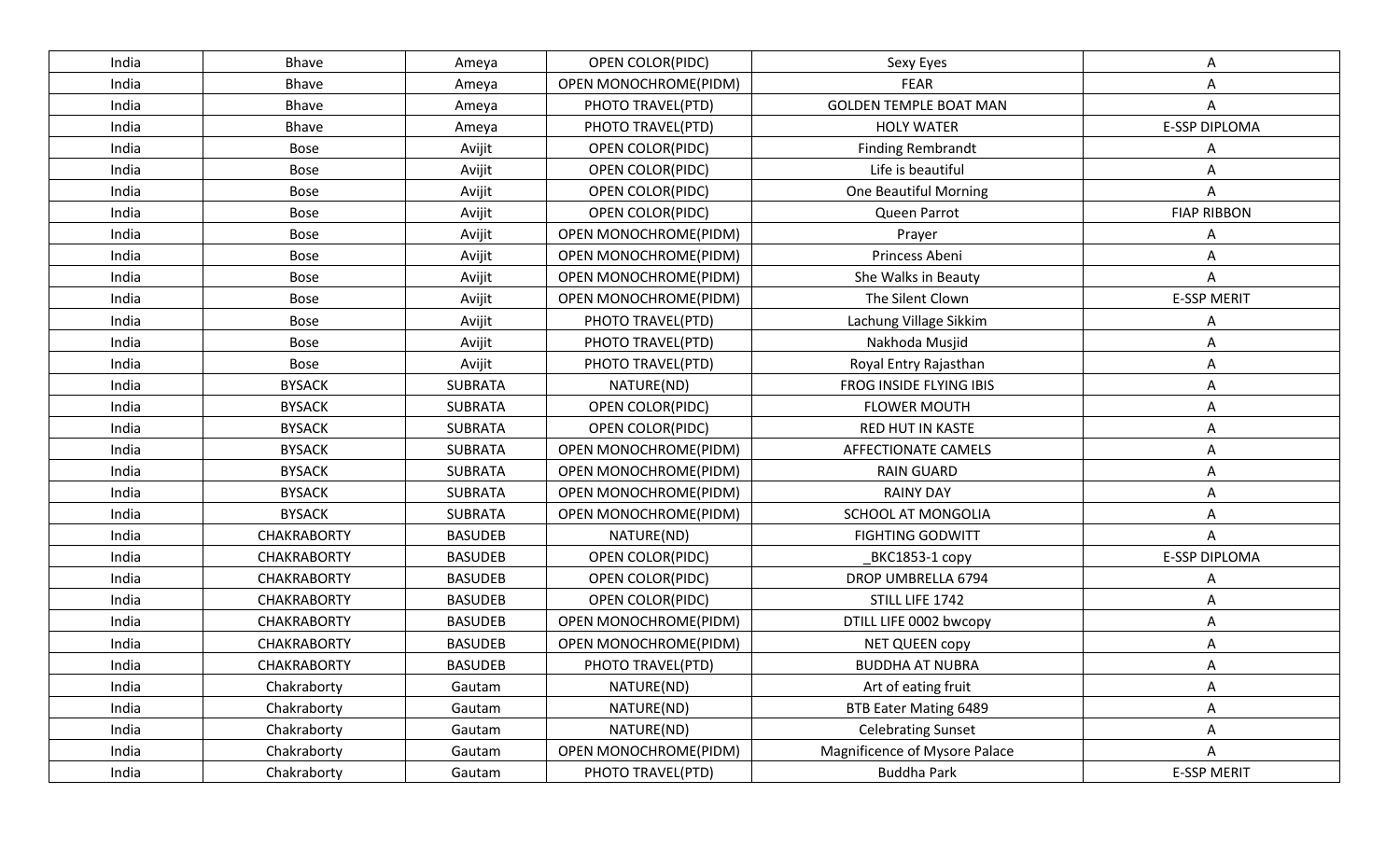| India | Chakraborty    | Gautam                 | PHOTO TRAVEL(PTD)       | Entry to Hawa Mahal          | Α                      |
|-------|----------------|------------------------|-------------------------|------------------------------|------------------------|
| India | CHATTOPADHYAY  | <b>JYOTIRMOY</b>       | NATURE(ND)              | <b>EGRET IN FLIGHT</b>       | Α                      |
| India | CHATTOPADHYAY  | <b>JYOTIRMOY</b>       | OPEN COLOR(PIDC)        | MIND BEHIND THE EYES         | Α                      |
| India | CHATTOPADHYAY  | <b>JYOTIRMOY</b>       | <b>OPEN COLOR(PIDC)</b> | <b>RED FLOWER</b>            | A                      |
| India | CHATTOPADHYAY  | <b>JYOTIRMOY</b>       | OPEN COLOR(PIDC)        | <b>SARAI PRINCESS</b>        | <b>E-SSP DIPLOMA</b>   |
| India | CHATTOPADHYAY  | <b>JYOTIRMOY</b>       | OPEN MONOCHROME(PIDM)   | <b>CURVE 1</b>               | <b>FIAP RIBBON</b>     |
| India | CHATTOPADHYAY  | <b>JYOTIRMOY</b>       | OPEN MONOCHROME(PIDM)   | DANCE ON STEEL               | Α                      |
| India | CHATTOPADHYAY  | <b>JYOTIRMOY</b>       | PHOTO TRAVEL(PTD)       | <b>TIKSEY MONASTERY</b>      | <b>E-SSP MERIT</b>     |
| India | <b>CHHABRA</b> | <b>GURVINDER SINGH</b> | NATURE(ND)              | <b>Brutal Killer</b>         | <b>E-SSP MERIT</b>     |
| India | <b>CHHABRA</b> | <b>GURVINDER SINGH</b> | NATURE(ND)              | Merciless                    | Α                      |
| India | <b>CV</b>      | ARIVANNAL              | NATURE(ND)              | Birds In Squabble 2          | А                      |
| India | CV             | ARIVANNAL              | NATURE(ND)              | Flamingos in squabble 1      | <b>E-JUDGES CHOICE</b> |
| India | CV             | ARIVANNAL              | NATURE(ND)              | Frolic Flamingos 1           | Α                      |
| India | Das            | Aniruddha              | OPEN COLOR(PIDC)        | Colour in Life               | Α                      |
| India | Das            | Aniruddha              | OPEN COLOR(PIDC)        | Fairy                        | A                      |
| India | Das            | Aniruddha              | <b>OPEN COLOR(PIDC)</b> | Holy Child                   | Α                      |
| India | Das            | Aniruddha              | OPEN COLOR(PIDC)        | Naya                         | Α                      |
| India | Das            | Aniruddha              | OPEN MONOCHROME(PIDM)   | Face Off                     | Α                      |
| India | Das            | Aniruddha              | OPEN MONOCHROME(PIDM)   | Nova                         | Α                      |
| India | Das            | Aniruddha              | OPEN MONOCHROME(PIDM)   | Queen of Devil               | Α                      |
| India | Das            | Aniruddha              | PHOTO TRAVEL(PTD)       | Lama                         | Α                      |
| India | Dassappa       | Bhagya                 | OPEN MONOCHROME(PIDM)   | <b>FACES</b>                 | Α                      |
| India | <b>DUTTA</b>   | <b>AMAR NATH</b>       | NATURE(ND)              | <b>HERON WITH SNAKE 3637</b> | Α                      |
| India | <b>DUTTA</b>   | <b>AMAR NATH</b>       | OPEN COLOR(PIDC)        | <b>JOKER 4320</b>            | Α                      |
| India | <b>DUTTA</b>   | <b>AMAR NATH</b>       | OPEN COLOR(PIDC)        | POULOMI 1946                 | Α                      |
| India | <b>DUTTA</b>   | <b>AMAR NATH</b>       | OPEN COLOR(PIDC)        | POULOMI 2012                 | Α                      |
| India | <b>DUTTA</b>   | <b>AMAR NATH</b>       | OPEN MONOCHROME(PIDM)   | <b>CURIOUS EYES 3855</b>     | Α                      |
| India | <b>DUTTA</b>   | <b>AMAR NATH</b>       | OPEN MONOCHROME(PIDM)   | SUSHMITA 3577                | Α                      |
| India | <b>DUTTA</b>   | <b>AMAR NATH</b>       | PHOTO TRAVEL(PTD)       | <b>FORGIVE THEM</b>          | Α                      |
| India | <b>DUTTA</b>   | <b>AMAR NATH</b>       | PHOTO TRAVEL(PTD)       | <b>HOLY 1296</b>             | Α                      |
| India | EAGA           | RAVINDRA               | OPEN MONOCHROME(PIDM)   | PLAYING GOAT                 | A                      |
| India | EAGA           | RAVINDRA               | OPEN MONOCHROME(PIDM)   | TRIBAL WOMANS                | Α                      |
| India | EAGA           | RAVINDRA               | PHOTO TRAVEL(PTD)       | PRABALU                      | E-SSP DIPLOMA          |
| India | HK             | RAJASHEKAR             | OPEN COLOR(PIDC)        | <b>MOTHERS LOVE</b>          | A                      |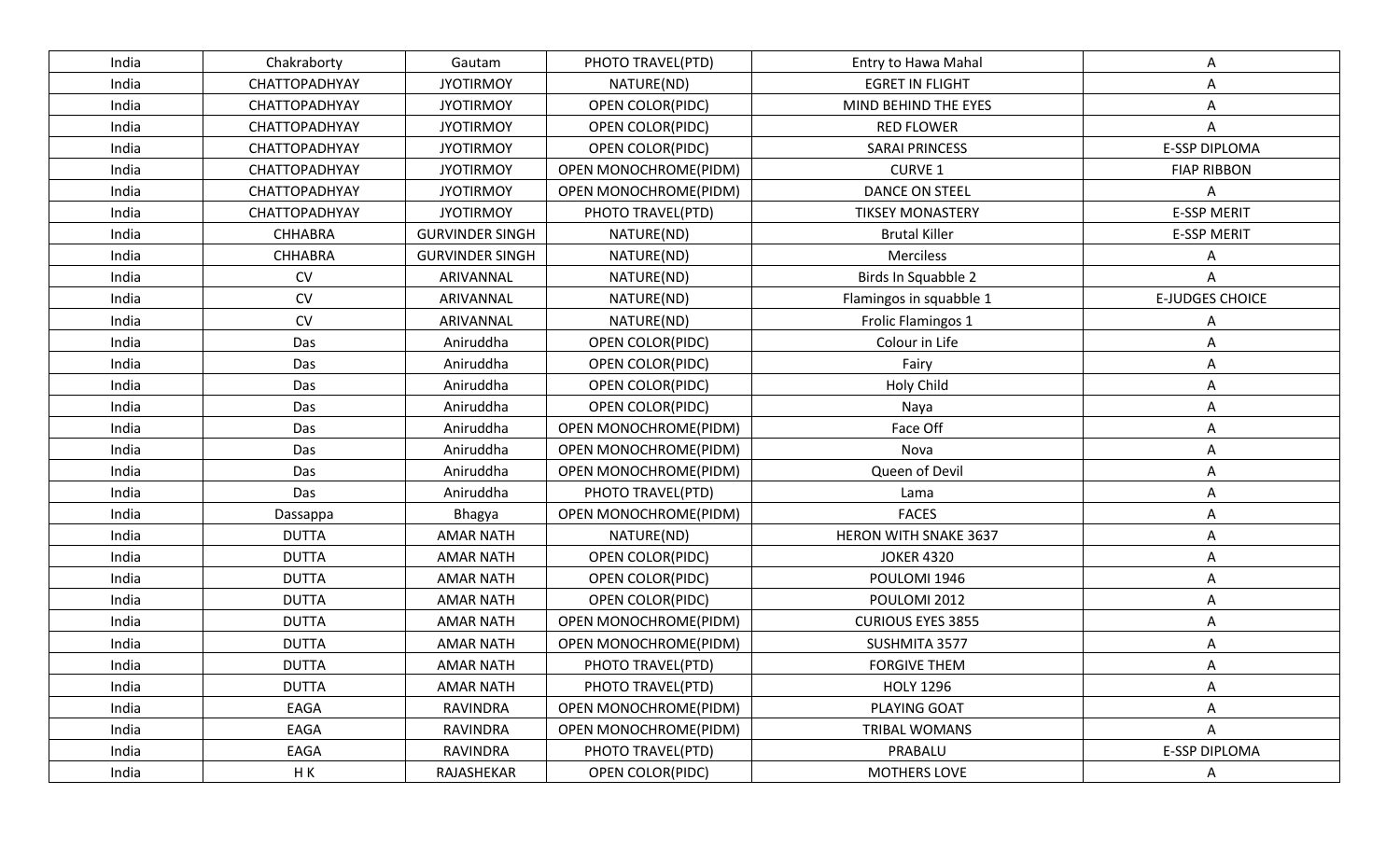| India | HR             | PANAMESHALU   | NATURE(ND)              | <b>ASHY PRINIA WITH FEED</b>  | Α                  |
|-------|----------------|---------------|-------------------------|-------------------------------|--------------------|
| India | HR             | PANAMESHALU   | NATURE(ND)              | BUTTER FLY IN THE MORNING     | A                  |
| India | HR             | PANAMESHALU   | NATURE(ND)              | Sloth Bear with cub           | Α                  |
| India | <b>HAARITH</b> | <b>ARJUN</b>  | NATURE(ND)              | Green lynx eating caterpillar | A                  |
| India | <b>HAARITH</b> | <b>ARJUN</b>  | NATURE(ND)              | Jewel Beetle Mating           | <b>E-SSP MERIT</b> |
| India | <b>HAARITH</b> | <b>ARJUN</b>  | NATURE(ND)              | Spider feeding                | Α                  |
| India | <b>HAARITH</b> | <b>ARJUN</b>  | NATURE(ND)              | Weavers devouring Bull        | Α                  |
| India | <b>HAARITH</b> | ARJUN         | OPEN COLOR(PIDC)        | Heidi                         | Α                  |
| India | <b>HAARITH</b> | <b>ARJUN</b>  | PHOTO TRAVEL(PTD)       | Bandra worli sea link         | Α                  |
| India | <b>HAARITH</b> | ARJUN         | PHOTO TRAVEL(PTD)       | Jaswanth thada                | Α                  |
| India | Halder         | Pratyush      | OPEN COLOR(PIDC)        | Red bold and black            | Α                  |
| India | Halder         | Pratyush      | OPEN COLOR(PIDC)        | The girl in yellow crown      | <b>E-SSP MERIT</b> |
| India | Halder         | Pratyush      | OPEN COLOR(PIDC)        | The smell of her beauty       | Α                  |
| India | Halder         | Pratyush      | OPEN COLOR(PIDC)        | The woolen woman              | Α                  |
| India | Halder         | Pratyush      | OPEN MONOCHROME(PIDM)   | the flora and fauna           |                    |
| India | Halder         | Pratyush      | OPEN MONOCHROME(PIDM)   | The flora and fauna 2         | A                  |
| India | Halder         | Pratyush      | OPEN MONOCHROME(PIDM)   | The youth of nature           | <b>E-SSP MERIT</b> |
| India | HANUMANTHARAO  | <b>SATISH</b> | NATURE(ND)              | Macaque family                |                    |
| India | HANUMANTHARAO  | <b>SATISH</b> | NATURE(ND)              | Praying mantis emerging       | Α                  |
| India | HANUMANTHARAO  | <b>SATISH</b> | OPEN MONOCHROME(PIDM)   | Early trekkers                | Α                  |
| India | HANUMANTHARAO  | <b>SATISH</b> | PHOTO TRAVEL(PTD)       | Thathagatha bhudha            | E-SSP DIPLOMA      |
| India | Holla K        | Shantharam    | NATURE(ND)              | Kill                          | Α                  |
| India | Holla K        | Shantharam    | NATURE(ND)              | My Share                      | Α                  |
| India | Holla K        | Shantharam    | OPEN COLOR(PIDC)        | The Stare                     | Α                  |
| India | Holla K        | Shantharam    | OPEN COLOR(PIDC)        | Toss                          | A                  |
| India | HR             | SHASHANK      | NATURE(ND)              | bulbul tossing berry          | E-SSP DIPLOMA      |
| India | <b>HR</b>      | SHASHANK      | NATURE(ND)              | RED MUNIA WITH FEATHER        |                    |
| India | HR             | SHASHANK      | <b>OPEN COLOR(PIDC)</b> | White eye Fight               |                    |
| India | <b>HR</b>      | SHASHANK      | OPEN MONOCHROME(PIDM)   | egrit flying with stick       | А                  |
| India | <b>HR</b>      | SHASHANK      | OPEN MONOCHROME(PIDM)   | Fishing terns                 | Α                  |
| India | <b>HR</b>      | SHASHANK      | PHOTO TRAVEL(PTD)       | somnath pura temple a1        | A                  |
| India | <b>HUILGOL</b> | AJIT          | NATURE(ND)              | Bless you my son              | <b>E-SSP MERIT</b> |
| India | <b>HUILGOL</b> | AJIT          | NATURE(ND)              | Cheetah cubs interaction      | A                  |
| India | <b>HUILGOL</b> | AJIT          | OPEN COLOR(PIDC)        | Argument copy                 | Α                  |
|       |                |               |                         |                               |                    |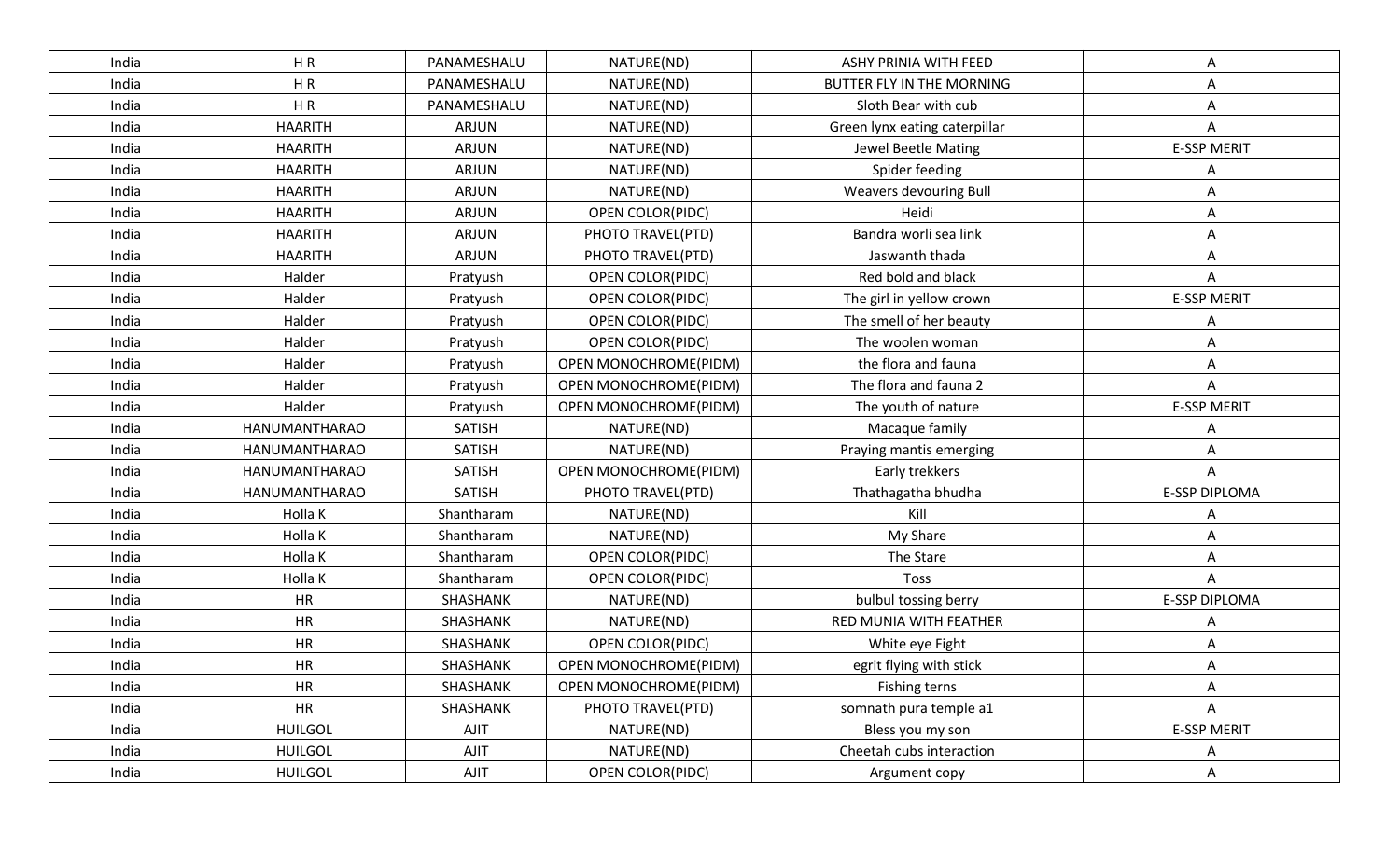| India | <b>HUILGOL</b>   | <b>AJIT</b>     | <b>OPEN COLOR(PIDC)</b> | GC brilliant sipping nectar 2     |                      |
|-------|------------------|-----------------|-------------------------|-----------------------------------|----------------------|
| India | <b>HUILGOL</b>   | <b>AJIT</b>     | OPEN MONOCHROME(PIDM)   | Elephant trio and calf            | Α                    |
| India | <b>HUILGOL</b>   | <b>AJIT</b>     | OPEN MONOCHROME(PIDM)   | Sloth bear with cubs              | <b>E-SSP DIPLOMA</b> |
| India | <b>HUILGOL</b>   | AJIT            | PHOTO TRAVEL(PTD)       | Catacombs of the Colosseum        | А                    |
| India | Indulkar         | Prasad          | NATURE(ND)              | ODKF-with-mantis-Kill-3077        | Α                    |
| India | Indulkar         | Prasad          | NATURE(ND)              | Open your Mouth Aah Aah Aa 707773 | А                    |
| India | Indulkar         | Prasad          | OPEN MONOCHROME(PIDM)   | Fear 702785                       | Α                    |
| India | Indulkar         | Prasad          | PHOTO TRAVEL(PTD)       | One Temple for all                | Α                    |
| India |                  | Ravikumar       | NATURE(ND)              | Pelican water scooping            | Α                    |
| India |                  | Ravikumar       | OPEN COLOR(PIDC)        | Oriental White eye in action      | Α                    |
| India |                  | Ravikumar       | PHOTO TRAVEL(PTD)       | Buddha                            | A                    |
| India | K                | LOGANATHAN      | PHOTO TRAVEL(PTD)       | Namaskaram                        | Α                    |
| India | K                | LOGANATHAN      | PHOTO TRAVEL(PTD)       | <b>TAJ MAHAL</b>                  |                      |
| India | KUVALEKAR        | <b>KASTURI</b>  | PHOTO TRAVEL(PTD)       | <b>GRAND MOSQUE</b>               | <b>E-SSP MERIT</b>   |
| India | KUVALEKAR        | <b>KASTURI</b>  | PHOTO TRAVEL(PTD)       | <b>TOWERSCAPE</b>                 |                      |
| India | Marathe          | Suniel          | <b>OPEN COLOR(PIDC)</b> | <b>Face Closed</b>                | A                    |
| India | Marathe          | Suniel          | OPEN COLOR(PIDC)        | <b>Red Celebration</b>            | <b>E-SSP MERIT</b>   |
| India | Marathe          | Suniel          | OPEN COLOR(PIDC)        | Sheathed                          | A                    |
| India | Marathe          | Suniel          | OPEN MONOCHROME(PIDM)   | Wrapped                           | <b>E-SSP MERIT</b>   |
| India | Marathe          | Suniel          | PHOTO TRAVEL(PTD)       | <b>CASTLE IN THE MOUNTAINS</b>    | <b>E-SSP MERIT</b>   |
| India | Marathe          | Suniel          | PHOTO TRAVEL(PTD)       | <b>MOUNTAIN HABITAT</b>           | А                    |
| India | <b>MAZUMDAR</b>  | <b>DURBA</b>    | <b>OPEN COLOR(PIDC)</b> | THE MAIZE2                        | Α                    |
| India | <b>MAZUMDAR</b>  | <b>DURBA</b>    | OPEN COLOR(PIDC)        | <b>THE PEARL</b>                  | E-SSP DIPLOMA        |
| India | <b>MAZUMDAR</b>  | <b>DURBA</b>    | OPEN COLOR(PIDC)        | <b>YELLOW</b>                     |                      |
| India | <b>MAZUMDAR</b>  | <b>DURBA</b>    | OPEN COLOR(PIDC)        | ZUNI                              | Α                    |
| India | <b>MAZUMDAR</b>  | <b>DURBA</b>    | PHOTO TRAVEL(PTD)       | <b>BUDDHA POINT</b>               | A                    |
| India | <b>MAZUMDAR</b>  | <b>DURBA</b>    | PHOTO TRAVEL(PTD)       | LAVA <sub>2</sub>                 |                      |
| India | <b>MAZUMDAR</b>  | <b>DURBA</b>    | PHOTO TRAVEL(PTD)       | PRAYER                            | <b>E-SSP MERIT</b>   |
| India | MAZUMDAR         | <b>DURBA</b>    | PHOTO TRAVEL(PTD)       | <b>THE LAMA</b>                   | А                    |
| India | <b>MUKHERJEE</b> | <b>DEBASHIS</b> | NATURE(ND)              | chopsticks and noodle             | Α                    |
| India | <b>MUKHERJEE</b> | <b>DEBASHIS</b> | NATURE(ND)              | snatched snake from ibis          | <b>E-SSP MERIT</b>   |
| India | <b>MUKHERJEE</b> | <b>DEBASHIS</b> | NATURE(ND)              | too big a catch                   | Α                    |
| India | Mukherjee        | Rumna           | PHOTO TRAVEL(PTD)       | Safdarjung Tomb                   | Α                    |
| India | <b>NATH</b>      | SUBRATA         | NATURE(ND)              | <b>GAME ON</b>                    | Α                    |
|       |                  |                 |                         |                                   |                      |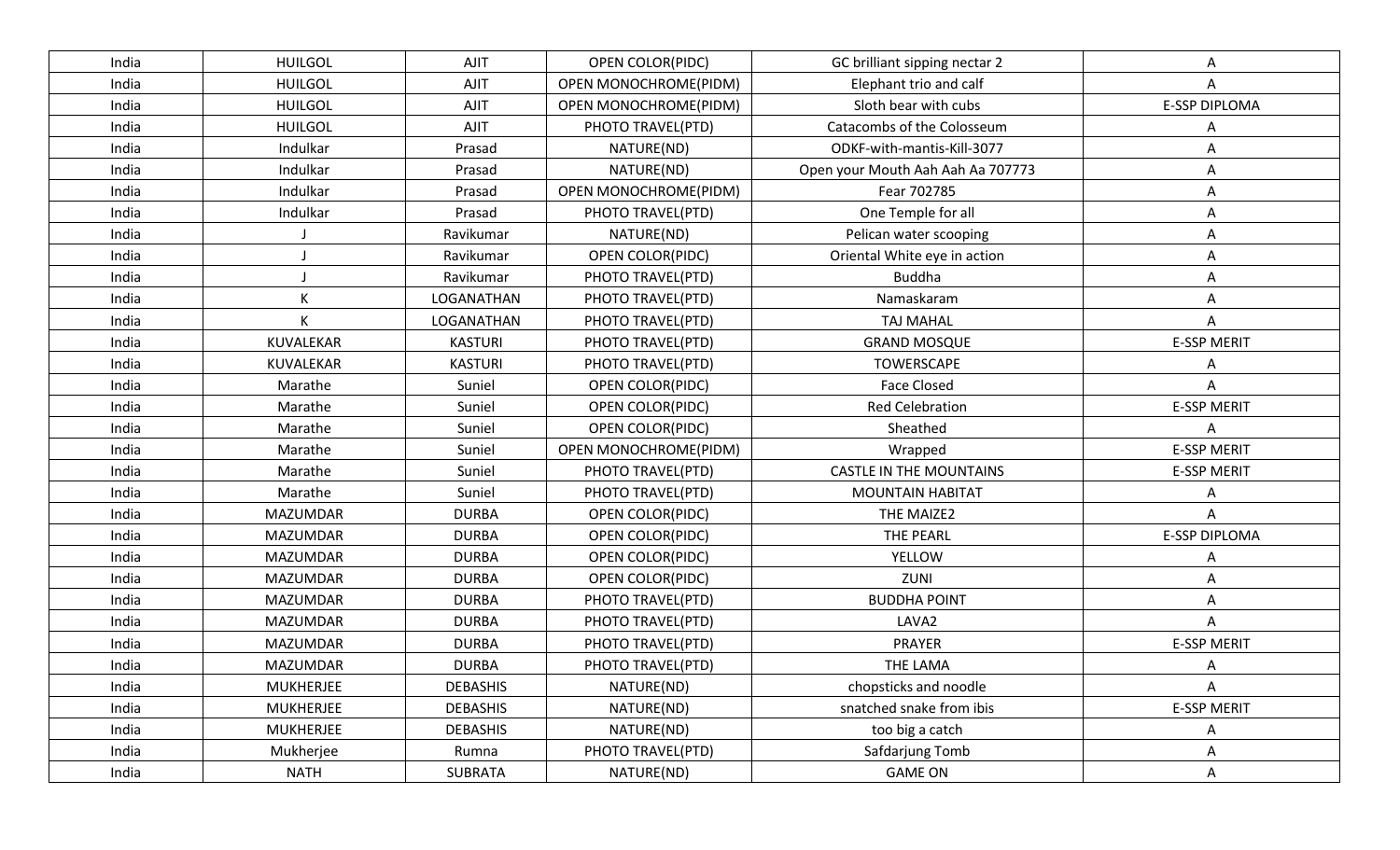| India | <b>NATH</b>   | <b>SUBRATA</b>  | NATURE(ND)                   | LOVE FOR EVER 3               | Α                    |
|-------|---------------|-----------------|------------------------------|-------------------------------|----------------------|
| India | <b>NATH</b>   | <b>SUBRATA</b>  | NATURE(ND)                   | ROMANTIC JUMP                 | A                    |
| India | <b>NATH</b>   | <b>SUBRATA</b>  | <b>OPEN COLOR(PIDC)</b>      | AT HOME                       | Α                    |
| India | <b>NATH</b>   | <b>SUBRATA</b>  | <b>OPEN COLOR(PIDC)</b>      | PADDY DRYING 4                | Α                    |
| India | <b>NATH</b>   | <b>SUBRATA</b>  | OPEN COLOR(PIDC)             | <b>PADDY DRYING PROCESS</b>   | Α                    |
| India | <b>NATH</b>   | <b>SUBRATA</b>  | OPEN MONOCHROME(PIDM)        | <b>DESERT SAFARI BLK</b>      | Α                    |
| India | <b>NATH</b>   | <b>SUBRATA</b>  | OPEN MONOCHROME(PIDM)        | PADDY PACKING BLK             | Α                    |
| India | <b>NATH</b>   | <b>SUBRATA</b>  | PHOTO TRAVEL(PTD)            | DAKSHINESWAR 2                | Α                    |
| India | PAL           | <b>GOUTAM</b>   | <b>OPEN COLOR(PIDC)</b>      | Majestic                      | Α                    |
| India | PAL           | <b>GOUTAM</b>   | OPEN MONOCHROME(PIDM)        | Dreams in Her Eyes            | Α                    |
| India | PAL           | <b>GOUTAM</b>   | OPEN MONOCHROME(PIDM)        | Personality                   | Α                    |
| India | Pal           | Udayan Sankar   | OPEN COLOR(PIDC)             | Colourful Construct-1         | <b>E-SSP DIPLOMA</b> |
| India | Pal           | Udayan Sankar   | OPEN MONOCHROME(PIDM)        | Bowled over                   | <b>NPAS GOLD</b>     |
| India | Pal           | Udayan Sankar   | OPEN MONOCHROME(PIDM)        | <b>Break</b>                  |                      |
| India | <b>PANDIT</b> | <b>GAJANANA</b> | NATURE(ND)                   | Magical moment of Lynx Spider | Α                    |
| India | <b>PANDIT</b> | <b>GAJANANA</b> | NATURE(ND)                   | <b>Yellow Dartlet Mating</b>  | Α                    |
| India | <b>PANDIT</b> | GAJANANA        | OPEN MONOCHROME(PIDM)        | Lotus Mahal                   | <b>E-SSP MERIT</b>   |
| India | Paul          | Nikhil          | OPEN COLOR(PIDC)             | Rashi                         | Α                    |
| India | Paul          | Nikhil          | <b>OPEN COLOR(PIDC)</b>      | <b>Yellow Bird</b>            | Α                    |
| India | Paul          | Nikhil          | OPEN MONOCHROME(PIDM)        | <b>ANANDINI 2</b>             | Α                    |
| India | Paul          | Nikhil          | OPEN MONOCHROME(PIDM)        | Unveil eyes                   | Α                    |
| India | Paul          | Sitanath        | OPEN COLOR(PIDC)             | Authoress                     | A                    |
| India | Paul          | Sitanath        | <b>OPEN COLOR(PIDC)</b>      | Sakuntala                     | E-SSP DIPLOMA        |
| India | Paul          | Sitanath        | <b>OPEN COLOR(PIDC)</b>      | Somlata                       | А                    |
| India | Paul          | Sitanath        | OPEN COLOR(PIDC)             | The cuckoo                    | Α                    |
| India | Paul          | Sitanath        | OPEN MONOCHROME(PIDM)        | Meghna                        | Α                    |
| India | Paul          | Sitanath        | <b>OPEN MONOCHROME(PIDM)</b> | Nisha with florets            | Α                    |
| India | Paul          | Sitanath        | OPEN MONOCHROME(PIDM)        | Swastika                      | Α                    |
| India | Paul          | Sitanath        | PHOTO TRAVEL(PTD)            | Basgo monastery               |                      |
| India | Paul          | Sitanath        | PHOTO TRAVEL(PTD)            | Kye monastery 2               | Α                    |
| India | Paul          | Sitanath        | PHOTO TRAVEL(PTD)            | Tents                         | Α                    |
| India | Phukan        | Jiten           | NATURE(ND)                   | The Chasing honey             | Α                    |
| India | Phukan        | Jiten           | NATURE(ND)                   | The Great Catch               | Α                    |
| India | Phukan        | Jiten           | OPEN COLOR(PIDC)             | Holi song                     | Α                    |
|       |               |                 |                              |                               |                      |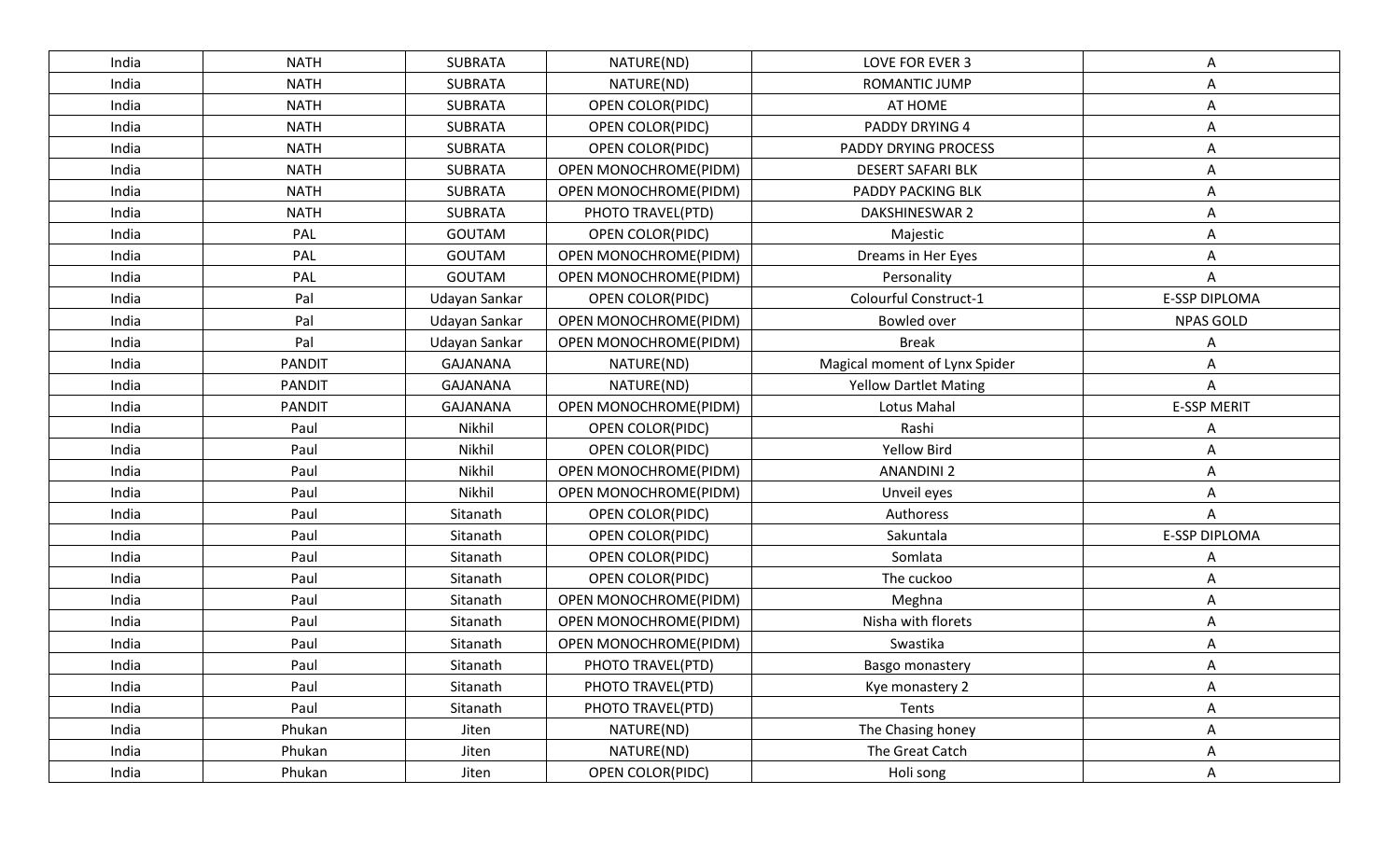| India | Phukan           | Jiten         | OPEN COLOR(PIDC)      | Hypnotize1                       | Α                    |
|-------|------------------|---------------|-----------------------|----------------------------------|----------------------|
| India | Phukan           | Jiten         | OPEN MONOCHROME(PIDM) | Eat in style                     | A                    |
| India | Ponaganti        | Raju          | NATURE(ND)            | Life is too short                | Α                    |
| India | Ponaganti        | Raju          | NATURE(ND)            | Life Journey Start               | <b>E-SSP MERIT</b>   |
| India | Ponaganti        | Raju          | NATURE(ND)            | <b>Spider Family</b>             | Α                    |
| India | Ponaganti        | Raju          | OPEN COLOR(PIDC)      | <b>Attack in Unity</b>           | <b>E-SSP MERIT</b>   |
| India | Ponaganti        | Raju          | OPEN COLOR(PIDC)      | I Achieved leg piss              | Α                    |
| India | Ponaganti        | Raju          | OPEN MONOCHROME(PIDM) | Both In Love                     | Α                    |
| India | Ponaganti        | Raju          | OPEN MONOCHROME(PIDM) | <b>Mating And Eating</b>         | Α                    |
| India | Ponaganti        | Raju          | OPEN MONOCHROME(PIDM) | Waiting for time                 | Α                    |
| India | Ponaganti        | Raju          | PHOTO TRAVEL(PTD)     | Konaseema Shiva Prabala Festival | Α                    |
| India | <b>PRAKASH K</b> | SAI           | OPEN MONOCHROME(PIDM) | LOTUS MAHAL                      | Α                    |
| India | PRASAD           | <b>JINESH</b> | OPEN MONOCHROME(PIDM) | Bharathiya Vidyarthi             | A                    |
| India | PRASAD           | <b>JINESH</b> | PHOTO TRAVEL(PTD)     | Kodiyal Pallakki Utsava          | SSS GOLD             |
| India | <b>RAKSHIT</b>   | SHUVOJIT      | NATURE(ND)            | <b>LOOKING AT EACH OTHER</b>     |                      |
| India | <b>RAKSHIT</b>   | SHUVOJIT      | OPEN COLOR(PIDC)      | <b>FISHNET SEWING</b>            | A                    |
| India | <b>RAKSHIT</b>   | SHUVOJIT      | OPEN COLOR(PIDC)      | RAGE                             | <b>E-SSP DIPLOMA</b> |
| India | <b>RAKSHIT</b>   | SHUVOJIT      | OPEN MONOCHROME(PIDM) | <b>BOY WITH A GOAT</b>           |                      |
| India | <b>RAKSHIT</b>   | SHUVOJIT      | OPEN MONOCHROME(PIDM) | <b>CAPTIVE LIFE IN COVID</b>     | Α                    |
| India | <b>RAKSHIT</b>   | SHUVOJIT      | OPEN MONOCHROME(PIDM) | THE EYES                         | Α                    |
| India | <b>RAKSHIT</b>   | SHUVOJIT      | OPEN MONOCHROME(PIDM) | TRUE BONDING                     | Α                    |
| India | <b>RAKSHIT</b>   | SHUVOJIT      | PHOTO TRAVEL(PTD)     | SADHU OF VARANASI                | Α                    |
| India | SAXENA           | <b>SUDHIR</b> | OPEN COLOR(PIDC)      | <b>BEAUTY IN RED</b>             | Α                    |
| India | SAXENA           | <b>SUDHIR</b> | OPEN COLOR(PIDC)      | <b>OUTLOOK</b>                   | Α                    |
| India | SAXENA           | <b>SUDHIR</b> | OPEN MONOCHROME(PIDM) | <b>ELEGANT</b>                   | Α                    |
| India | SAXENA           | <b>SUDHIR</b> | OPEN MONOCHROME(PIDM) | <b>FULFILMENT</b>                | Α                    |
| India | SAXENA           | <b>SUDHIR</b> | OPEN MONOCHROME(PIDM) | <b>NATIVE</b>                    |                      |
| India | SAXENA           | <b>SUDHIR</b> | PHOTO TRAVEL(PTD)     | <b>MEETING OF COLORS</b>         |                      |
| India | Sen              | Mrinal        | NATURE(ND)            | A Golden Catch                   | E-SSP DIPLOMA        |
| India | Sen              | Mrinal        | NATURE(ND)            | Angry Darter                     | Α                    |
| India | Sen              | Mrinal        | NATURE(ND)            | Face off                         | Α                    |
| India | Sen              | Mrinal        | OPEN COLOR(PIDC)      | <b>Contrasting Colours</b>       | <b>E-SSP DIPLOMA</b> |
| India | Sen              | Mrinal        | OPEN COLOR(PIDC)      | <b>Street Story</b>              | Α                    |
| India | Sen              | Mrinal        | PHOTO TRAVEL(PTD)     | Ready to sail                    | Α                    |
|       |                  |               |                       |                                  |                      |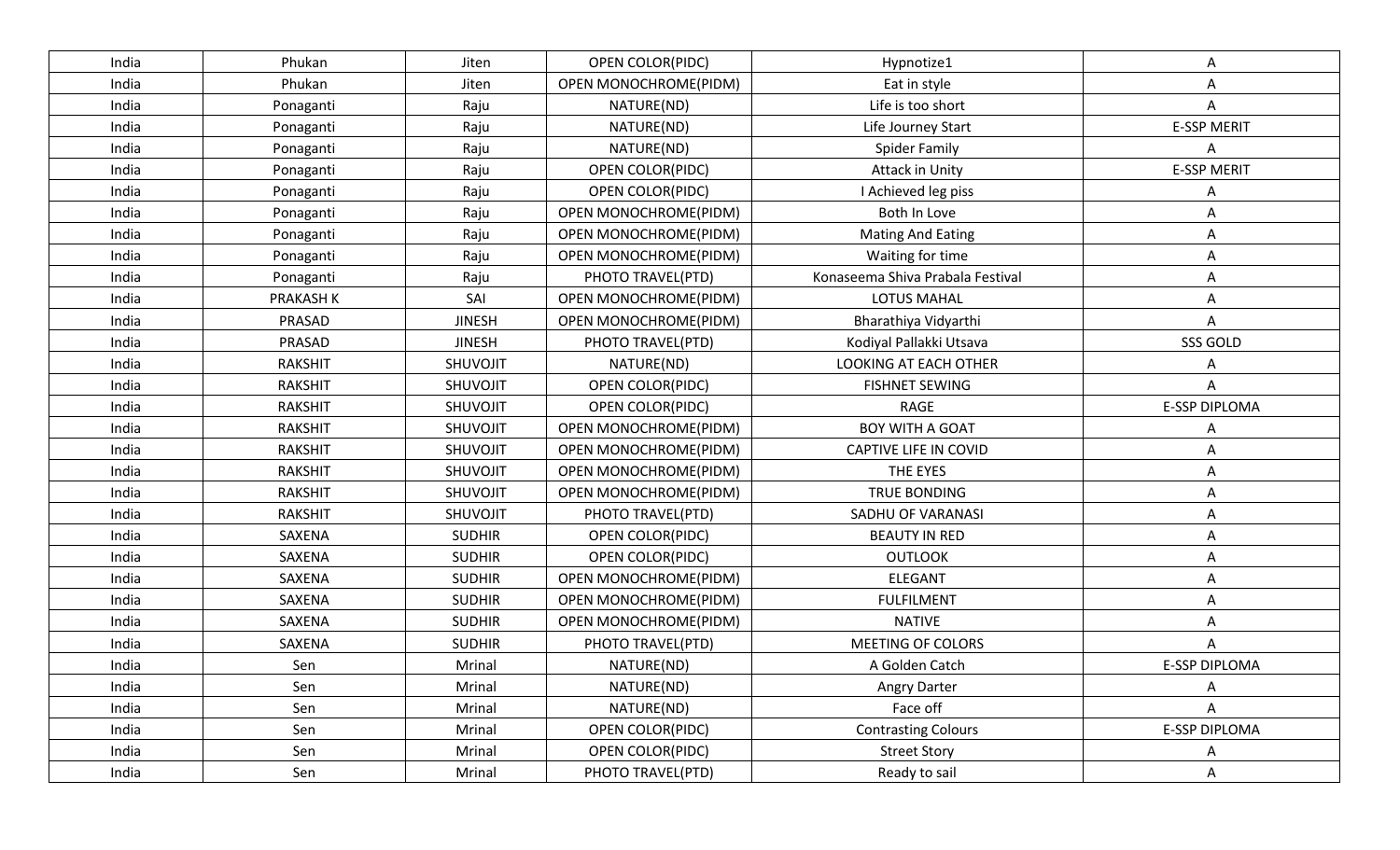| India     | Sen       | Mrinal       | PHOTO TRAVEL(PTD)       | Shades of Colours                 | Α                      |
|-----------|-----------|--------------|-------------------------|-----------------------------------|------------------------|
| India     | Sen       | Mrinal       | PHOTO TRAVEL(PTD)       | Up and running                    | Α                      |
| India     | Singh     | Gagandeep    | NATURE(ND)              | Pelican splash                    | A                      |
| India     | Singh     | Gagandeep    | PHOTO TRAVEL(PTD)       | Cappadocia cityscape evening      | <b>E-JUDGES CHOICE</b> |
| India     | Singh     | Gagandeep    | PHOTO TRAVEL(PTD)       | Khardungla Gompa                  | Α                      |
| India     | Sirohiya  | Saurabh      | NATURE(ND)              | <b>Great Egret Eating Fish</b>    | Α                      |
| India     | Sirohiya  | Saurabh      | <b>OPEN COLOR(PIDC)</b> | <b>Blue Hour Fishing</b>          | Α                      |
| India     | Sirohiya  | Saurabh      | OPEN COLOR(PIDC)        | Watermelon Seller                 | Α                      |
| India     | Sirohiya  | Saurabh      | OPEN MONOCHROME(PIDM)   | <b>Hidden Stories</b>             | Α                      |
| India     | Sirohiya  | Saurabh      | PHOTO TRAVEL(PTD)       | Dev Deepawali Ke Song             | Α                      |
| India     | Sirohiya  | Saurabh      | PHOTO TRAVEL(PTD)       | Om Namah Shivay At Gajon          | <b>E-SSP MERIT</b>     |
| India     | <b>SK</b> | BALACHANDDER | OPEN COLOR(PIDC)        | <b>ACHARYAS ASHIRVADAMS 1</b>     | Α                      |
| India     | SK        | BALACHANDDER | PHOTO TRAVEL(PTD)       | PARTHASARATHY CAR FESTIVAL 2022-3 | A                      |
| India     | VK        | Vinod Kumar  | NATURE(ND)              | Bug with Eggs                     | <b>E-SSP DIPLOMA</b>   |
| India     | VK        | Vinod Kumar  | NATURE(ND)              | Robberfly with Weevil Kill        | Α                      |
| India     | VK        | Vinod Kumar  | OPEN MONOCHROME(PIDM)   | <b>Mating Flies</b>               | Α                      |
| India     | VK        | Vinod Kumar  | PHOTO TRAVEL(PTD)       | Crossing the Fire                 | Α                      |
| Indonesia | Adisuroso | Triono       | NATURE(ND)              | Landing with food                 | <b>E-SSP MERIT</b>     |
| Indonesia | Adisuroso | Triono       | NATURE(ND)              | Red eyes and red heart            | Α                      |
| Indonesia | Adisuroso | Triono       | OPEN COLOR(PIDC)        | Confusing boss                    | Α                      |
| Indonesia | Adisuroso | Triono       | <b>OPEN COLOR(PIDC)</b> | What is up                        | Α                      |
| Indonesia | Adisuroso | Triono       | OPEN MONOCHROME(PIDM)   | Contemplation                     | Α                      |
| Indonesia | Adisuroso | Triono       | OPEN MONOCHROME(PIDM)   | Father and son                    | Α                      |
| Indonesia | Aditya    | Rawisyah     | NATURE(ND)              | Go Across 03                      | A                      |
| Indonesia | Aditya    | Rawisyah     | NATURE(ND)              | interaction                       | <b>FIAP RIBBON</b>     |
| Indonesia | Aditya    | Rawisyah     | NATURE(ND)              | Lonely tree                       | Α                      |
| Indonesia | Aditya    | Rawisyah     | OPEN COLOR(PIDC)        | Jump soul 02                      | Α                      |
| Indonesia | Aditya    | Rawisyah     | OPEN COLOR(PIDC)        | Washing feet ritual               | Α                      |
| Indonesia | Aditya    | Rawisyah     | OPEN MONOCHROME(PIDM)   | Liberation soul                   | Α                      |
| Indonesia | Darlius   | Gabriel      | NATURE(ND)              | Hole In One                       | Α                      |
| Indonesia | Darlius   | Gabriel      | OPEN COLOR(PIDC)        | Mannequin Show                    | Α                      |
| Indonesia | Darlius   | Gabriel      | OPEN COLOR(PIDC)        | <b>Ricefield Steps</b>            | A                      |
| Indonesia | Darlius   | Gabriel      | PHOTO TRAVEL(PTD)       | Louvre Triangle                   | <b>E-SSP MERIT</b>     |
| Indonesia | Darlius   | Gabriel      | PHOTO TRAVEL(PTD)       | <b>Magnificant Dolomites</b>      | Α                      |
|           |           |              |                         |                                   |                        |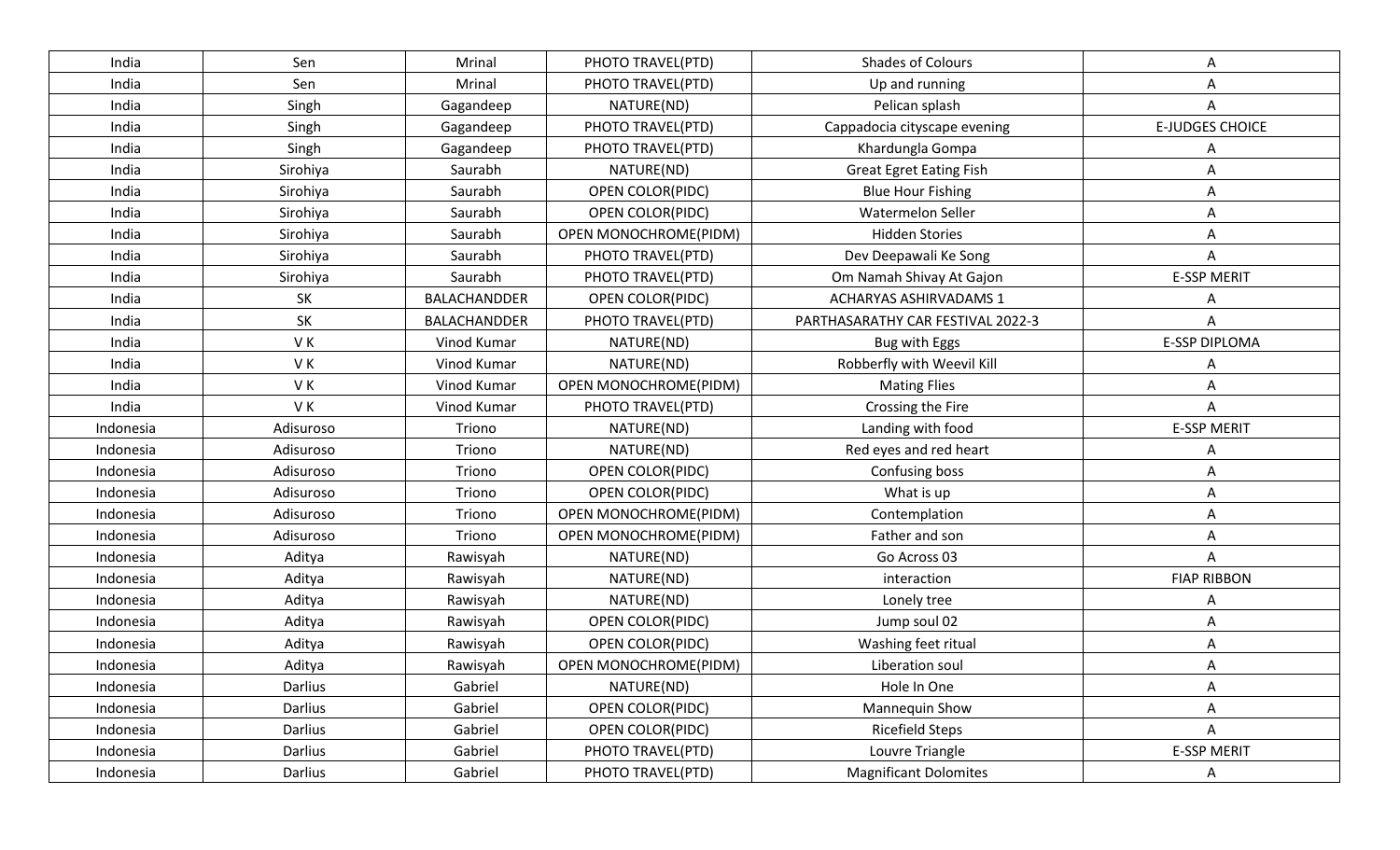| Indonesia | Darlius      | Gabriel           | PHOTO TRAVEL(PTD)       | Once Upon a Time in Lucerne           | A                    |
|-----------|--------------|-------------------|-------------------------|---------------------------------------|----------------------|
| Indonesia | Dedok        | I Made Arya Dwita | NATURE(ND)              | Friend                                | E-SSP DIPLOMA        |
| Indonesia | Dedok        | I Made Arya Dwita | NATURE(ND)              | <b>SPIDER</b>                         | Α                    |
| Indonesia | Dedok        | I Made Arya Dwita | <b>OPEN COLOR(PIDC)</b> | Candles of Hope                       | <b>E-SSP DIPLOMA</b> |
| Indonesia | Dedok        | I Made Arya Dwita | OPEN COLOR(PIDC)        | <b>Misty Girl</b>                     | Α                    |
| Indonesia | Dedok        | I Made Arya Dwita | OPEN MONOCHROME(PIDM)   | Punakawan                             | Α                    |
| Indonesia | Dedok        | I Made Arya Dwita | PHOTO TRAVEL(PTD)       | Rejang Bali                           | Α                    |
| Indonesia | Gautama      | Edy               | OPEN COLOR(PIDC)        | Colorful Smile                        | A                    |
| Indonesia | Gautama      | Edy               | <b>OPEN COLOR(PIDC)</b> | The Three Rejang                      | E-SSP DIPLOMA        |
| Indonesia | Gautama      | Edy               | OPEN MONOCHROME(PIDM)   | <b>Beyond The Limits</b>              |                      |
| Indonesia | Gautama      | Edy               | OPEN MONOCHROME(PIDM)   | Megibung Ritual Of Bali               | Α                    |
| Indonesia | Gautama      | Edy               | OPEN MONOCHROME(PIDM)   | <b>Retired Dancer</b>                 | Α                    |
| Indonesia | Gautama      | Edy               | PHOTO TRAVEL(PTD)       | <b>Balinese Tooth Filing Ceremony</b> | Α                    |
| Indonesia | Lie          | Robert            | OPEN MONOCHROME(PIDM)   | Omani Boys                            | A                    |
| Indonesia | Lie          | Robert            | OPEN MONOCHROME(PIDM)   | The Chengdu Smoker Man                |                      |
| Indonesia | Rohimi       | Syarif            | NATURE(ND)              | Head with horns                       | <b>E-SSP DIPLOMA</b> |
| Indonesia | Rohimi       | Syarif            | NATURE(ND)              | Mr Blue                               | А                    |
| Indonesia | Rohimi       | Syarif            | NATURE(ND)              | <b>Splitting Tongue</b>               | A                    |
| Indonesia | Rohimi       | Syarif            | <b>OPEN COLOR(PIDC)</b> | Shaolin Fist                          | SSS GOLD             |
| Indonesia | Rohimi       | Syarif            | OPEN COLOR(PIDC)        | The Fly Catchers                      | Α                    |
| Indonesia | Rohimi       | Syarif            | PHOTO TRAVEL(PTD)       | Center of Jakarta                     | Α                    |
| Indonesia | Setiabudi    | Edwin             | NATURE(ND)              | Dancing in the sky                    | Α                    |
| Indonesia | Setiabudi    | Edwin             | OPEN COLOR(PIDC)        | On Fire                               | <b>FIAP GOLD</b>     |
| Indonesia | Setiabudi    | Edwin             | OPEN MONOCHROME(PIDM)   | Keep Clean                            |                      |
| Indonesia | Setiabudi    | Edwin             | OPEN MONOCHROME(PIDM)   | Learning By Doing                     | Α                    |
| Indonesia | Setiabudi    | Edwin             | OPEN MONOCHROME(PIDM)   | Medusa                                | Α                    |
| Indonesia | Setiabudi    | Edwin             | PHOTO TRAVEL(PTD)       | Changi                                | Α                    |
| Indonesia | syafiquddary | muhana            | OPEN MONOCHROME(PIDM)   | Praying                               | A                    |
| Indonesia | syafiquddary | muhana            | OPEN MONOCHROME(PIDM)   | Wheel of Life                         | Α                    |
| Indonesia | wijaya       | oscar             | NATURE(ND)              | butterfly manting                     | Α                    |
| Indonesia | wijaya       | oscar             | OPEN COLOR(PIDC)        | gemma                                 | Α                    |
| Indonesia | wijaya       | oscar             | PHOTO TRAVEL(PTD)       | batu caves                            | A                    |
| Iran      | Pournabi     | Omidreza          | PHOTO TRAVEL(PTD)       | <b>Islamic Architecture</b>           | <b>E-SSP MERIT</b>   |
| Iran      | Pournabi     | Omidreza          | PHOTO TRAVEL(PTD)       | Nasrolmolk                            | Α                    |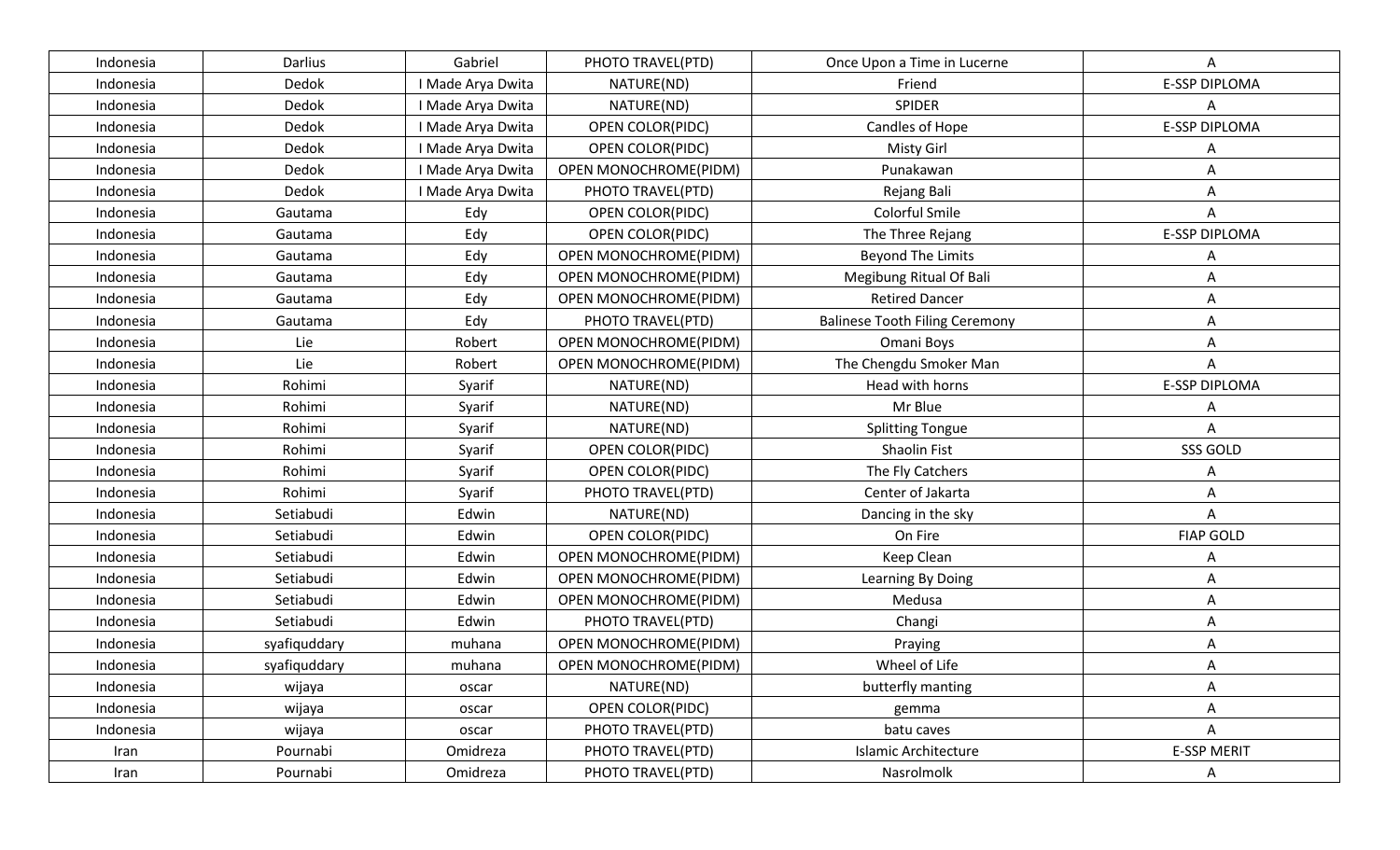| Israel | <b>GOLDIN</b> | LEONID          | OPEN COLOR(PIDC)        | Paco Rabanne                       | A                        |
|--------|---------------|-----------------|-------------------------|------------------------------------|--------------------------|
| Israel | <b>GOLDIN</b> | LEONID          | <b>OPEN COLOR(PIDC)</b> | Windows in the yard                | <b>E-SSP MERIT</b>       |
| Israel | <b>GOLDIN</b> | LEONID          | OPEN MONOCHROME(PIDM)   | Adult games                        |                          |
| Israel | <b>GOLDIN</b> | LEONID          | OPEN MONOCHROME(PIDM)   | Can you hear me                    | Α                        |
| Israel | <b>GOLDIN</b> | LEONID          | PHOTO TRAVEL(PTD)       | This is Lisbon                     | Α                        |
| Israel | <b>GOLDIN</b> | <b>LEONID</b>   | PHOTO TRAVEL(PTD)       | Tourists 2021                      | Α                        |
| Israel | SINAI         | <b>MENACHEM</b> | OPEN COLOR(PIDC)        | chess                              | Α                        |
| Israel | SINAI         | MENACHEM        | OPEN COLOR(PIDC)        | Cristina007                        |                          |
| Israel | SINAI         | <b>MENACHEM</b> | OPEN MONOCHROME(PIDM)   | Nella 001                          | <b>E-CHAIRMEN CHOICE</b> |
| Israel | SINAI         | <b>MENACHEM</b> | OPEN MONOCHROME(PIDM)   | Thinking of him monochrome         |                          |
| Italy  | Baio          | Rita            | OPEN COLOR(PIDC)        | waiting for the bus                | А                        |
| Italy  | Baio          | Rita            | PHOTO TRAVEL(PTD)       | concrete sails 02                  | <b>E-SSP DIPLOMA</b>     |
| Italy  | <b>Bugli</b>  | Pietro          | NATURE(ND)              | Passion flowers 7                  | Α                        |
| Italy  | <b>Bugli</b>  | Pietro          | <b>OPEN COLOR(PIDC)</b> | Red bicycle                        | А                        |
| Italy  | <b>Bugli</b>  | Pietro          | OPEN MONOCHROME(PIDM)   | Chess board at sunset              | A                        |
| Italy  | <b>Bugli</b>  | Pietro          | OPEN MONOCHROME(PIDM)   | December 19 at Ardenza             | E-SSP DIPLOMA            |
| Italy  | <b>Bugli</b>  | Pietro          | PHOTO TRAVEL(PTD)       | Burano Island 5                    |                          |
| Italy  | cardonati     | luciano         | <b>OPEN COLOR(PIDC)</b> | bambina birmana                    |                          |
| Italy  | cardonati     | luciano         | <b>OPEN COLOR(PIDC)</b> | luomo ragno                        | <b>E-SSP MERIT</b>       |
| Italy  | cardonati     | luciano         | OPEN MONOCHROME(PIDM)   | I uomo uzbeko                      | <b>E-SSP DIPLOMA</b>     |
| Italy  | cardonati     | luciano         | OPEN MONOCHROME(PIDM)   | PARASOL DE SEVILHA                 | Α                        |
| Italy  | cardonati     | luciano         | PHOTO TRAVEL(PTD)       | donne nella moschea                | Α                        |
| Italy  | cardonati     | luciano         | PHOTO TRAVEL(PTD)       | la grande moschea 2                | Α                        |
| Italy  | Di Panfilo    | Vincenzo        | OPEN COLOR(PIDC)        | Windows                            | Α                        |
| Italy  | Di Panfilo    | Vincenzo        | OPEN MONOCHROME(PIDM)   | Occhi                              | Α                        |
| Italy  | Di Panfilo    | Vincenzo        | OPEN MONOCHROME(PIDM)   | Warriors hill                      | Α                        |
| Italy  | Di Panfilo    | Vincenzo        | PHOTO TRAVEL(PTD)       | Witch Mountain                     | Α                        |
| Italy  | FABBRI        | <b>GIOVANNI</b> | NATURE(ND)              | discussion between Buzzards-025-20 | <b>E-SSP MERIT</b>       |
| Italy  | <b>FABBRI</b> | <b>GIOVANNI</b> | NATURE(ND)              | Kingfisher with prey-9             | А                        |
| Italy  | FABBRI        | <b>GIOVANNI</b> | PHOTO TRAVEL(PTD)       | Bled-082-20                        | Α                        |
| Italy  | FABBRI        | GIOVANNI        | PHOTO TRAVEL(PTD)       | COMACCHIO 024-06-21                | Α                        |
| Italy  | FABBRI        | GIOVANNI        | PHOTO TRAVEL(PTD)       | Northern Lights 442-22             | Α                        |
| Italy  | Incerti       | Andrea          | OPEN MONOCHROME(PIDM)   | Carnival 2022-04                   | Α                        |
| Italy  | MAZZOLA       | <b>RENZO</b>    | NATURE(ND)              | <b>CIVETTA NANA</b>                | Α                        |
|        |               |                 |                         |                                    |                          |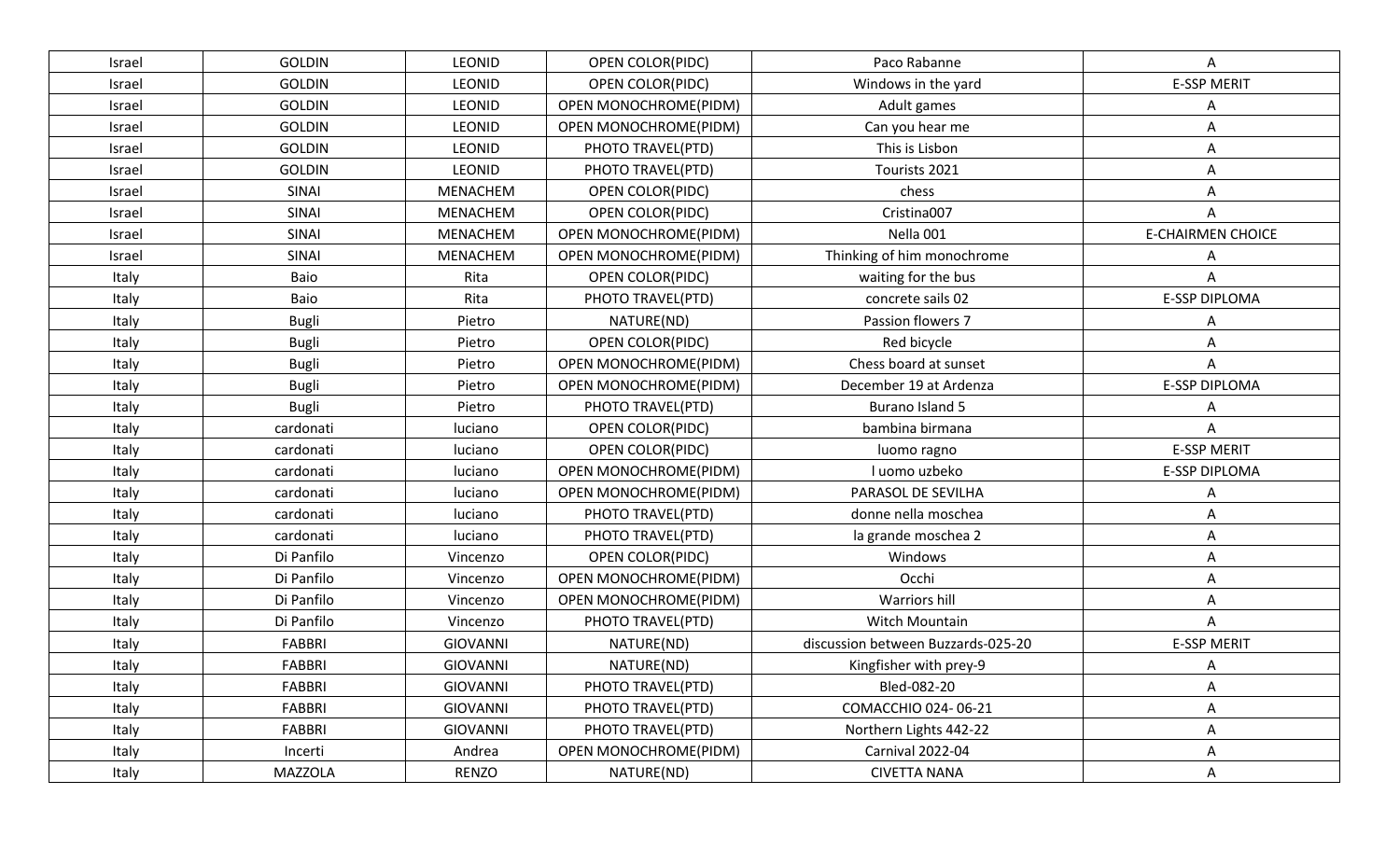| Italy      | <b>MAZZOLA</b> | <b>RENZO</b>    | NATURE(ND)            | <b>IMBECCATA CUCULO</b>      | Α                      |
|------------|----------------|-----------------|-----------------------|------------------------------|------------------------|
| Italy      | <b>MAZZOLA</b> | <b>RENZO</b>    | NATURE(ND)            | LITE TRA SVASSI              | Α                      |
| Italy      | MAZZOLA        | <b>RENZO</b>    | NATURE(ND)            | <b>SUPER ROSSO</b>           | Α                      |
| Italy      | MAZZOLA        | <b>RENZO</b>    | OPEN COLOR(PIDC)      | <b>EREMITA 2</b>             | Α                      |
| Italy      | MAZZOLA        | <b>RENZO</b>    | OPEN COLOR(PIDC)      | ICE CALA 2                   | <b>E-SSP MERIT</b>     |
| Italy      | <b>MAZZOLA</b> | <b>RENZO</b>    | OPEN COLOR(PIDC)      | PASTORE 1                    | Α                      |
| Italy      | MAZZOLA        | <b>RENZO</b>    | OPEN MONOCHROME(PIDM) | <b>BAMBINA ETIOPE</b>        | <b>E-SSP MERIT</b>     |
| Italy      | MAZZOLA        | <b>RENZO</b>    | PHOTO TRAVEL(PTD)     | <b>INDIA AFFASCINANTE</b>    | Α                      |
| Italy      | MAZZOLA        | <b>RENZO</b>    | PHOTO TRAVEL(PTD)     | MASCHERE A VENEZIA           | A                      |
| Italy      | MAZZOLA        | <b>RENZO</b>    | PHOTO TRAVEL(PTD)     | <b>VENEZIA 3</b>             | <b>E-JUDGES CHOICE</b> |
| Italy      | Parigi         | Tommaso         | OPEN COLOR(PIDC)      | Anticonformista              | Α                      |
| Italy      | <b>RUBBOLI</b> | <b>VENIERO</b>  | PHOTO TRAVEL(PTD)     | <b>Holland Reflections 4</b> | A                      |
| Italy      | Salerno        | <b>Biagio</b>   | NATURE(ND)            | La mangustina                | Α                      |
| Italy      | Salerno        | <b>Biagio</b>   | NATURE(ND)            | Mother love                  | Α                      |
| Italy      | Salerno        | <b>Biagio</b>   | OPEN MONOCHROME(PIDM) | Spirals                      | E-SSP DIPLOMA          |
| Italy      | Salerno        | <b>Biagio</b>   | PHOTO TRAVEL(PTD)     | Siena Classic                | <b>FIAP GOLD</b>       |
| Italy      | Salerno        | <b>Biagio</b>   | PHOTO TRAVEL(PTD)     | The red spot                 |                        |
| Italy      | SANCANDI       | <b>IVANA</b>    | OPEN MONOCHROME(PIDM) | Beyond the gaza              | Α                      |
| Italy      | SANCANDI       | <b>IVANA</b>    | PHOTO TRAVEL(PTD)     | Camping                      | Α                      |
| Italy      | SANCANDI       | <b>IVANA</b>    | PHOTO TRAVEL(PTD)     | Mount of the witch           | Α                      |
| Italy      | Tomassi        | Antonella       | NATURE(ND)            | Walking with his mother      | A                      |
| Italy      | Tomassi        | Antonella       | OPEN COLOR(PIDC)      | Oana                         | Α                      |
| Italy      | Tomassi        | Antonella       | OPEN COLOR(PIDC)      | Resting in the blue court    | Α                      |
| Italy      | Tomassi        | Antonella       | OPEN MONOCHROME(PIDM) | Descenting with the hat      | E-SSP DIPLOMA          |
| Italy      | Tomassi        | Antonella       | OPEN MONOCHROME(PIDM) | The Atlete 1                 |                        |
| Italy      | Tomassi        | Antonella       | PHOTO TRAVEL(PTD)     | Returning home               | А                      |
| Italy      | Valdarnini     | Alvaro          | NATURE(ND)            | Mantide B                    | E-SSP DIPLOMA          |
| Italy      | Valdarnini     | Alvaro          | OPEN MONOCHROME(PIDM) | First lights in the Borgo 2  |                        |
| Italy      | Valdarnini     | Alvaro          | OPEN MONOCHROME(PIDM) | Sweet look                   |                        |
| Italy      | <b>ZUFFO</b>   | EMANUELE        | OPEN MONOCHROME(PIDM) | Mare in burrasca 3           | Α                      |
| Italy      | ZUFFO          | <b>EMANUELE</b> | PHOTO TRAVEL(PTD)     | Chioggia                     | A                      |
| Kazakhstan | Korenchuk      | Valery          | OPEN MONOCHROME(PIDM) | At bus station 2             | Α                      |
| Kazakhstan | Korenchuk      | Valery          | OPEN MONOCHROME(PIDM) | Portrait with shadow         | A                      |
| Kuwait     | ALLOUGHANI     | FAISAL          | NATURE(ND)            | Falcon 7                     | Α                      |
|            |                |                 |                       |                              |                        |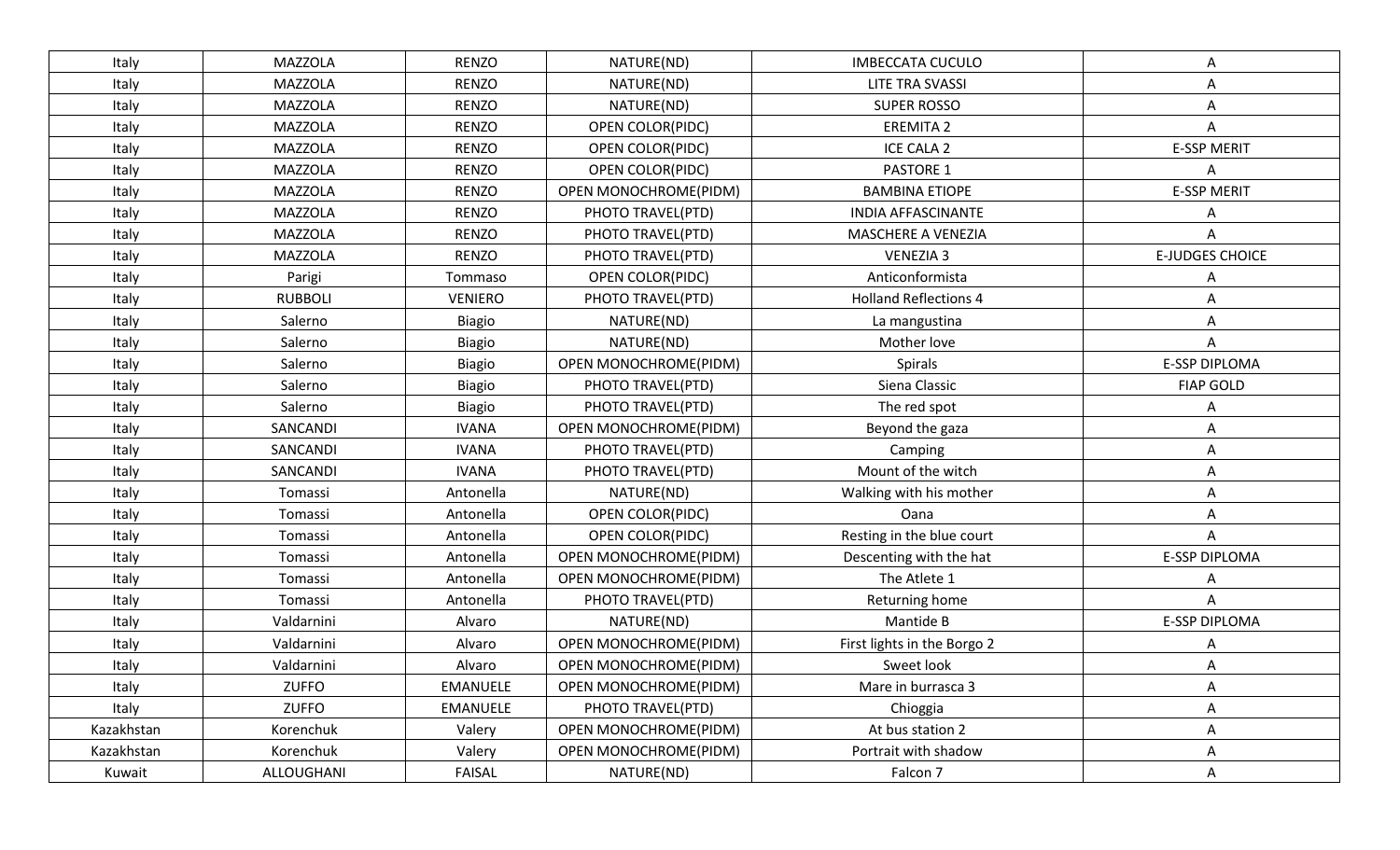| Kuwait      | ALLOUGHANI  | <b>FAISAL</b> | OPEN COLOR(PIDC)             | Insistency                       | <b>E-SSP DIPLOMA</b>   |
|-------------|-------------|---------------|------------------------------|----------------------------------|------------------------|
| Kuwait      | ALLOUGHANI  | <b>FAISAL</b> | <b>OPEN COLOR(PIDC)</b>      | Tiptop                           | A                      |
| Kuwait      | ALLOUGHANI  | <b>FAISAL</b> | OPEN MONOCHROME(PIDM)        | Diver 12                         |                        |
| Kuwait      | ALLOUGHANI  | <b>FAISAL</b> | <b>OPEN MONOCHROME(PIDM)</b> | Rugby 28                         | A                      |
| Kuwait      | ALLOUGHANI  | <b>FAISAL</b> | OPEN MONOCHROME(PIDM)        | swimmer 17                       | <b>E-SSP MERIT</b>     |
| Kuwait      | ALLOUGHANI  | <b>FAISAL</b> | PHOTO TRAVEL(PTD)            | Green Island 18                  | E-SSP DIPLOMA          |
| Kuwait      | ALLOUGHANI  | <b>FAISAL</b> | PHOTO TRAVEL(PTD)            | Green Island 21                  | A                      |
| Kuwait      | ALLOUGHANI  | <b>FAISAL</b> | PHOTO TRAVEL(PTD)            | mooring 8                        | Α                      |
| Malaysia    | Cham        | Juat Eng      | NATURE(ND)                   | hardworking home builder         | Α                      |
| Malaysia    | Cham        | Juat Eng      | NATURE(ND)                   | Thank you mom                    | Α                      |
| Malaysia    | Cham        | Juat Eng      | OPEN COLOR(PIDC)             | Good feast                       | <b>E-JUDGES CHOICE</b> |
| Malaysia    | Cham        | Juat Eng      | OPEN MONOCHROME(PIDM)        | The Art of preparing tea         | Α                      |
| Malaysia    | Cham        | Juat Eng      | OPEN MONOCHROME(PIDM)        | You jump i jump                  | E-SSP DIPLOMA          |
| Malaysia    | Cham        | Juat Eng      | PHOTO TRAVEL(PTD)            | praying for peace and prosperity |                        |
| Malaysia    | Cham        | Juat Eng      | PHOTO TRAVEL(PTD)            | Windmill in Amsterdam 1          | Α                      |
| Malaysia    | Cham        | Juat Mui      | OPEN COLOR(PIDC)             | Alone                            | A                      |
| Malaysia    | Cham        | Juat Mui      | OPEN MONOCHROME(PIDM)        | Old tea house                    | Α                      |
| Malta       | Catania     | Gottfried     | NATURE(ND)                   | Chameleon and Snail              | Α                      |
| Malta       | Catania     | Gottfried     | NATURE(ND)                   | Two Meerkats                     | Α                      |
| Malta       | Catania     | Gottfried     | OPEN MONOCHROME(PIDM)        | Aachen Cathedral 2               | Α                      |
| Malta       | Catania     | Gottfried     | PHOTO TRAVEL(PTD)            | City of Arts And Sciences 4      | A                      |
| Malta       | Catania     | Gottfried     | PHOTO TRAVEL(PTD)            | Popeye Village Malta 2           | Α                      |
| Malta       | Catania     | Gottfried     | PHOTO TRAVEL(PTD)            | Siggiewi Fjakkoli 2              | <b>E-SSP MERIT</b>     |
| Malta       | Debono      | Johann        | OPEN COLOR(PIDC)             | Hera                             |                        |
| Malta       | Debono      | Johann        | OPEN MONOCHROME(PIDM)        | Hold the Line                    | Α                      |
| Malta       | Debono      | Johann        | PHOTO TRAVEL(PTD)            | Firenze                          | Α                      |
| Malta       | Debono      | Johann        | PHOTO TRAVEL(PTD)            | The Vatican                      |                        |
| Malta       | Scicluna    | Mark          | OPEN COLOR(PIDC)             | Ground Control to major Tom      |                        |
| Malta       | Scicluna    | Mark          | OPEN COLOR(PIDC)             | Wine and Vegetables              | <b>E-JUDGES CHOICE</b> |
| Malta       | Scicluna    | Mark          | PHOTO TRAVEL(PTD)            | Gondolas Venice                  | Α                      |
| Montenegro  | KASOM       | ANDRIJA       | OPEN COLOR(PIDC)             | The circle is closed             | A                      |
| Montenegro  | KASOM       | ANDRIJA       | PHOTO TRAVEL(PTD)            | Greece in my eyes                | Α                      |
| Montenegro  | KASOM       | ANDRIJA       | PHOTO TRAVEL(PTD)            | Montenegro in my eyes            | Α                      |
| Netherlands | <b>Bink</b> | Huub          | OPEN COLOR(PIDC)             | MUC Yan Pei-Ming 2029            | Α                      |
|             |             |               |                              |                                  |                        |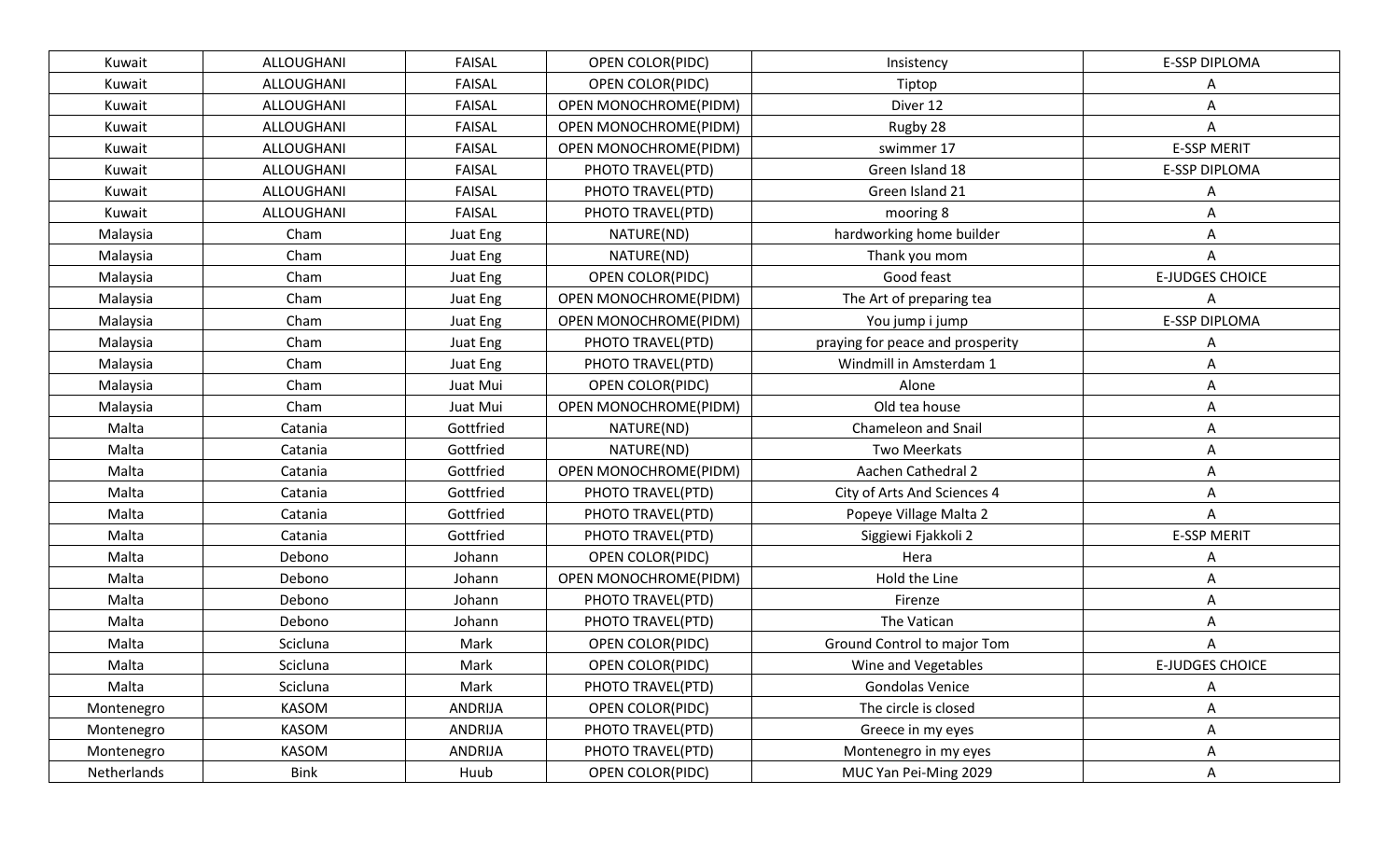| Netherlands | <b>Bink</b>      | Huub          | PHOTO TRAVEL(PTD)       | Valencia CoA 351        | Α                      |
|-------------|------------------|---------------|-------------------------|-------------------------|------------------------|
| Netherlands | <b>LYBAERT</b>   | Daniel        | NATURE(ND)              | Beklimming in avondzon  | A                      |
| Netherlands | LYBAERT          | Daniel        | NATURE(ND)              | Groep kuifmakaken 4     | A                      |
| Netherlands | LYBAERT          | Daniel        | NATURE(ND)              | Kletsmajoor             | A                      |
| Netherlands | LYBAERT          | Daniel        | NATURE(ND)              | Stoere mussentaal       | A                      |
| Netherlands | LYBAERT          | Daniel        | OPEN COLOR(PIDC)        | SteamRailwaystory       | A                      |
| Netherlands | LYBAERT          | Daniel        | OPEN MONOCHROME(PIDM)   | Genegenheid in ZwW      | A                      |
| Netherlands | LYBAERT          | Daniel        | OPEN MONOCHROME(PIDM)   | Mono Contpiep           | <b>E-SSP MERIT</b>     |
| Netherlands | LYBAERT          | Daniel        | PHOTO TRAVEL(PTD)       | Onweer op komst         | A                      |
| Netherlands | LYBAERT          | Daniel        | PHOTO TRAVEL(PTD)       | Winterochtend           | A                      |
| Netherlands | ten Tusscher     | Rob           | OPEN COLOR(PIDC)        | Stairs-15-Color         | A                      |
| Netherlands | ten Tusscher     | Rob           | PHOTO TRAVEL(PTD)       | Marokko-11              | A                      |
| Netherlands | van Son          | Max           | NATURE(ND)              | <b>Very Curious Fox</b> | Α                      |
| Netherlands | van Son          | Max           | OPEN COLOR(PIDC)        | Gently Down the Stairs  | A                      |
| Netherlands | van Son          | Max           | OPEN COLOR(PIDC)        | Inner Space             | A                      |
| Netherlands | van Son          | Max           | OPEN COLOR(PIDC)        | Not Unnoticed           | A                      |
| Netherlands | van Son          | Max           | OPEN MONOCHROME(PIDM)   | Flowing                 | <b>E-JUDGES CHOICE</b> |
| Netherlands | van Son          | Max           | OPEN MONOCHROME(PIDM)   | Slowly to the Exit      | A                      |
| Netherlands | van Son          | Max           | PHOTO TRAVEL(PTD)       | Urban Kaleidoscope      | A                      |
| Poland      | <b>Dubiel</b>    | Cezary        | NATURE(ND)              | Frog 2                  | A                      |
| Poland      | Dubiel           | Cezary        | NATURE(ND)              | Meduza 1                | A                      |
| Poland      | Dubiel           | Cezary        | OPEN COLOR(PIDC)        | Giraffes                | A                      |
| Poland      | Dubiel           | Cezary        | OPEN MONOCHROME(PIDM)   | Alone                   | <b>E-JUDGES CHOICE</b> |
| Poland      | Dubiel           | Cezary        | OPEN MONOCHROME(PIDM)   | Hidden under umbrella   | A                      |
| Poland      | Dubiel           | Cezary        | OPEN MONOCHROME(PIDM)   | Tunnel of light         | A                      |
| Poland      | Dubiel           | Cezary        | OPEN MONOCHROME(PIDM)   | Waves of time           | A                      |
| Poland      | Dubiel           | Cezary        | PHOTO TRAVEL(PTD)       | Bike in Berlin          | SSP GOLD               |
| Poland      | <b>DUCZYNSKI</b> | <b>MACIEJ</b> | NATURE(ND)              | <b>Quiraing 2</b>       | Α                      |
| Poland      | <b>DUCZYNSKI</b> | <b>MACIEJ</b> | OPEN COLOR(PIDC)        | Journeys end            | A                      |
| Poland      | <b>DUCZYNSKI</b> | <b>MACIEJ</b> | PHOTO TRAVEL(PTD)       | Reflections             | A                      |
| Poland      | Lewandowski      | Grzegorz      | OPEN COLOR(PIDC)        | Lost in a big city      | A                      |
| Poland      | Lewandowski      | Grzegorz      | <b>OPEN COLOR(PIDC)</b> | West in Reine           | <b>E-SSP MERIT</b>     |
| Poland      | Lewandowski      | Grzegorz      | <b>OPEN COLOR(PIDC)</b> | Work field              | A                      |
| Poland      | Lewandowski      | Grzegorz      | OPEN MONOCHROME(PIDM)   | Angel over the city     | A                      |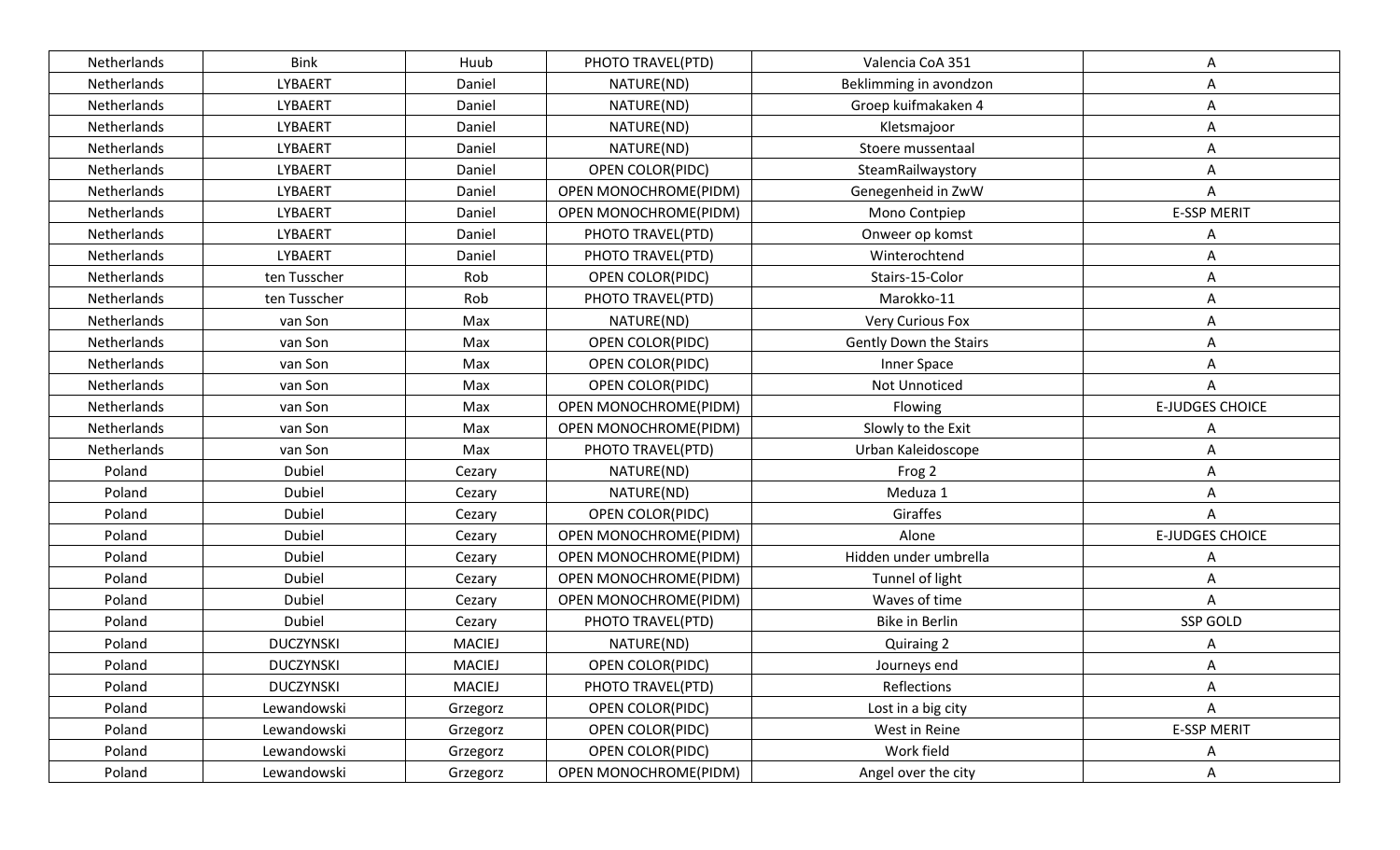| Poland                    | Lewandowski | Grzegorz          | OPEN MONOCHROME(PIDM)   | Im going to the world      | <b>E-SSP MERIT</b> |
|---------------------------|-------------|-------------------|-------------------------|----------------------------|--------------------|
| Poland                    | Lewandowski | Grzegorz          | OPEN MONOCHROME(PIDM)   | Looking for each other     | Α                  |
| Poland                    | Lewandowski | Grzegorz          | OPEN MONOCHROME(PIDM)   | Sometimes it s uphill      | A                  |
| Poland                    | Lewandowski | Grzegorz          | PHOTO TRAVEL(PTD)       | A stormy day in Reine      | <b>FIAP RIBBON</b> |
| Poland                    | Lewandowski | Grzegorz          | PHOTO TRAVEL(PTD)       | Henningsvaer               | Α                  |
| Poland                    | Lewandowski | Grzegorz          | PHOTO TRAVEL(PTD)       | Venice by night            | Α                  |
| Republic of Ireland       | Rosik       | Beata             | OPEN COLOR(PIDC)        | Alter Ego                  | Α                  |
| Republic of Ireland       | Rosik       | Beata             | OPEN COLOR(PIDC)        | Dressed in Flowers         | Α                  |
| Republic of Ireland       | Rosik       | Beata             | <b>OPEN COLOR(PIDC)</b> | In The Limelight           | Α                  |
| Republic of Ireland       | Rosik       | Beata             | <b>OPEN COLOR(PIDC)</b> | Wild child                 | <b>E-SSP MERIT</b> |
| Republic of Ireland       | Rosik       | Beata             | OPEN MONOCHROME(PIDM)   | In the Web                 | <b>FIAP GOLD</b>   |
| Republic of Ireland       | Rosik       | Beata             | OPEN MONOCHROME(PIDM)   | Renaissance Child          | Α                  |
| Republic of Ireland       | Rosik       | Beata             | OPEN MONOCHROME(PIDM)   | Selkie                     | Α                  |
| Republic of Ireland       | Rosik       | Beata             | OPEN MONOCHROME(PIDM)   | The Feathers               | Α                  |
| Romania                   | Calin       | Rucsandra         | NATURE(ND)              | Silk wheel                 | <b>E-SSP MERIT</b> |
| Romania                   | Calin       | Rucsandra         | <b>OPEN COLOR(PIDC)</b> | Magic woman 2              | Α                  |
| Romania                   | Gyula       | <b>Both</b>       | <b>OPEN COLOR(PIDC)</b> | Wealth                     | Α                  |
| Romania                   | LAZAR       | <b>CONSTANTIN</b> | NATURE(ND)              | Baby food                  | Α                  |
| Romania                   | LAZAR       | <b>CONSTANTIN</b> | NATURE(ND)              | Strength and grace         | Α                  |
| Romania                   | LAZAR       | <b>CONSTANTIN</b> | NATURE(ND)              | The seagulls dance         | Α                  |
| Romania                   | LAZAR       | <b>CONSTANTIN</b> | OPEN MONOCHROME(PIDM)   | The city at night          | Α                  |
| Romania                   | LAZAR       | <b>CONSTANTIN</b> | PHOTO TRAVEL(PTD)       | THE CASTLE OF TRANSYLVANIA | Α                  |
| Romania                   | LAZAR       | <b>CONSTANTIN</b> | PHOTO TRAVEL(PTD)       | The underworld             | Α                  |
| Romania                   | Matecsa     | Elemer Istvan     | OPEN MONOCHROME(PIDM)   | The angel                  | A                  |
| <b>Russian Federation</b> | Mikhailova  | Elena             | OPEN COLOR(PIDC)        | a Girl with an owl         | Α                  |
| <b>Russian Federation</b> | Mikhailova  | Elena             | <b>OPEN COLOR(PIDC)</b> | PLAYING WITH DOGS          | <b>E-SSP MERIT</b> |
| <b>Russian Federation</b> | Mikhailova  | Elena             | OPEN COLOR(PIDC)        | the Sun                    |                    |
| <b>Russian Federation</b> | Mikhailova  | Elena             | OPEN COLOR(PIDC)        | Yuliya                     | Α                  |
| Saudi Arabia              | AL BATTAH   | ABDULLAH          | NATURE(ND)              | <b>Heated Debate</b>       | Α                  |
| Saudi Arabia              | ALAMEER     | AMAL              | NATURE(ND)              | <b>Whats Next</b>          | A                  |
| Saudi Arabia              | ALAMEER     | AMAL              | <b>OPEN COLOR(PIDC)</b> | Afro Portrait              | <b>NPAS GOLD</b>   |
| Saudi Arabia              | ALAMEER     | AMAL              | OPEN COLOR(PIDC)        | love moment                | A                  |
| Saudi Arabia              | ALAMEER     | AMAL              | <b>OPEN COLOR(PIDC)</b> | Sunset colors              | A                  |
| Saudi Arabia              | ALAMEER     | AMAL              | OPEN MONOCHROME(PIDM)   | Art Girl                   | Α                  |
|                           |             |                   |                         |                            |                    |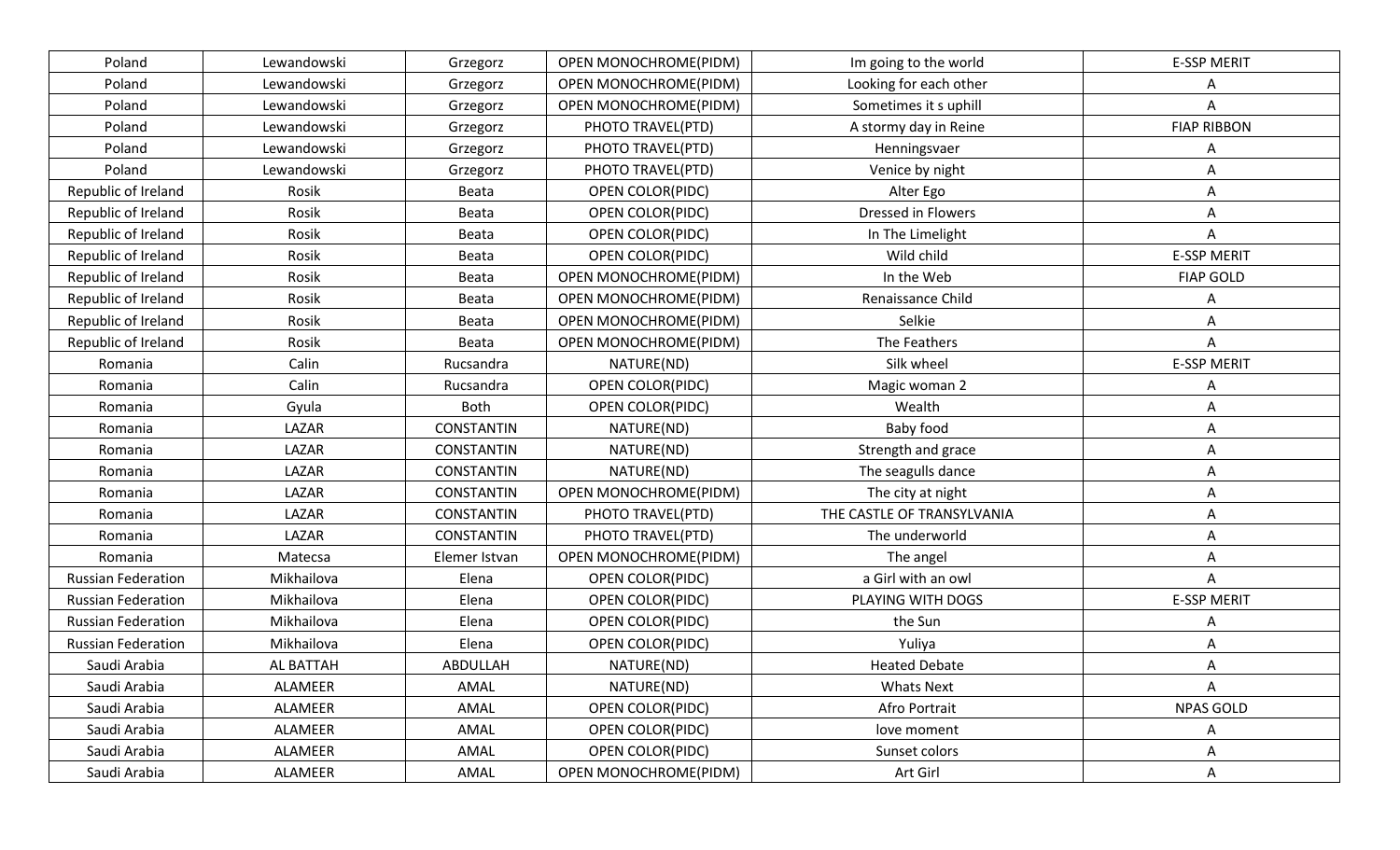| Saudi Arabia | ALAMEER         | AMAL        | OPEN MONOCHROME(PIDM)   | <b>Buffalo duet</b>            | A                        |
|--------------|-----------------|-------------|-------------------------|--------------------------------|--------------------------|
| Saudi Arabia | ALAMEER         | AMAL        | OPEN MONOCHROME(PIDM)   | Cutest schoolgirls             | <b>E-SSP MERIT</b>       |
| Saudi Arabia | ALAMEER         | AMAL        | OPEN MONOCHROME(PIDM)   | Fruit crown                    | Α                        |
| Saudi Arabia | ALAMEER         | AMAL        | PHOTO TRAVEL(PTD)       | Geometric forms                | A                        |
| Saudi Arabia | ALAMEER         | AMAL        | PHOTO TRAVEL(PTD)       | Shawara                        | Α                        |
| Saudi Arabia | ALAMEER         | AMAL        | PHOTO TRAVEL(PTD)       | To Alkaaba                     | <b>E-CHAIRMEN CHOICE</b> |
| Saudi Arabia | Alkhamis        | Abbas       | OPEN MONOCHROME(PIDM)   | Mum hamar with Twin            |                          |
| Saudi Arabia | Alkhamis        | Abbas       | PHOTO TRAVEL(PTD)       | Nyangatom woman feed goats     | Α                        |
| Saudi Arabia | Algahtani       | Amani       | NATURE(ND)              | Monkeys                        | Α                        |
| Saudi Arabia | Algahtani       | Amani       | OPEN COLOR(PIDC)        | Departure and arrival          | A                        |
| Saudi Arabia | Algahtani       | Amani       | OPEN COLOR(PIDC)        | Knight                         | E-SSP DIPLOMA            |
| Saudi Arabia | Algahtani       | Amani       | <b>OPEN COLOR(PIDC)</b> | Wayfarer                       | Α                        |
| Saudi Arabia | Algahtani       | Amani       | OPEN MONOCHROME(PIDM)   | Hummer women                   | <b>E-SSP MERIT</b>       |
| Saudi Arabia | Algahtani       | Amani       | OPEN MONOCHROME(PIDM)   | Man of Pushkar                 | A                        |
| Saudi Arabia | Algahtani       | Amani       | PHOTO TRAVEL(PTD)       | <b>Colors Art</b>              | Α                        |
| Saudi Arabia | Algahtani       | Amani       | PHOTO TRAVEL(PTD)       | Merging                        | Α                        |
| Scotland     | McLean          | Kenny       | NATURE(ND)              | <b>Making Tracks</b>           | Α                        |
| Scotland     | McLean          | Kenny       | OPEN COLOR(PIDC)        | Cat In The Hat                 | Α                        |
| Scotland     | Watson          | Lynne       | PHOTO TRAVEL(PTD)       | Forth Bridge                   | Α                        |
| Serbia       | Dakovic Svajcer | Kornelia    | PHOTO TRAVEL(PTD)       | Stonehenge                     | Α                        |
| Slovakia     | <b>MALAST</b>   | Milan       | OPEN MONOCHROME(PIDM)   | <b>Kiss</b>                    | A                        |
| Slovenia     | Avsenik         | Lojzi       | NATURE(ND)              | Good catch                     | <b>NPAS GOLD</b>         |
| Slovenia     | Avsenik         | Lojzi       | NATURE(ND)              | Luncheon                       | Α                        |
| Slovenia     | Avsenik         | Lojzi       | NATURE(ND)              | Upbringing                     | Α                        |
| Slovenia     | <b>Begus</b>    | Janez       | OPEN COLOR(PIDC)        | 1_Triangles                    | Α                        |
| Slovenia     | <b>Begus</b>    | Janez       | PHOTO TRAVEL(PTD)       | 1 Autumn in Bled               | Α                        |
| Slovenia     | <b>Begus</b>    | Janez       | PHOTO TRAVEL(PTD)       | 2_Foggy morning                | Α                        |
| Slovenia     | <b>KRIZAJ</b>   | <b>TOMI</b> | NATURE(ND)              | <b>C4-O THAT WATER</b>         | A                        |
| Slovenia     | <b>KRIZAJ</b>   | <b>TOMI</b> | OPEN MONOCHROME(PIDM)   | <b>B4-SNAIL</b>                | Α                        |
| Slovenia     | <b>KRIZAJ</b>   | <b>TOMI</b> | PHOTO TRAVEL(PTD)       | <b>D2-CHURCH NEAR THE LAKE</b> | <b>E-CHAIRMEN CHOICE</b> |
| Slovenia     | <b>KRIZAJ</b>   | <b>TOMI</b> | PHOTO TRAVEL(PTD)       | <b>D3-ISLAND WITH CHURCH</b>   | A                        |
| Slovenia     | Novak           | Sandi       | NATURE(ND)              | Owl 7                          | Α                        |
| Slovenia     | Novak           | Sandi       | OPEN COLOR(PIDC)        | Nuns in the station            | Α                        |
| Slovenia     | Novak           | Sandi       | OPEN COLOR(PIDC)        | Planica 2                      | A                        |
|              |                 |             |                         |                                |                          |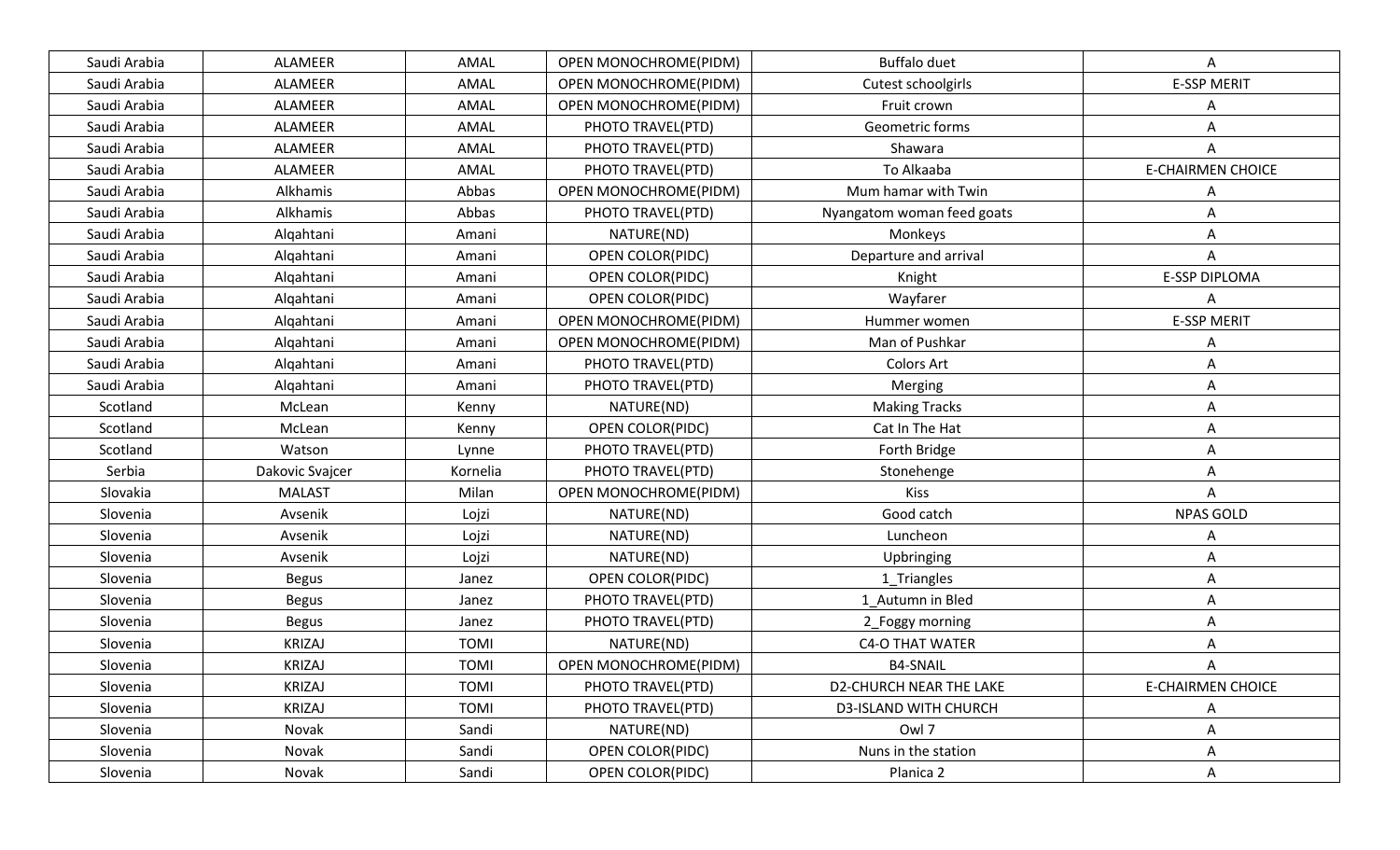| Slovenia     | Novak                  | Sandi             | PHOTO TRAVEL(PTD)     | Baracoa street              | <b>E-SSP MERIT</b>   |
|--------------|------------------------|-------------------|-----------------------|-----------------------------|----------------------|
| Slovenia     | Novak                  | Sandi             | PHOTO TRAVEL(PTD)     | Santorini                   | Α                    |
| South Africa | <b>COETZER</b>         | RIETTE            | OPEN COLOR(PIDC)      | Classic beauty              | Α                    |
| South Africa | <b>COETZER</b>         | RIETTE            | OPEN MONOCHROME(PIDM) | Girl with a pearl earring   | Α                    |
| South Africa | Jacobs                 | Leon              | NATURE(ND)            | Zebra on the hill           | Α                    |
| South Africa | Jacobs                 | Leon              | PHOTO TRAVEL(PTD)     | Old and new in Doha         | Α                    |
| South Africa | Swart                  | Pieter            | OPEN COLOR(PIDC)      | Stranded on the Rocks       | Α                    |
| South Africa | Van der Watt           | Francois          | NATURE(ND)            | Jackal fight 0121           | A                    |
| South Africa | Van der Watt           | Francois          | NATURE(ND)            | Tasty breakfast             | SSS GOLD             |
| South Africa | Van der Watt           | Francois          | OPEN MONOCHROME(PIDM) | Cheetah mother and cub mono | Α                    |
| South Africa | Van der Watt           | Francois          | OPEN MONOCHROME(PIDM) | Ready to drink mono         | Α                    |
| South Africa | Visser                 | Mariana           | NATURE(ND)            | the onlooker                | Α                    |
| South Africa | Visser                 | Mariana           | OPEN COLOR(PIDC)      | releasing my fears          | Α                    |
| South Korea  | Кo                     | Jeongsoo          | NATURE(ND)            | Elephant family             | Α                    |
| South Korea  | Ko                     | Jeongsoo          | OPEN MONOCHROME(PIDM) | Proud of health             | Α                    |
| South Korea  | Ko                     | Jeongsoo          | PHOTO TRAVEL(PTD)     | Green tea field             | Α                    |
| South Korea  | Ryu                    | Shin Woo          | OPEN COLOR(PIDC)      | Ice Cliff Climbing          | Α                    |
| South Korea  | Ryu                    | Shin Woo          | OPEN COLOR(PIDC)      | Palouse 13                  | Α                    |
| South Korea  | Ryu                    | Shin Woo          | OPEN MONOCHROME(PIDM) | Desert 07                   | Α                    |
| South Korea  | Ryu                    | Shin Woo          | OPEN MONOCHROME(PIDM) | <b>Desert Hills</b>         | Α                    |
| South Korea  | Ryu                    | Shin Woo          | OPEN MONOCHROME(PIDM) | <b>Transmission Line</b>    | A                    |
| South Korea  | Ryu                    | Shin Woo          | PHOTO TRAVEL(PTD)     | Stokksnes 04                | <b>E-SSP DIPLOMA</b> |
| Spain        | DIEZ DE LOS RIOS LOPEZ | <b>JOSE</b>       | NATURE(ND)            | <b>TRES EN LINEA</b>        | Α                    |
| Spain        | DIEZ DE LOS RIOS LOPEZ | <b>JOSE</b>       | PHOTO TRAVEL(PTD)     | EL RESCATE                  | Α                    |
| Spain        | Molero Gutierrez       | <b>FLORENTINO</b> | OPEN COLOR(PIDC)      | Musica es                   | Α                    |
| Spain        | Molero Gutierrez       | <b>FLORENTINO</b> | OPEN MONOCHROME(PIDM) | <b>Exposicion Bondage</b>   | A                    |
| Spain        | Molero Gutierrez       | <b>FLORENTINO</b> | OPEN MONOCHROME(PIDM) | Transfusion                 | Α                    |
| Spain        | SALINAS D ANGLADA      | <b>JOAQUIN</b>    | OPEN COLOR(PIDC)      | NUNCA DEJES DE MIRARME 5    | Α                    |
| Spain        | SALINAS D ANGLADA      | <b>JOAQUIN</b>    | PHOTO TRAVEL(PTD)     | AMANECER ENTRE DOS LUCES    | Α                    |
| Sri Lanka    | Alahakoon              | Manju             | OPEN COLOR(PIDC)      | Rose Girl                   | Α                    |
| Sri Lanka    | Alahakoon              | Manju             | OPEN COLOR(PIDC)      | <b>Silver Butterfly</b>     | Α                    |
| Sri Lanka    | Alahakoon              | Manju             | OPEN MONOCHROME(PIDM) | By the stroke of midnight   | Α                    |
| Sri Lanka    | Alahakoon              | Manju             | OPEN MONOCHROME(PIDM) | Dancing In The Moonlight    | Α                    |
| Sri Lanka    | Fernando               | Mahesh Prasanna   | NATURE(ND)            | Child Life                  | A                    |
|              |                        |                   |                       |                             |                      |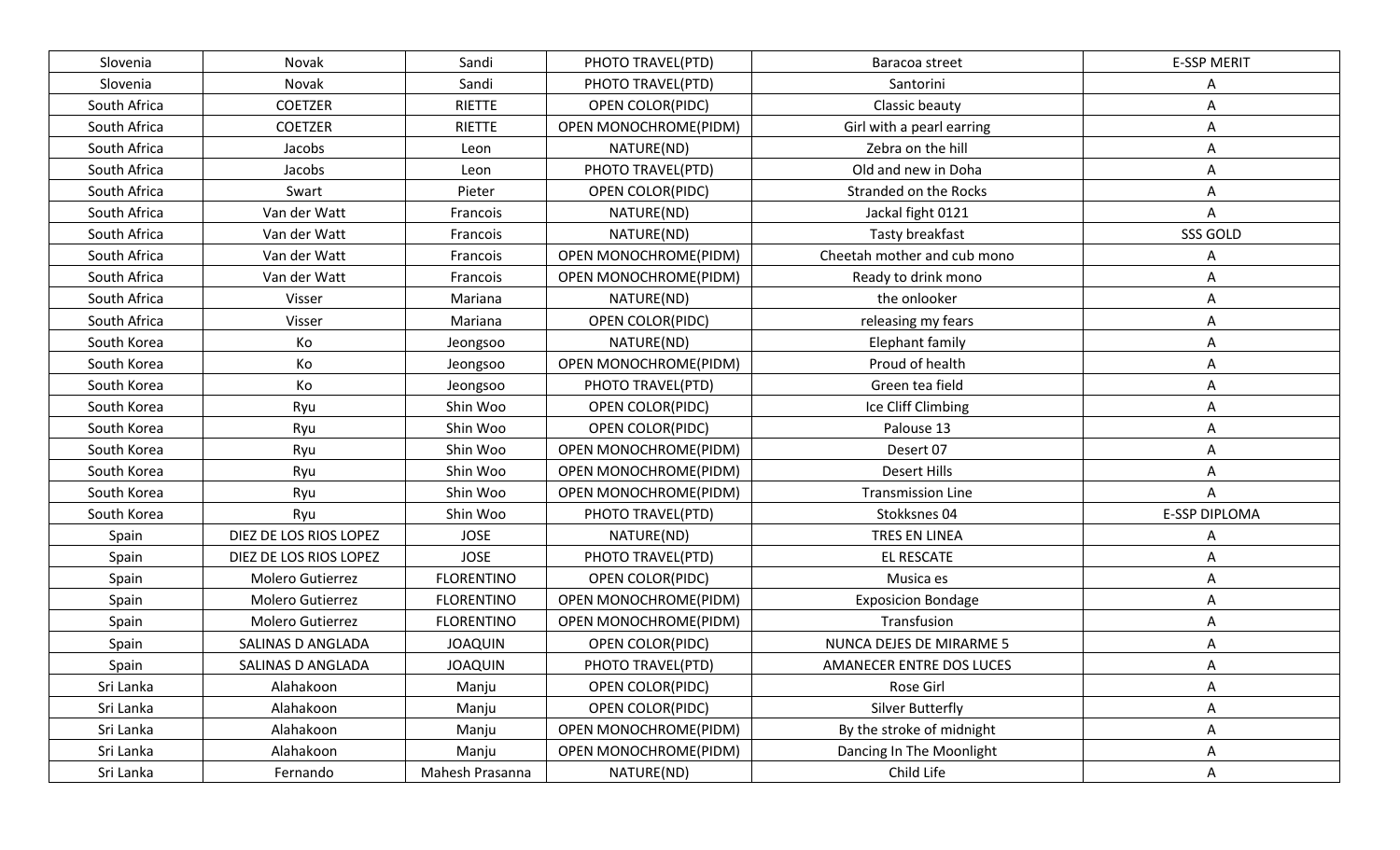| Sri Lanka   | Fernando   | Mahesh Prasanna | <b>OPEN COLOR(PIDC)</b> | <b>Beauty Eye</b>                     | Α                    |
|-------------|------------|-----------------|-------------------------|---------------------------------------|----------------------|
| Sri Lanka   | Fernando   | Mahesh Prasanna | <b>OPEN COLOR(PIDC)</b> | Fantasy                               | Α                    |
| Sri Lanka   | Fernando   | Mahesh Prasanna | OPEN COLOR(PIDC)        | Glamorous Eye                         | Α                    |
| Sri Lanka   | Fernando   | Mahesh Prasanna | OPEN MONOCHROME(PIDM)   | <b>Beauty Cute</b>                    | Α                    |
| Sri Lanka   | Fernando   | Mahesh Prasanna | OPEN MONOCHROME(PIDM)   | <b>Fantastic Eye</b>                  | Α                    |
| Sri Lanka   | Fernando   | Mahesh Prasanna | OPEN MONOCHROME(PIDM)   | <b>Hopeness Eye</b>                   | Α                    |
| Sri Lanka   | Gunarathne | Shashika        | OPEN COLOR(PIDC)        | Medusa                                | Α                    |
| Sri Lanka   | Gunarathne | Shashika        | OPEN MONOCHROME(PIDM)   | Masking-Femininity                    | Α                    |
| Sri Lanka   | Perera     | Chandrasena     | PHOTO TRAVEL(PTD)       | <b>Travallers at Eygypt</b>           | Α                    |
| Sri Lanka   | PERERA     | <b>MERVYN</b>   | NATURE(ND)              | Relaxing                              | Α                    |
| Sri Lanka   | PERERA     | <b>MERVYN</b>   | PHOTO TRAVEL(PTD)       | Dubai Eye                             | Α                    |
| Sri Lanka   | PERERA     | <b>MERVYN</b>   | PHOTO TRAVEL(PTD)       | Spirit Island Lake Maligne Jasper     | Α                    |
| Sri Lanka   | Rodrigo    | Satya           | PHOTO TRAVEL(PTD)       | Chrysler Selfie                       | Α                    |
| Sweden      | Hansson    | LarsHakan       | NATURE(ND)              | N Red deer 3615                       | Α                    |
| Sweden      | Hansson    | LarsHakan       | OPEN MONOCHROME(PIDM)   | Can Stairs 967                        | Α                    |
| Sweden      | Holmberg   | Kent            | NATURE(ND)              | Female lion 20190525200525            | A                    |
| Sweden      | Holmberg   | Kent            | NATURE(ND)              | <b>Vulture Pied Crow 190521091215</b> | <b>E-SSP MERIT</b>   |
| Sweden      | Stake      | Jan Thomas      | OPEN COLOR(PIDC)        | Lone ranger 1012                      | Α                    |
| Sweden      | Stake      | Jan Thomas      | OPEN MONOCHROME(PIDM)   | <b>Power 7035</b>                     | Α                    |
| Sweden      | Stake      | Jan Thomas      | OPEN MONOCHROME(PIDM)   | Stripes 5656                          | Α                    |
| Switzerland | Stock      | Klaus           | PHOTO TRAVEL(PTD)       | Train over Landwasser Viaduct         | A                    |
| Taiwan      | Chen       | Ming Hsiu       | NATURE(ND)              | Heartlove0427a                        | <b>E-SSP MERIT</b>   |
| Taiwan      | Chen       | Ming Hsiu       | NATURE(ND)              | Hunter0427a                           | Α                    |
| Taiwan      | Chen       | Ming Hsiu       | NATURE(ND)              | Prey0415a                             | Α                    |
| Taiwan      | Chen       | Ming Hsiu       | OPEN COLOR(PIDC)        | Aboriginal1212b                       | Α                    |
| Taiwan      | Chen       | Ming Hsiu       | OPEN COLOR(PIDC)        | Flygirl414a                           | <b>E-SSP MERIT</b>   |
| Taiwan      | Chen       | Ming Hsiu       | OPEN COLOR(PIDC)        | out way110a                           |                      |
| Taiwan      | Chen       | Ming Hsiu       | OPEN MONOCHROME(PIDM)   | Strive0427b                           |                      |
| Taiwan      | Chen       | Ming Hsiu       | PHOTO TRAVEL(PTD)       | Foison0103a                           | Α                    |
| Taiwan      | Chen       | Ming Hsiu       | PHOTO TRAVEL(PTD)       | Foison0103b                           | А                    |
| Taiwan      | Chen       | Ming Hsiu       | PHOTO TRAVEL(PTD)       | Foison0203b                           | Α                    |
| Taiwan      | Chen       | Te hui          | NATURE(ND)              | Spiders 2                             | <b>E-SSP DIPLOMA</b> |
| Taiwan      | Chen       | Te hui          | OPEN COLOR(PIDC)        | <b>Motorcycle Racing</b>              | A                    |
| Taiwan      | Chen       | Te hui          | OPEN COLOR(PIDC)        | <b>Ribbon Dance</b>                   | A                    |
|             |            |                 |                         |                                       |                      |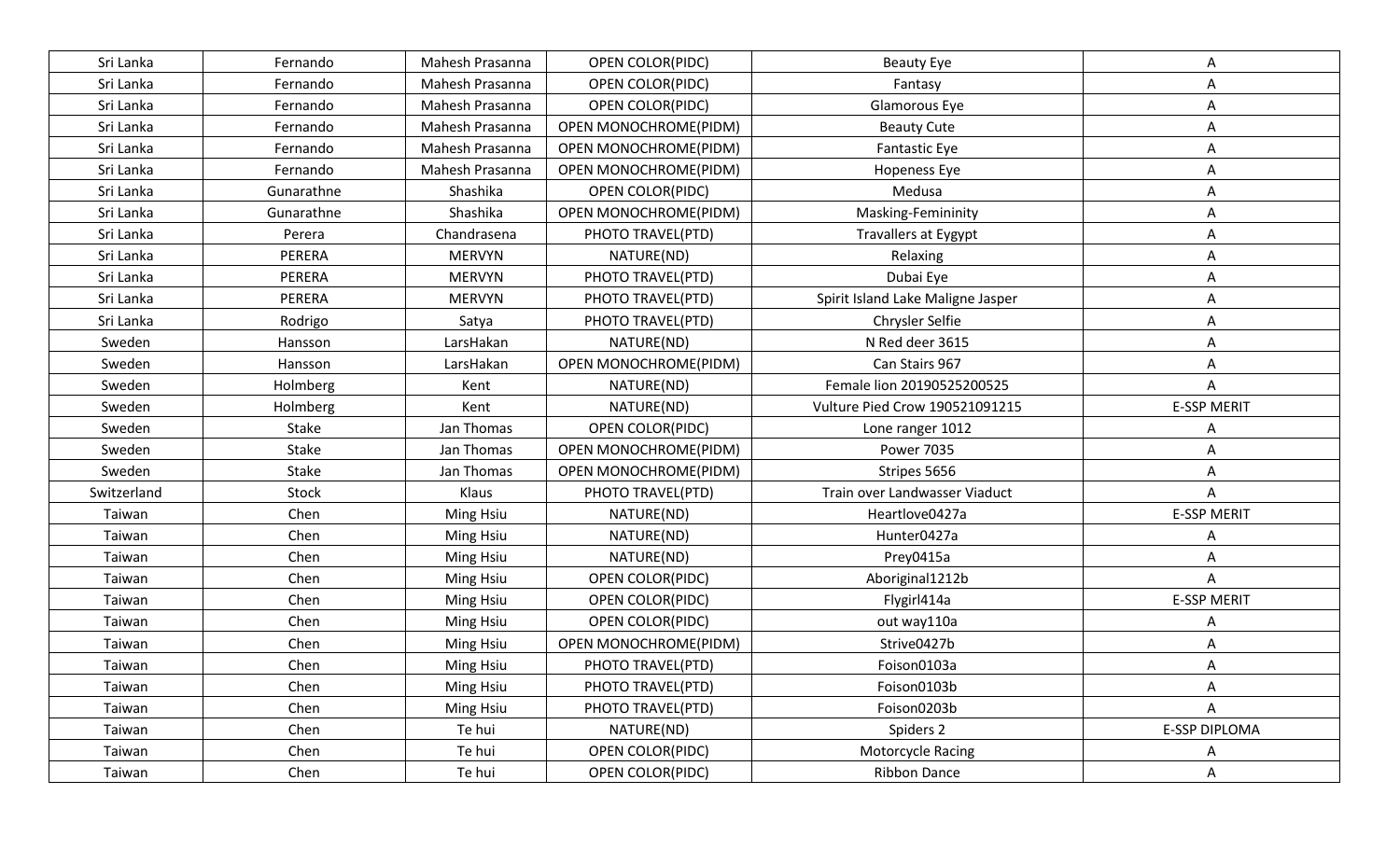| Taiwan | Chen           | Te hui        | OPEN MONOCHROME(PIDM)   | <b>Water Girl</b>        | Α                    |
|--------|----------------|---------------|-------------------------|--------------------------|----------------------|
| Taiwan | Chen           | Te hui        | PHOTO TRAVEL(PTD)       | <b>Flower Festival</b>   | Α                    |
| Taiwan | Chen           | Te hui        | PHOTO TRAVEL(PTD)       | Parade                   | A                    |
| Taiwan | <b>LEE</b>     | SHENGHAO      | NATURE(ND)              | Hunt 11                  | <b>E-SSP DIPLOMA</b> |
| Taiwan | <b>LEE</b>     | SHENGHAO      | <b>OPEN COLOR(PIDC)</b> | Hurry up 5               | Α                    |
| Taiwan | <b>LEE</b>     | SHENGHAO      | OPEN COLOR(PIDC)        | Motion freeze 3          | Α                    |
| Taiwan | <b>LEE</b>     | SHENGHAO      | OPEN COLOR(PIDC)        | Solo dance 2             | Α                    |
| Taiwan | LEE            | SHENGHAO      | PHOTO TRAVEL(PTD)       | City landscape           | Α                    |
| Turkey | <b>ARABACI</b> | <b>FISUN</b>  | OPEN COLOR(PIDC)        | Accept                   | Α                    |
| Turkey | <b>ARABACI</b> | <b>FISUN</b>  | PHOTO TRAVEL(PTD)       | Collessium3              | Α                    |
| Turkey | ARABACI        | <b>FISUN</b>  | PHOTO TRAVEL(PTD)       | So There s More Time     | Α                    |
| Turkey | Arabzadeh      | Saeed         | OPEN COLOR(PIDC)        | Vakil Mosque             | Α                    |
| Turkey | Arabzadeh      | Saeed         | OPEN MONOCHROME(PIDM)   | Face                     | Α                    |
| Turkey | Arabzadeh      | Saeed         | OPEN MONOCHROME(PIDM)   | lili                     | Α                    |
| Turkey | Arabzadeh      | Saeed         | OPEN MONOCHROME(PIDM)   | The Darkness             | Α                    |
| Turkey | arikan         | derya         | OPEN COLOR(PIDC)        | girl                     | Α                    |
| Turkey | arikan         | derya         | PHOTO TRAVEL(PTD)       | nepal                    | Α                    |
| Turkey | arikan         | derya         | PHOTO TRAVEL(PTD)       | train                    | Α                    |
| Turkey | CAVDAROGLU     | <b>ERDINC</b> | OPEN MONOCHROME(PIDM)   | three eyes               | Α                    |
| Turkey | CAVDAROGLU     | <b>ERDINC</b> | OPEN MONOCHROME(PIDM)   | woman                    | Α                    |
| Turkey | CAVDAROGLU     | <b>ERDINC</b> | PHOTO TRAVEL(PTD)       | mosque door              | Α                    |
| Turkey | Coskun         | Fedai         | NATURE(ND)              | Little Owl               | A                    |
| Turkey | Coskun         | Fedai         | NATURE(ND)              | Peceli Baykus            | SSP GOLD             |
| Turkey | Coskun         | Fedai         | OPEN COLOR(PIDC)        | Colias Crocea and Fly    | Α                    |
| Turkey | Coskun         | Fedai         | OPEN COLOR(PIDC)        | Snow and Fog             | Α                    |
| Turkey | Coskun         | Fedai         | OPEN MONOCHROME(PIDM)   | Night and Colosseum Rome | Α                    |
| Turkey | Coskun         | Fedai         | OPEN MONOCHROME(PIDM)   | Walking in the Rain      | Α                    |
| Turkey | Coskun         | Fedai         | PHOTO TRAVEL(PTD)       | Sabanci Mosque           | Α                    |
| Turkey | Demir          | Ali Riza      | NATURE(ND)              | Ladybird                 | Α                    |
| Turkey | Demir          | Ali Riza      | NATURE(ND)              | On The Red               | <b>E-SSP MERIT</b>   |
| Turkey | Demir          | Ali Riza      | OPEN MONOCHROME(PIDM)   | Mechanics IV             | A                    |
| Turkey | Demir          | Ali Riza      | PHOTO TRAVEL(PTD)       | <b>Maidens Tower</b>     | A                    |
| Turkey | Demir          | Ali Riza      | PHOTO TRAVEL(PTD)       | New Mosque               | E-SSP DIPLOMA        |
| Turkey | Demir          | Ali Riza      | PHOTO TRAVEL(PTD)       | Sabanci Central Mosque   | A                    |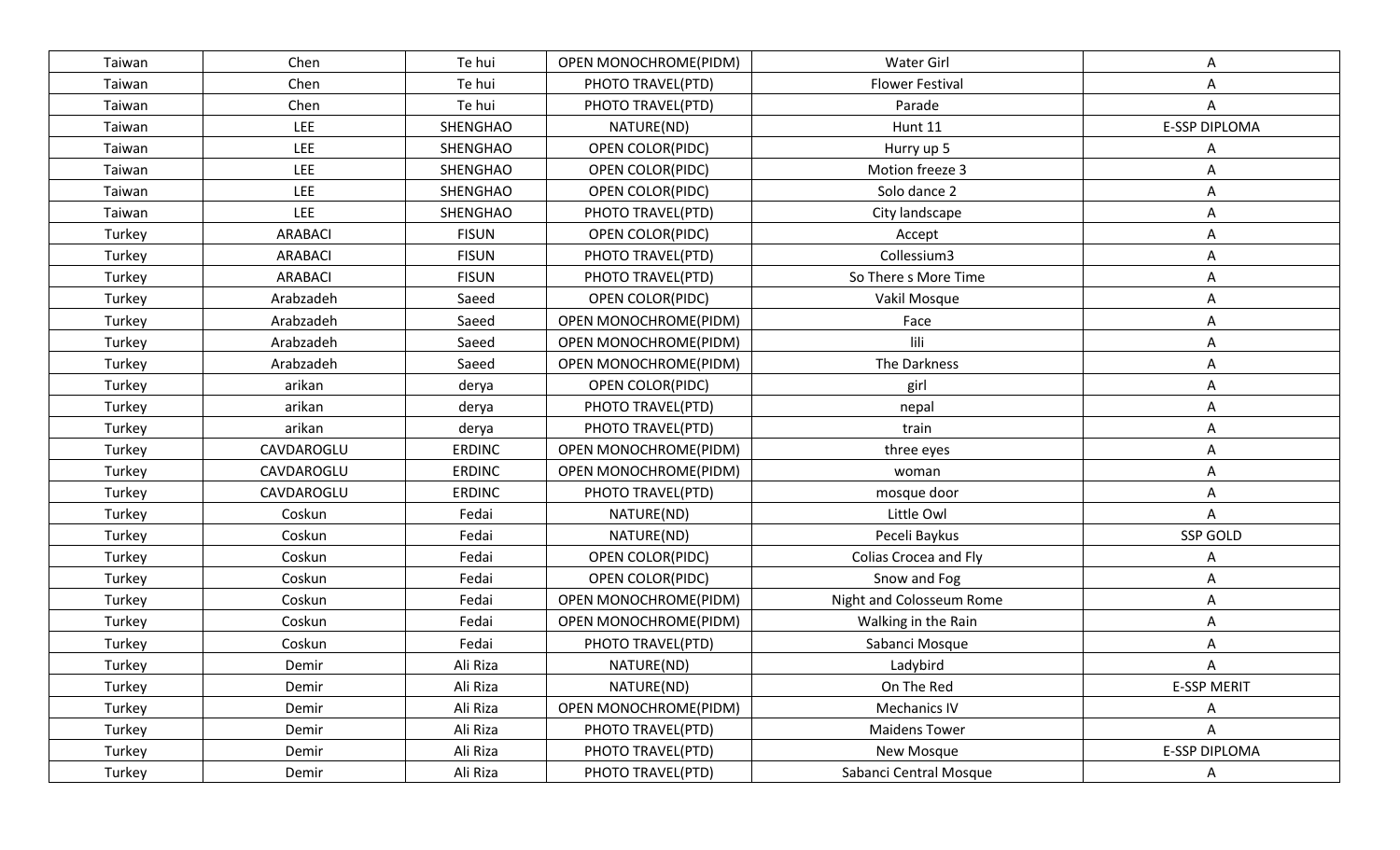| Turkey | Demir          | Ali Riza       | PHOTO TRAVEL(PTD)     | Winter at Galata     | Α                        |
|--------|----------------|----------------|-----------------------|----------------------|--------------------------|
| Turkey | Deniz          | Ayse Serap     | OPEN COLOR(PIDC)      | maziye_bakis         | Α                        |
| Turkey | Deniz          | Ayse Serap     | OPEN MONOCHROME(PIDM) | Bir zamanlar         | Α                        |
| Turkey | Deniz          | Ayse Serap     | OPEN MONOCHROME(PIDM) | zeyno                | Α                        |
| Turkey | Fidan          | Sevim          | OPEN COLOR(PIDC)      | molasses_making      | Α                        |
| Turkey | Fidan          | Sevim          | OPEN MONOCHROME(PIDM) | sparking             | Α                        |
| Turkey | Gokmen         | Fatma          | NATURE(ND)            | kirlangic kuyruk     | Α                        |
| Turkey | Gokmen         | Fatma          | OPEN COLOR(PIDC)      | mavi balon           | Α                        |
| Turkey | Gokmen         | Fatma          | OPEN COLOR(PIDC)      | my gdandfather       | Α                        |
| Turkey | Gokmen         | Fatma          | OPEN MONOCHROME(PIDM) | alt gecit            | Α                        |
| Turkey | Gokmen         | Fatma          | OPEN MONOCHROME(PIDM) | flight preparation   | Α                        |
| Turkey | Gurelli        | Gur            | NATURE(ND)            | dont move            | A                        |
| Turkey | Gurelli        | Gur            | NATURE(ND)            | iparhan04            | Α                        |
| Turkey | Gurelli        | Gur            | OPEN COLOR(PIDC)      | suriye               | Α                        |
| Turkey | Gurelli        | Gur            | PHOTO TRAVEL(PTD)     | odessa theater       | <b>E-SSP DIPLOMA</b>     |
| Turkey | Gurelli        | Gur            | PHOTO TRAVEL(PTD)     | rialto arrow         | Α                        |
| Turkey | Kahyaoglu      | Ugur           | OPEN COLOR(PIDC)      | Kadinlar pazari      | Α                        |
| Turkey | Kahyaoglu      | Ugur           | PHOTO TRAVEL(PTD)     | Yesil Cay Bahcesinde | Α                        |
| Turkey | kaya           | ramazan unver  | NATURE(ND)            | RUKTR-032            | Α                        |
| Turkey | kaya           | ramazan unver  | NATURE(ND)            | RUKTR-033            | Α                        |
| Turkey | kaya           | ramazan unver  | OPEN MONOCHROME(PIDM) | potter woman         | Α                        |
| Turkey | <b>KISMET</b>  | <b>FERIDUN</b> | NATURE(ND)            | LION_6729_1          | Α                        |
| Turkey | <b>KISMET</b>  | <b>FERIDUN</b> | NATURE(ND)            | MIGRATION_5923_1     | Α                        |
| Turkey | KOC            | Hanifi         | NATURE(ND)            | turnam               | <b>FIAP RIBBON</b>       |
| Turkey | KOC            | Hanifi         | OPEN COLOR(PIDC)      | is                   | Α                        |
| Turkey | KOC            | Hanifi         | PHOTO TRAVEL(PTD)     | ACI_EMEK             | Α                        |
| Turkey | <b>KOPRULU</b> | filiz          | NATURE(ND)            | solucanli            | <b>E-JUDGES CHOICE</b>   |
| Turkey | <b>KOPRULU</b> | filiz          | NATURE(ND)            | solucanliibibik      |                          |
| Turkey | KOPRULU        | filiz          | NATURE(ND)            | ucmakicinhazir       | Α                        |
| Turkey | <b>KOPRULU</b> | filiz          | OPEN COLOR(PIDC)      | kugu                 | Α                        |
| Turkey | <b>KOPRULU</b> | filiz          | PHOTO TRAVEL(PTD)     | gumbetevler          | A                        |
| Turkey | kurt           | zafer          | OPEN COLOR(PIDC)      | huzmeli adam         | <b>E-CHAIRMEN CHOICE</b> |
| Turkey | kurt           | zafer          | OPEN COLOR(PIDC)      | lavantada dans       | A                        |
| Turkey | salt           | fatma          | NATURE(ND)            | eh                   | A                        |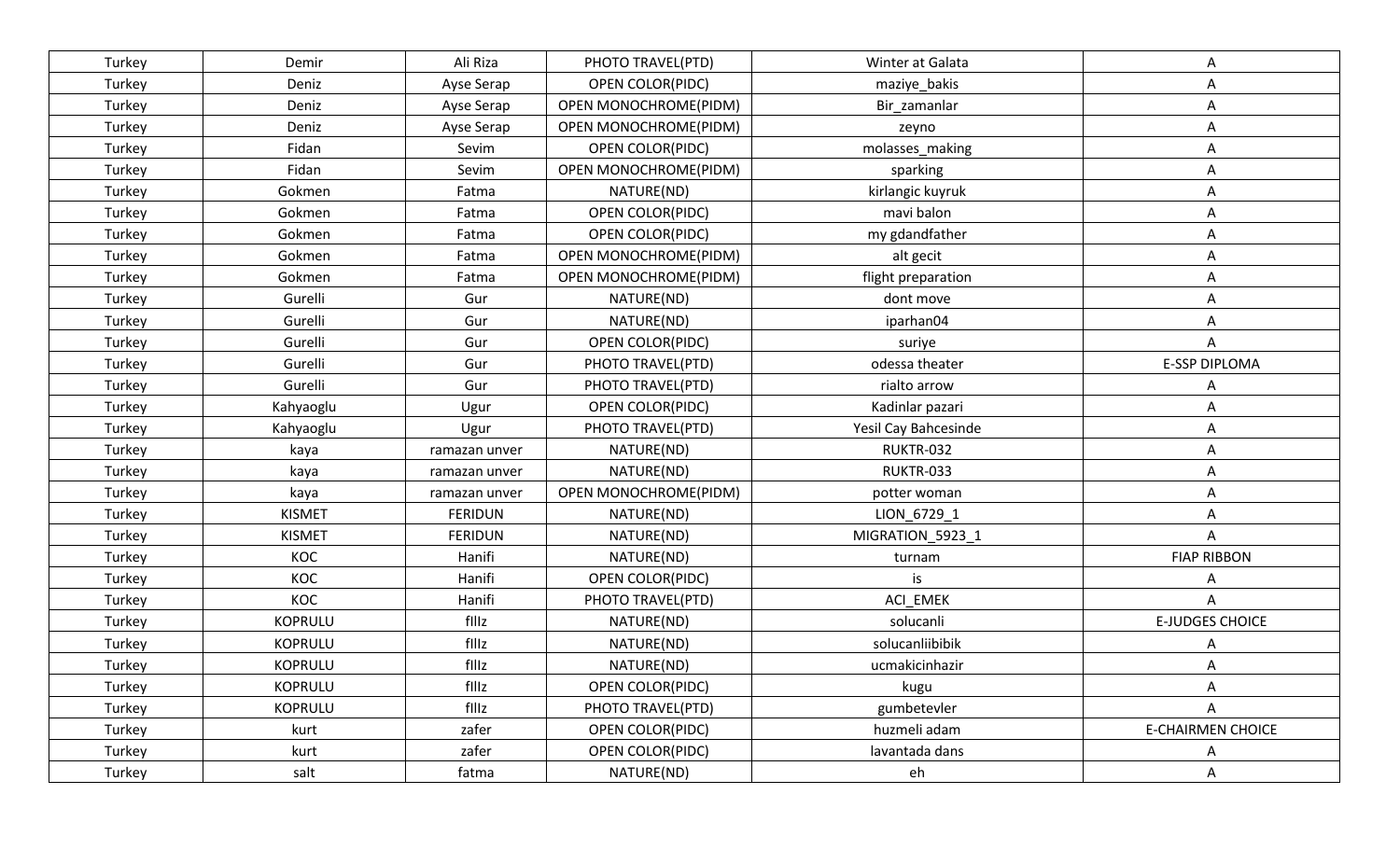| Turkey                      | salt           | fatma             | NATURE(ND)              | zebra                        | Α                        |
|-----------------------------|----------------|-------------------|-------------------------|------------------------------|--------------------------|
| Turkey                      | Savran         | Cihan             | <b>OPEN COLOR(PIDC)</b> | autumn                       | A                        |
| Turkey                      | Savran         | Cihan             | OPEN COLOR(PIDC)        | reading                      | Α                        |
| Turkey                      | Savran         | Cihan             | OPEN MONOCHROME(PIDM)   | hayatin izleri               | Α                        |
| Turkey                      | Savran         | Cihan             | OPEN MONOCHROME(PIDM)   | rain                         | Α                        |
| Turkey                      | Seyitdanlioglu | Selma             | OPEN COLOR(PIDC)        | Romeo and Juliet             | Α                        |
| Turkey                      | Seyitdanlioglu | Selma             | PHOTO TRAVEL(PTD)       | atlilar                      | Α                        |
| Turkey                      | Seyitdanlioglu | Selma             | PHOTO TRAVEL(PTD)       | katedral <sub>2</sub>        | A                        |
| Turkey                      | <b>VURAL</b>   | ABDULLAH          | OPEN MONOCHROME(PIDM)   | comlek                       | <b>E-SSP DIPLOMA</b>     |
| Turkey                      | <b>VURAL</b>   | ABDULLAH          | OPEN MONOCHROME(PIDM)   | yasar master                 |                          |
| Turkey                      | <b>VURAL</b>   | ABDULLAH          | PHOTO TRAVEL(PTD)       | human in taskale             |                          |
| Turkey                      | <b>VURAL</b>   | ABDULLAH          | PHOTO TRAVEL(PTD)       | legends                      | Α                        |
| Turkey                      | Yigit          | Erdem Arif        | NATURE(ND)              | Tomares nesimachus           | <b>E-SSP DIPLOMA</b>     |
| Turkey                      | Yigit          | Erdem Arif        | OPEN MONOCHROME(PIDM)   | bkm11                        |                          |
| Turkey                      | Yigit          | Erdem Arif        | PHOTO TRAVEL(PTD)       | bazaar                       | Α                        |
| Turkey                      | <b>YUCETIN</b> | <b>LEVENT</b>     | NATURE(ND)              | <b>GIRAFFES</b>              | Α                        |
| Turkey                      | <b>YUCETIN</b> | <b>LEVENT</b>     | NATURE(ND)              | <b>MONKEYS</b>               | Α                        |
| Turkey                      | <b>YUCETIN</b> | <b>LEVENT</b>     | OPEN COLOR(PIDC)        | RED AND BLUE                 | <b>E-CHAIRMEN CHOICE</b> |
| Turkey                      | <b>YUCETIN</b> | <b>LEVENT</b>     | PHOTO TRAVEL(PTD)       | <b>CLIMBERS</b>              | Α                        |
| <b>United Arab Emirates</b> | Cooper         | Hoshedar          | NATURE(ND)              | Watch it My territory copy   | A                        |
| <b>United Arab Emirates</b> | Malek          | Nasser            | OPEN MONOCHROME(PIDM)   | Blind 2                      | E-SSP DIPLOMA            |
| <b>United Arab Emirates</b> | Malek          | Nasser            | OPEN MONOCHROME(PIDM)   | The Black                    | Α                        |
| <b>United Arab Emirates</b> | Sheerapathi    | Thirumalai Ganesh | PHOTO TRAVEL(PTD)       | Burj Khalifa Skyline Morning | A                        |
| <b>United Arab Emirates</b> | Sheerapathi    | Thirumalai Ganesh | PHOTO TRAVEL(PTD)       | <b>Mistical Night</b>        | <b>E-SSP DIPLOMA</b>     |
| <b>United Arab Emirates</b> | Sheerapathi    | Thirumalai Ganesh | PHOTO TRAVEL(PTD)       | Sunset White Masjid          | Α                        |
| <b>United Arab Emirates</b> | Sheerapathi    | Thirumalai Ganesh | PHOTO TRAVEL(PTD)       | Way to Liwa                  | A                        |
| <b>USA</b>                  | <b>Burke</b>   | Charles           | OPEN COLOR(PIDC)        | dave and friend              | Α                        |
| <b>USA</b>                  | Dellanave      | Gabriele          | NATURE(ND)              | Jelly Mask                   | Α                        |
| <b>USA</b>                  | Dellanave      | Gabriele          | NATURE(ND)              | <b>Snuggling Bears</b>       |                          |
| <b>USA</b>                  | Dellanave      | Gabriele          | OPEN COLOR(PIDC)        | The invasion of Antarctica   | Α                        |
| <b>USA</b>                  | Dellanave      | Gabriele          | OPEN MONOCHROME(PIDM)   | Come over baby               | A                        |
| <b>USA</b>                  | Dellanave      | Gabriele          | PHOTO TRAVEL(PTD)       | <b>Bridge of Sighs</b>       | A                        |
| <b>USA</b>                  | HO             | <b>HUNG</b>       | NATURE(ND)              | Sunset Horseshoe Bend 18     | A                        |
| USA                         | HO             | <b>HUNG</b>       | OPEN MONOCHROME(PIDM)   | Ballet                       | <b>E-CHAIRMEN CHOICE</b> |
|                             |                |                   |                         |                              |                          |